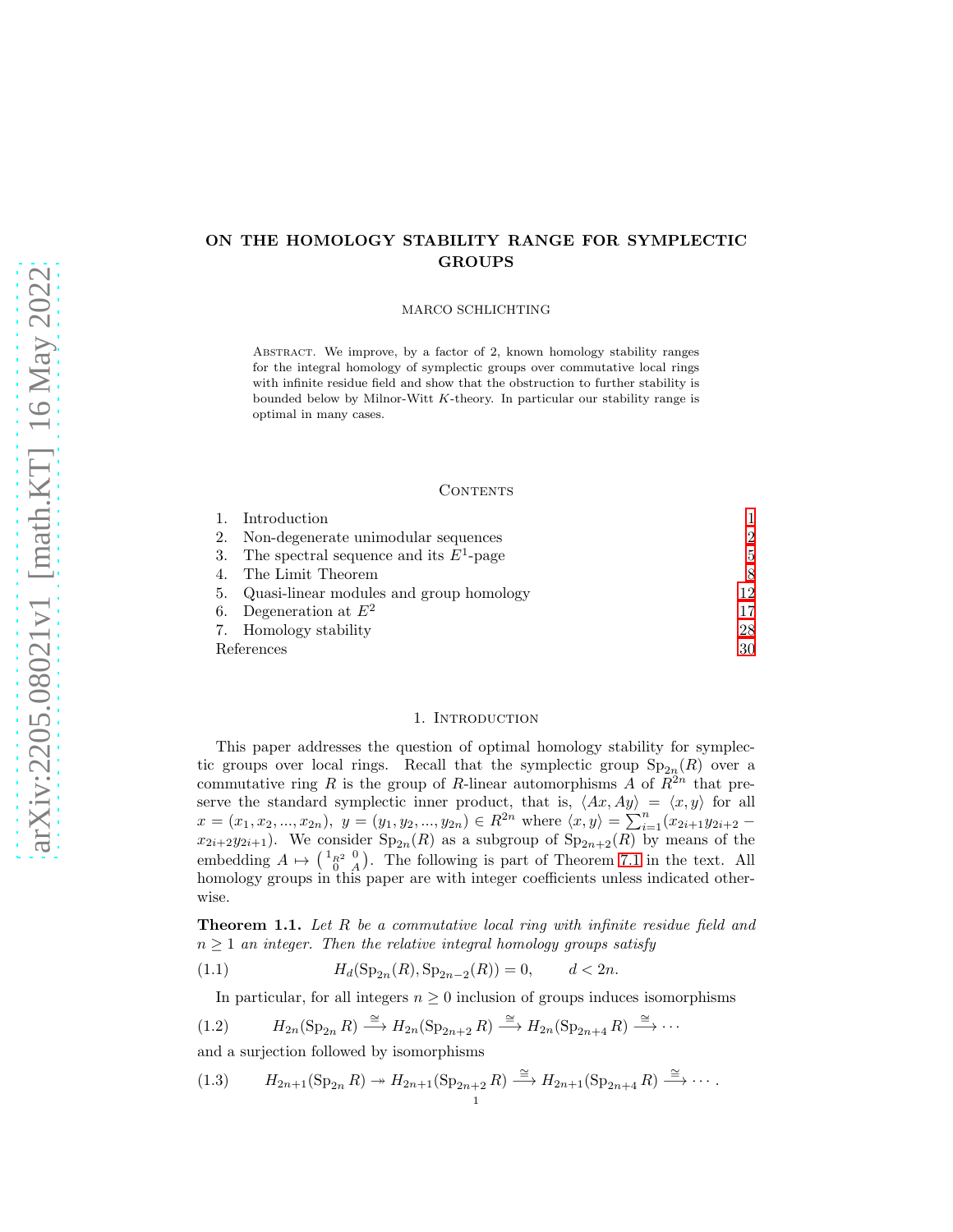### 2 MARCO SCHLICHTING

For  $n = 1$ , the isomorphisms [\(1.2\)](#page-0-1) where proved by van der Kallen [\[vdK77\]](#page-29-1) generalizing the results of Matsumoto [\[Mat69\]](#page-29-2) for infinite fields. In joint work with Sarwar [\[SS21\]](#page-29-3), we proved  $(1.3)$  for  $n = 1$ . Mirzaii [\[Mir05\]](#page-29-4) proves that the relative homology groups in [\(1.1\)](#page-0-3) vanish for  $d < n - 1$ . For infinite fields, Essert [\[Ess13\]](#page-29-5) and Sprehn-Wahl [\[SW20\]](#page-29-6) prove the vanishing of that group for  $d < n$ . Thus, our result improves the best known stability ranges by a factor of two.

For a commutative local ring  $R$  with infinite residue field, consider the graded  $\mathbb{Z}[R^*]$ -algebra generated in degree 1 by the augmentation ideal  $I[R^*] \subset \mathbb{Z}[R^*]$  modulo the Steinberg relation  $[a] \otimes [1-a]$  for  $a, 1-a \in \mathbb{R}^*$ . For  $n \geq 2$ , the *n*-th degree part of that algebra is the *n*-th Milnor-Witt K-group  $K_n^{MW}(R)$  of R [\[Sch17,](#page-29-7) §4] which was first defined in [\[Mor12\]](#page-29-8) for fields where it plays an important role in A 1 -homotopy theory. The following is Theorem [7.2](#page-28-0) in the text.

<span id="page-1-2"></span>**Theorem 1.2.** Let R be a commutative local ring with infinite residue field and  $n \geq 1$  an integer. Then the inclusion  $\text{Sp}_{2n}(R) \subset \text{SL}_{2n}(R)$  induces a surjection

$$
H_{2n}(\mathrm{Sp}_{2n} R, \mathrm{Sp}_{2n-2} R) \twoheadrightarrow H_{2n}(\mathrm{SL}_{2n} R, \mathrm{SL}_{2n-1} R) \cong K_{2n}^{MW}(R).
$$

In particular, the homology stability range in Theorem [1.1](#page-0-4) is optimal as soon as the Milnor-Witt K-theory group  $K_{2n}^{MW}(R)$  is non-trivial. This happens, for instance, when the residue field of  $R$  has a real embedding. For many infinite fields, the surjection  $H_4(\mathrm{Sp}_4 R, \mathrm{Sp}_2 R) \twoheadrightarrow K_4^{MW}(R)$  is not injective; see Remark [7.3.](#page-28-1)

The strategy for proving our homology stability range is classical. We construct a highly connected chain complex on which our groups act and study the resulting spectral sequences. The chain complex we use is essentially that of [\[SS21\]](#page-29-3). In loc. cit. we were not able to prove degeneration of the spectral sequence. This is what is achieved here. Our innovation is the Limit Theorem [4.9](#page-10-0) which gives a criterion for the vanishing of certain modules built out of relative homology groups that carry an action of the multiplicative monoid  $(R, \cdot, 1)$  of a ring R and may be useful for groups other than  $Sp_{2n}(R)$ ; see the examples in Section [4.](#page-7-0)

## 2. Non-degenerate unimodular sequences

<span id="page-1-0"></span>In this section we review notation and a few results from [\[SS21\]](#page-29-3).

Throughout this paper,  $n \geq 0$  will be an integer, R will be a commutative local ring with infinite residue field,  $R^*$  its group of units,  $\operatorname{GL}_n(R)$  the group of invertible  $n \times n$  matrices with entries in R,

$$
\psi_{2n} = \psi_2 \perp \cdots \perp \psi_2 = \begin{pmatrix} \psi_2 & \psi_2 \\ \vdots & \ddots \\ \vdots & \vdots \\ \psi_2 \end{pmatrix} = \bigoplus_{1}^{n} \psi_2, \quad \psi_2 = \begin{pmatrix} 0 & 1 \\ -1 & 0 \end{pmatrix}
$$

the standard hyperbolic symplectic form of rank  $2n$ ,

$$
Sp_{2n}(R) = \{ A \in GL_{2n}(R) | {}^{t}A \psi_{2n} A = \psi_{2n} \}
$$

the symplectic group or rank  $2n$ , considered as a subgroup of  $Sp_{2n+2}(R)$  by means of the embedding

(2.1) Sp2<sup>n</sup> (R) ⊂ Sp2n+2(R) : A 7→ 1 0 0 0 1 0 0 0 A .

For the purpose of this paper, the *symplectic group of rank*  $2n + 1$  is the subgroup

<span id="page-1-1"></span>
$$
Sp_{2n+1}(R) = \{ A \in Sp_{2n+2}(R) | Ae_1 = e_1 \}
$$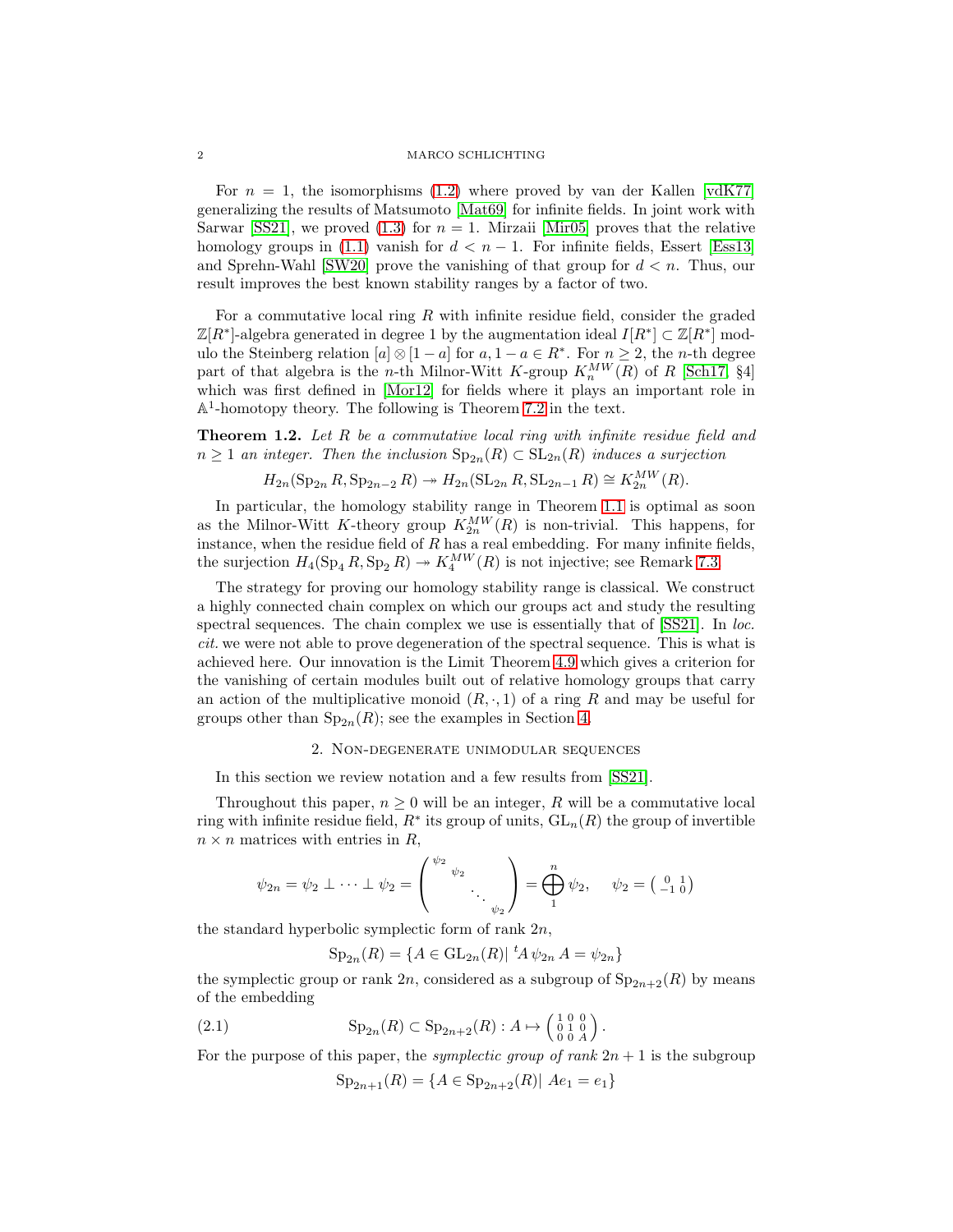of  $Sp_{2n+2}(R)$  fixing the first standard basis vector  $e_1$ . This is the group of matrices

$$
\begin{pmatrix}\n1 & c & ^t u \psi M \\
0 & 1 & 0 \\
0 & u & M\n\end{pmatrix}
$$

where  $\psi = \psi_{2n}$ ,  $M \in \text{Sp}_{2n}(R)$ ,  $u \in R^{2n}$ ,  $c \in R$ . The inclusions [\(2.1\)](#page-1-1) refine to the sequence of inclusions of groups

$$
(2.3) \qquad 1 = \mathrm{Sp}_0(R) \subset \mathrm{Sp}_1(R) \subset \mathrm{Sp}_2(R) \subset \cdots \subset \mathrm{Sp}_n(R) \subset \mathrm{Sp}_{n+1}(R) \subset \ldots
$$

where

<span id="page-2-0"></span>
$$
\operatorname{Sp}_{2n}(R) \subset \operatorname{Sp}_{2n+1}(R) : M \mapsto \begin{pmatrix} 1 & 0 & 0 \\ 0 & 1 & 0 \\ 0 & 0 & M \end{pmatrix}, \quad \operatorname{Sp}_{2n-1}(R) \subset \operatorname{Sp}_{2n}(R) : M \mapsto M.
$$

In Theorem [7.1](#page-27-1) below we study homology stability for the sequence of groups [\(2.3\)](#page-2-0). We shall denote the inclusions  $\text{Sp}_r(R) \subset \text{Sp}_s(R)$  by  $\varepsilon_r^s$ , or simply by  $\varepsilon$  if source and target group are understood,  $r \leq s$ . Small rank symplectic groups are as follows

$$
Sp_0(R) = \{1\}, Sp_1(R) = \{(\begin{smallmatrix} 1 & c \\ 0 & 1 \end{smallmatrix}) \mid c \in R\}, Sp_2(R) = SL_2(R).
$$

Let  $0 \leq q$  be an integer. We denote by  $Skew<sub>q</sub>(R)$  the set of  $q \times q$  skew symmetric matrices with entries in R, that is those matrices  $A = (a_{ij})$  such that  $a_{ij} = -a_{ji}$ ,  $a_{ii} = 0, a_{ij} \in R, 1 \le i, j \le q$ . We denote by

$$
Skew_q^+(R) \subset Skew_q(R)
$$

the subset of non-degenerate skew-symmetric matrices, that is those matrices  $A \in$ Skew<sub>q</sub>(R) such that for all subsets  $I \subset \{1, ..., q\}$  of even cardinality the matrix  $A_I$ , obtained from  $A$  deleting all rows and columns not in  $I$ , is invertible.

The R-module  $R^{2n}$  will aways be equipped with the standard symplectic bilinear form  $\langle x, y \rangle = \sum_{i=1}^{n} (x_{2i+1}y_{2i+2} - x_{2i+2}y_{2i+1})$  where  $x = {}^{t}(x_1, x_2, ..., x_{2n}), y = {}^{t}(y_1, y_2, ..., y_{2n}) \in R^{2n}$ . The *Gram matrix*  $\Gamma(v)$  of a sequence  $v = (v_1, ..., v_q)$  of q vectors  $v_1, ..., v_q \in R^{2n}$  is the skew symmetric  $q \times q$  matrix

$$
\Gamma(v) = (\langle v_i, v_j \rangle)_{i,j=1}^q = {}^t v \psi_{2n} v
$$

with  $(i, j)$  entry  $\langle v_i, v_j \rangle$ . A sequence  $v = (v_1, ..., v_q)$  of q vectors in  $\mathbb{R}^{2n}$  is called unimodular if each subsequence of length  $r \leq \min(q, 2n)$  is a basis of a direct summand of  $R^{2n}$ . A unimodular sequence  $v = (v_1, ..., v_q)$  of vectors in  $R^{2n}$  is called non-degenerate if for all subsets  $I \subset \{1, \ldots q\}$  of even cardinality  $|I| \leq \min(q, 2n)$ , the Gram matrix  $\Gamma(v_I)$  is invertible, where  $v_I$  is the sequence of vectors obtained from  $v$  by deleting all columns not in  $I$ . We denote by

$$
U_q(R^{2n}) = \{v = (v_1, ..., v_q) | v \text{ non-degenerate unimodular in } R^{2n}\}\
$$

the set of non-degenerate unimodular sequences of length  $q$  in  $R^{2n}$ . The set  $U_0(R^{2n})$  is the singleton set consisting of the empty sequence, and the set  $U_q(R^0)$ is the singleton set with unique element the sequence  $(0, 0, ..., 0)$  of length q. The symplectic group  $Sp_{2n}(R)$  acts from the left on  $U_q(R^{2n})$  by matrix multiplication  $Av = (Av_1, ..., Av_q)$  for  $A \in \mathrm{Sp}_{2n}(R), v = (v_1, ..., v_q) \in U_q(R^{2n}).$  Note that the Gram matrix of v and Av are the same for all  $A \in \text{Sp}_{2n}(R)$ . The following was proved in [\[SS21,](#page-29-3) §2].

<span id="page-2-1"></span>**Lemma 2.1.** Let R be a local ring. Then for all integers  $0 \le q \le 2n+1$  the Gram matrix defines a bijection

$$
\Gamma: \mathrm{Sp}_{2n}(R)\backslash U_q(R^{2n})\stackrel{\cong}{\longrightarrow} \mathrm{Skew}_q^+(R).
$$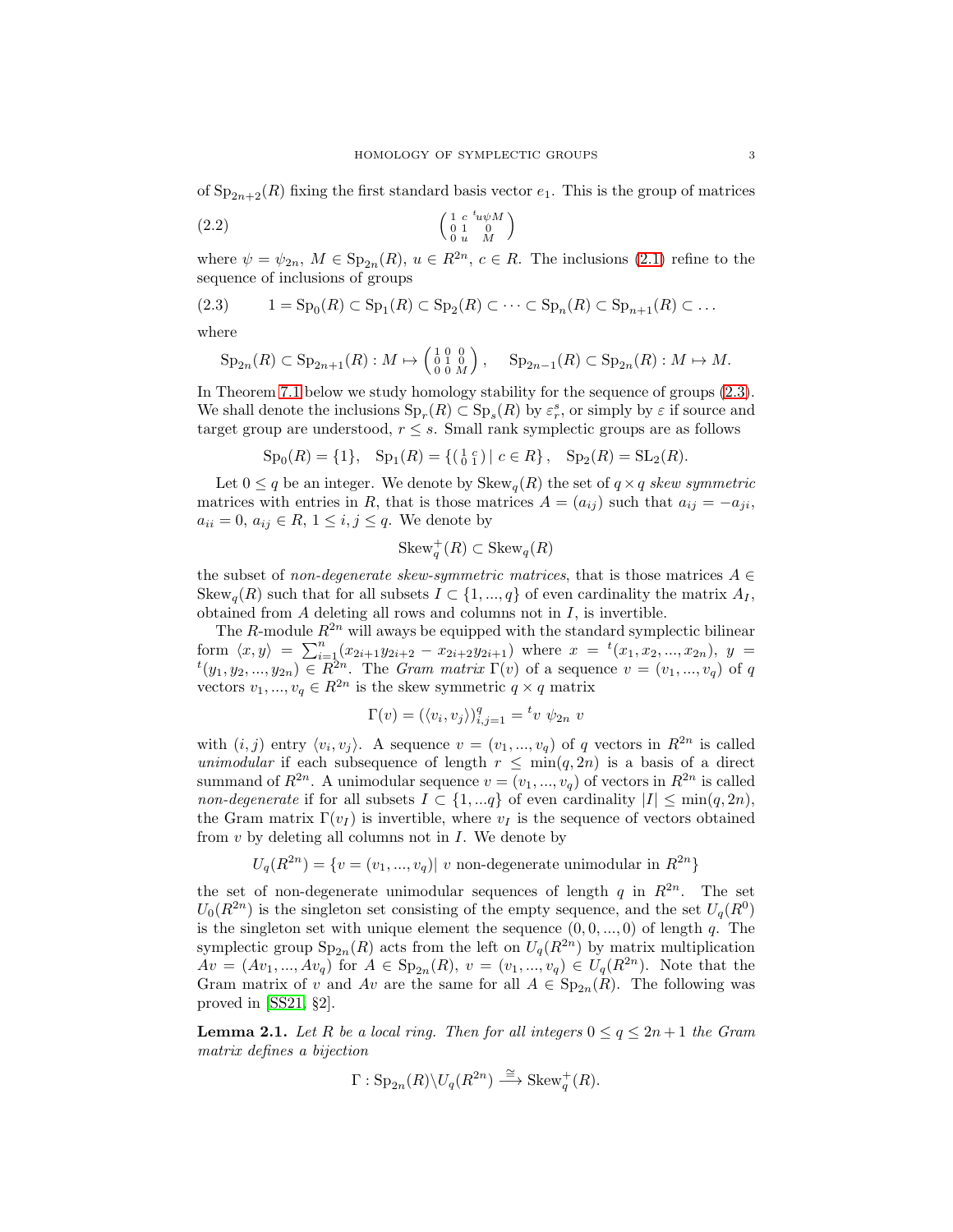**Definition 2.2.** Let R be a local ring and  $n, q \ge 1$  be integers. A non-degenerate unimodular sequence  $u = (u_1, ..., u_q) \in U_q(R^{2n})$  is said to be in normal form if for  $r = \min(2n, q)$ , the matrix  $(u_1, ..., u_r)$  is upper triangular,  $(u_i)_i = 1$  for i odd and  $(u_i)_{i-1} = 0$  for i even,  $i = 1, ..., r$ .

In this paper, we will identify  $R<sup>q</sup>$  with the subspace of  $R<sup>2n</sup>$  sending the standard basis vector  $e_i$  of  $R^q$  to the standard basis vector  $e_i$  of  $R^{2n}$ ,  $i = 1, ..., q$ . Note that if  $q \leq 2n$  and  $u \in U_q(R^{2n})$  is in normal form then u spans  $R^q$ .

<span id="page-3-0"></span>**Lemma 2.3.** Let R be a local ring and  $n, q \ge 1$  be integers with  $q \le 2n+1$ . Then for every  $A \in \text{Skew}_q^+(R)$ , there is a non-degenerate unimodular sequence  $u \in U_q(R^{2n})$ which is in normal form and such that  $\Gamma(u) = A$ .

In the situation of Lemma [2.3,](#page-3-0) we will call  $u$  a normal form of  $A$ .

*Proof of Lemma [2.3.](#page-3-0)* This is proved by induction on  $q \geq 1$ . The case  $q = 1$  is clear, choosing  $u_1 = e_1$ . Assume we are given  $A \in \text{Skew}_{q+1}(R)$  and  $u \in U_q(R^{2n})$ generating  $R^q$ , for instance, u is in normal form, such that  $\Gamma(u) = A_{\{1,\ldots,q\}}$  where for  $I \subset \{1, ..., q + 1\}$  we write  $A_I$  for the skew symmetric matrix obtained from A by deleting all rows and columns not in I. Then u is a basis in  $\mathbb{R}^q$  and thus defines an invertible  $q \times q$  matrix. If q is even, then there is a unique  $x \in R^q$ such that  $\Gamma(u, x) = A_{\{1,\dots,q+1\}}$ , namely, the solution to  $^t u \psi_q x = v$  where v is the  $q + 1$ st column of A with last row removed. If  $q = 2n$ , set  $u_{q+1} = x$ . If  $q < 2n$ , set  $u_{q+1} = x + e_{q+1}$ . If q is odd, then  $q-1$  is even and we let  $x \in R^{q-1}$  be the unique solution to  $\Gamma(u_1, ..., u_{q-1}, x) = A_{\{1, ..., q-1, \hat{q}, q+1\}}$  and set  $u_{q+1} = x + \alpha e_{q+1}$  where  $\alpha$ is the  $(q, q + 1)$ -entry of A.

For a set S, we denote by  $\mathbb{Z}[S]$  the free abelian group with basis S. We make the graded abelian group

(2.4) 
$$
\mathbb{Z}[U_*(R^{2n})] = \{\mathbb{Z}[U_q(R^{2n})], q \ge 0\}
$$

into a chain complex with differential  $d : \mathbb{Z}[U_q(R^{2n})] \to \mathbb{Z}[U_{q-1}(R^{2n})]$  defined on basis elements  $(v_1, ..., v_q)$  by

$$
dv = \sum_{i=1}^{q} (-1)^{i+1} d_i v
$$

where  $d_i v = v_i^{\wedge} = (v_1, ..., \hat{v}_i, ..., v_q)$  is obtained from v by deleting the *i*-th vector  $v_i$ . The following was proved in [\[SS21,](#page-29-3) §2].

<span id="page-3-1"></span>**Lemma 2.4.** Let R be a local ring with infinite residue field and  $n \geq 0$  an integer. Then the chain complex  $(\mathbb{Z}[U_*(R^{2n})], d_*)$  is acyclic. That is, for all  $p \in \mathbb{Z}$  we have

$$
H_p(\mathbb{Z}[U_*(R^{2n})]) = 0.
$$

Similarly, we make the graded abelian group  $\mathbb{Z}[\operatorname{Skew}^+_*(R)]$  into a chain complex with differential  $d: \mathbb{Z}[\text{Skew}^+_q(R)] \to \mathbb{Z}[\text{Skew}^+_{q-1}(R)]$  defined on basis elements  $A \in$ Skew<sup>+</sup><sub>q</sub> $(R)$  by

$$
dA = \sum_{i=1}^q (-1)^{i+1} d_i A
$$

where  $d_i A = A_i^{\wedge}$  is obtained from A by deleting the *i*-th row and column. The following was again proved in [\[SS21,](#page-29-3) §2].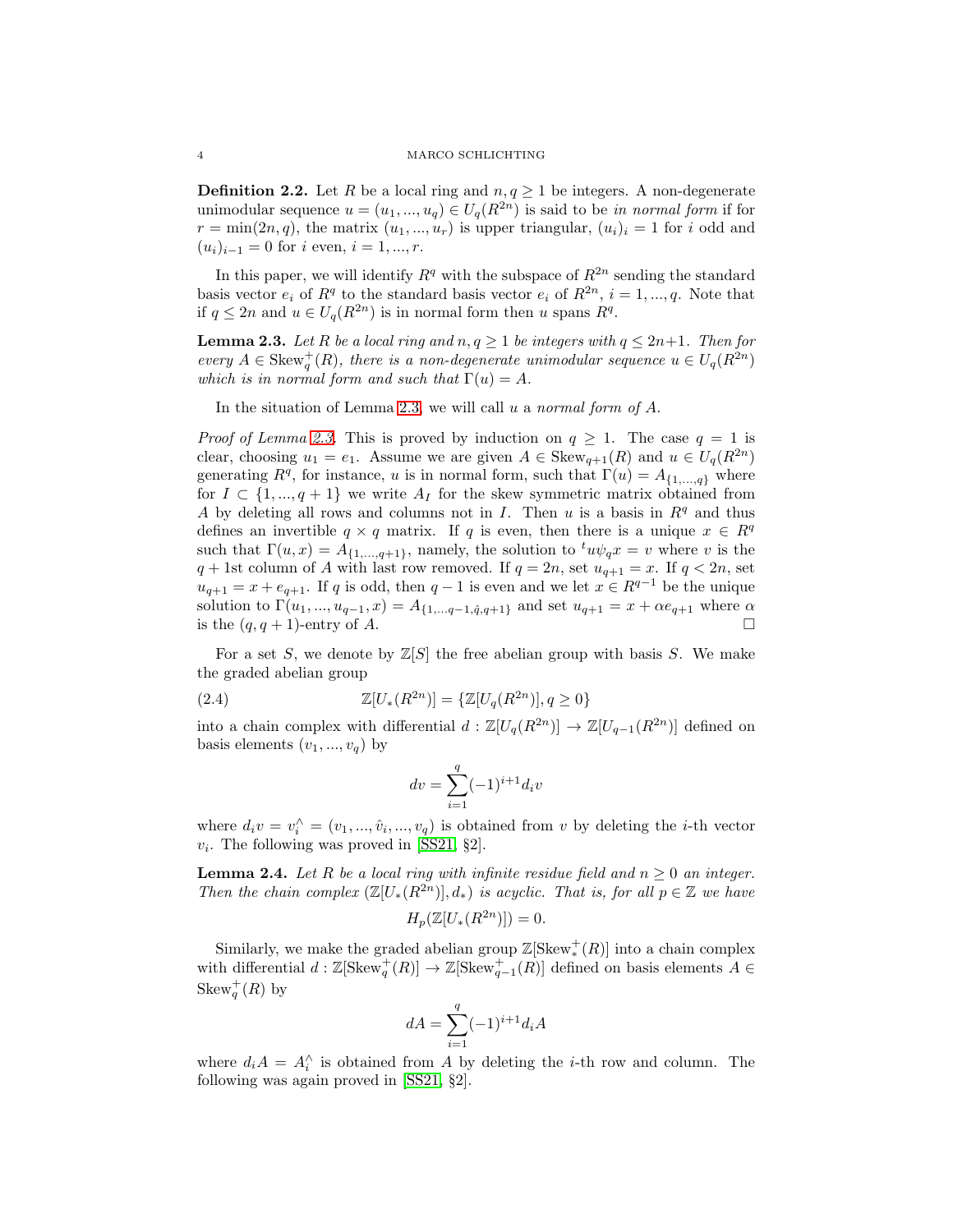<span id="page-4-2"></span>**Lemma 2.5.** Let  $R$  be a local ring with infinite residue field. Then the chain complex  $(\mathbb{Z}[\text{Skew}^+_*(R)], d_*)$  is acyclic. That is, for all  $p \in \mathbb{Z}$  we have

$$
H_p(\mathbb{Z}[\operatorname{Skew}^+_*(R)]) = 0.
$$

# 3. THE SPECTRAL SEQUENCE AND ITS  $E^1$ -PAGE

<span id="page-4-0"></span>In this section we introduce the spectral sequence [\(3.1\)](#page-4-1) which leads to our ho-mological stability range in Theorem [1.1](#page-0-4) and identify its  $E^1$ -term.

For a complex  $M_*$  of abelian groups and an integer  $r \in \mathbb{Z}$ , we denote by  $M_{\leq r} \subset$  $M_*$  the subcomplex which is  $(M_{\leq r})_i = M_i$  for  $i \leq r$  and  $(M_{\leq r})_i = 0$  for  $i > r$ . We call the resulting filtration  $\cdots \subset M_{\leq r-1} \subset M_{\leq r} \subset M_{\leq r+1} \subset \cdots$  of  $M_*$ , the filtration by degree. The filtration by degree

$$
C_{\leq 0}(R^{2n}) \subset C_{\leq 1}(R^{2n}) \subset \cdots \subset C_{\leq 2n-1}(R^{2n}) \subset C_{\leq 2n}(R^{2n}) = C_*(R^{2n})
$$

of the complex

$$
C_*(R^{2n}) = \mathbb{Z}[U_{\leq 2n}(R^{2n})]
$$

of  $Sp_{2n}(R)$ -modules yields the exact sequence of complexes

$$
0 \to C_{\leq q-1}(R^{2n}) \to C_{\leq q}(R^{2n}) \to C_{\leq q}(R^{2n})/C_{\leq q-1}(R^{2n}) \to 0.
$$

Upon applying the functor  $H_*(Sp_{2n}, ) = \text{Tor}_*^{Sp_{2n}}(\mathbb{Z}, )$ , the exact sequences yield the exact couple  $D^1_{p+1,q-1} \to D^1_{p,q} \to E^1_{p,q} \to D^1_{p,q-1}$  where

$$
D_{p,q}^1 = H_{p+q}(\mathrm{Sp}_{2n}(R), C_{\leq q}(R^{2n})), \quad E_{p,q}^1 = H_{p+q}(\mathrm{Sp}_{2n}(R), C_{\leq q}(R^{2n})/C_{\leq q-1}(R^{2n}))
$$

and hence the spectral sequence

<span id="page-4-1"></span>(3.1) 
$$
E_{p,q}^1 = H_p(\text{Sp}_{2n}(R), C_q(R^{2n})) \Rightarrow H_{p+q}(\text{Sp}_{2n}(R), C_*(R^{2n}))
$$

with differential  $d_{p,q}^r$  of bidegree  $(r-1,-r)$ .

The following lemma shows that the abutment of the spectral sequence [\(3.1\)](#page-4-1) vanishes in degrees  $p + q < 2n$ .

<span id="page-4-3"></span>**Lemma 3.1.** Let  $R$  be a local ring with infinite residue field. Then

$$
H_i(\mathrm{Sp}_{2n}(R), C_*(R^{2n})) = 0, \quad i < 2n.
$$

*Proof.* Let M be the kernel of  $d: C_{2n}(R^{2n}) \to C_{2n-1}(R^{2n})$ . By Lemma [2.4,](#page-3-1) the inclusion of complexes  $M[2n] \to C_*(R^{2n})$  is a quasi-isomorphism. In particular,

$$
H_i(\operatorname{Sp}_{2n}(R),C_*(R^{2n}))=H_i(\operatorname{Sp}_{2n}(R),M[2n])=H_{i-2n}(\operatorname{Sp}_{2n}(R),M).
$$

The result follows since for all G-modules M, we have  $H_i(G, M) = 0$  for  $j < 0$ .

Remark 3.2. In [\[SS21\]](#page-29-3), we studied the spectral sequence associated with the complex  $\mathbb{Z}[U_{\leq 2n+1}(R^{2n})]$  and its filtration by degree.

Let  $0 \le q \le 2n$  be integers. Let  $v \in U_q(R^{2n})$  be a non-degenerate unimodular sequence which spans  $R^q$ . Note that for every  $A \in \text{Skew}_q(R)$  there is such a v with  $\Gamma(v) = A$ , for instance a normal form of A will do; see Lemma [2.3.](#page-3-0) As an ordered basis of  $R<sup>q</sup>$ , v defines an element of  $GL_q(R)$  and as such has a determinant  $\det(v) \in R^*$ . Using the standard functoriality of group homology as in [\[Bro94,](#page-29-9) III.8], we define a map

$$
f_v: H_p(\operatorname{Sp}_{2n-q}(R);\mathbb{Z}) \longrightarrow H_p(\operatorname{Sp}_{2n}(R);\mathbb{Z}[U_q(R^{2n})])
$$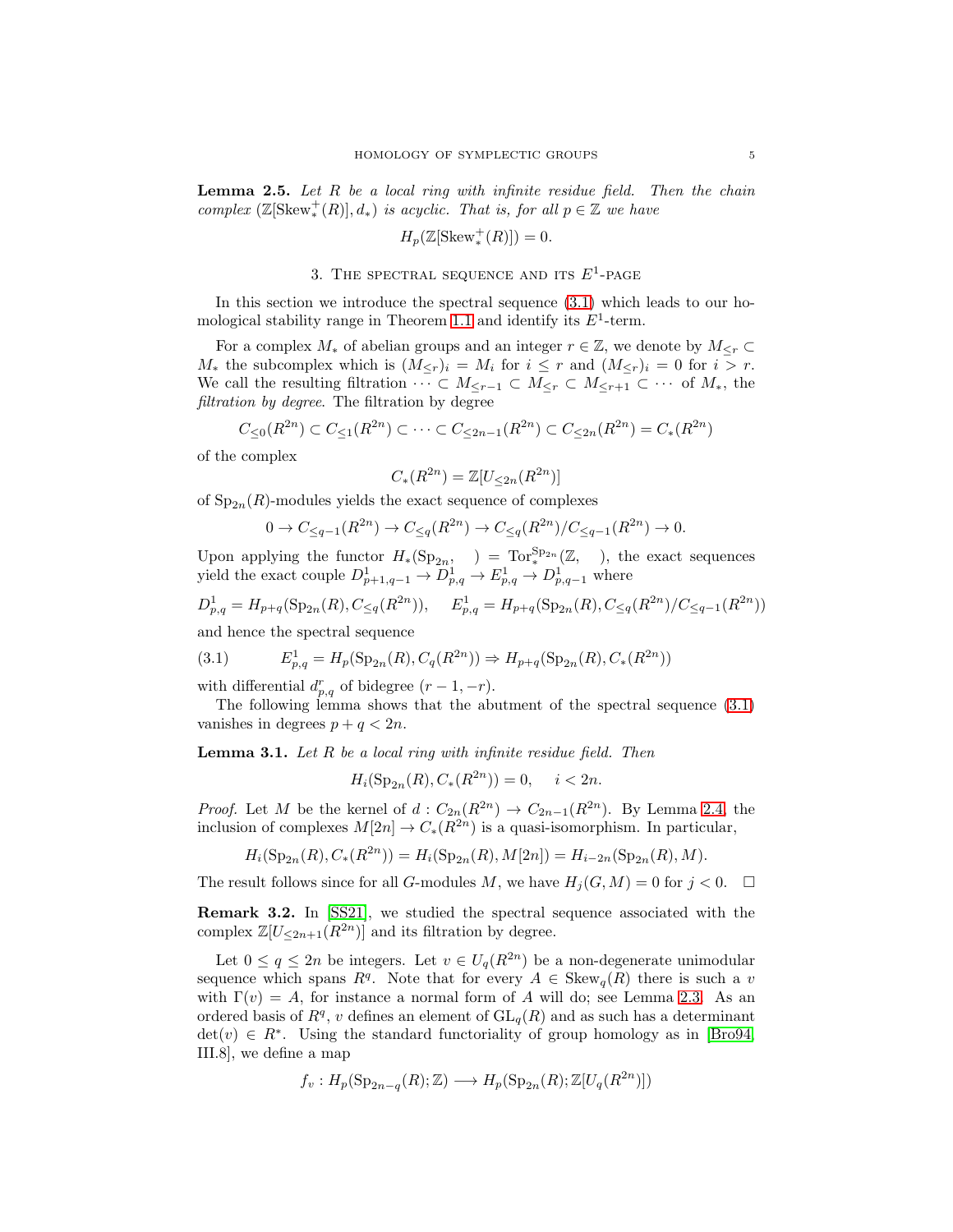by

$$
f_v = \begin{cases} (\varepsilon, v)_* & 0 \le q \le 2n, q \text{ even} \\ (\varepsilon \circ c_{\det v}, v)_* & 0 \le q \le 2n, q \text{ odd} \end{cases}
$$

where  $\varepsilon$  :  $Sp_{2n-q}(R) \to Sp_{2n}(R)$  is the standard embedding, v denotes the homomorphism of abelian groups  $\mathbb{Z} \to \mathbb{Z}[U_q(R^{2n})]$  sending 1 to v, and for  $a \in R^*$ ,  $c_a: \mathrm{Sp}_{2n-q}(R) \to \mathrm{Sp}_{2n-q}(R)$  is conjugation  $A \mapsto DAD^{-1}$  with the diagonal matrix

$$
D = \begin{pmatrix} a & 0 & 0 \\ 0 & a^{-1} & 0 \\ 0 & 0 & 1_{2n-q-1} \end{pmatrix} \in \text{Sp}_{2n-q+1}(R)
$$

for  $0 < q < 2n$  odd.

<span id="page-5-0"></span>**Lemma 3.3.** Let q be an integer such that  $0 \le q \le 2n$ . Let  $u, v \in U_q(R^{2n})$  be non-degenerate unimodular sequences that span  $R^q$ . If  $\Gamma(u) = \Gamma(v)$  then  $f_u = f_v$ .

*Proof.* If q is even, then the R-linear automorphism B of  $R<sup>q</sup>$  sending u to v is an isometry, since  $\Gamma(u) = \Gamma(v)$ . We extend B to an isometry of  $\mathbb{R}^{2n}$  by requiring  $Be_i = e_i$  for  $i = q + 1, ..., 2n$ . Since  $B \in \mathrm{Sp}_{2n}(R)$  commutes with every element of  $Sp_{2n-q}(R)$ , we have  $f_u = f_v$ .

Assume now  $q = 2r+1$  odd,  $0 \leq r < n$ . We consider u, v as elements in  $GL_q(R)$ . There are unique vectors  $x, y \in R^{q+1}$  such that

$$
\left(\begin{array}{c|c} t_u & 0\\ \hline 0 & 1 \end{array}\right)\psi_{q+1} \ x = \left(\begin{array}{c|c} t_v & 0\\ \hline 0 & 1 \end{array}\right)\psi_{q+1} \ y = e_q \in R^{q+1}
$$

since the  $(q+1) \times (q+1)$  matrices involved are invertible. Then  $\Gamma(u, x) = \Gamma(v, y)$ , by definition of x and y. We show that  $(v, y)$  is a basis of  $R^{q+1}$ . Indeed, let  $V \subset R^{q+1}$ be the R-span of  $v_1, ..., v_{q-1}$ . Then V equipped with the symplectic form  $\langle , \rangle$  is non-degenerate since the Gram matrix of  $v_1, ..., v_{q-1}$  is invertible. Therefore, there is a unique  $w \in V$  such that  $\langle w, v_i \rangle = \langle v_q, v_i \rangle$  for all  $i = 1, ..., q-1$ . In the orthogonal decomposition  $V \perp V^{\perp} = R^{q+1}$  of  $R^{q+1}$ , the vectors  $v_q - w, y \in V^{\perp}$  are a hyperbolic basis of  $V^{\perp}$  since  $\Gamma(v_q - w, y) = \psi_2$ . It follows that  $(v_1, ..., v_{q-1}, v_q - w, x)$  is a basis of  $R^{q+1}$ , hence  $(v_1, ..., v_{q-1}, v_q, x)$  is a basis of  $R^{q+1}$ . Similarly,  $(u, x)$  is also a basis of  $R^{q+1}$ . The R-linear endomorphism  $B = (v, y) \circ (u, x)^{-1} : R^{q+1} \to R^{q+1}$  sending  $(u, x)$  to  $(v, y)$  is an isometry and thus has determinant 1 as  $Sp_{q+1}(R) \subset SL_{q+1}(R)$ . Since  $u, v \in GL_q(R)$ , the matrices  $(u, x)$  and  $(v, y)$  have the form

$$
(u, x) = \left(\begin{array}{c|c} u & * \\ \hline 0 & x_0 \end{array}\right)
$$
 and  $(v, y) = \left(\begin{array}{c|c} v & * \\ \hline 0 & y_0 \end{array}\right)$ .

Thus,  $x_0 \det u = \det(u, x) = \det(v, y) = y_0 \det v$ , and the matrix

$$
\begin{pmatrix} 1_{2r} & 0 & 0 \\ 0 & \det^{-1} v & 0 \\ 0 & 0 & \det v \end{pmatrix} B \begin{pmatrix} 1_{2r} & 0 & 0 \\ 0 & \det u & 0 \\ 0 & 0 & \det^{-1} u \end{pmatrix} \in \mathrm{Sp}_{q+1}(R)
$$

has last row equal to  ${}^{t}e_{q+1} = (0, 0, ..., 0, 1)$ . In particular, that matrix has the form

$$
\left(\begin{array}{l} P\ \, 0\ \ g\\ {}^t h\ \, 1\ \, g_0 \\ \ 0\ \ 0\ \ 1 \end{array}\right)
$$

for some  $g, h \in R^{q-1}$ ,  $g_0 \in R$ , and  $P \in \text{Sp}_{q-1}(R)$ . Now we extend the isometry B of  $R^{q+1}$  to all of  $R^{2n}$  by requiring  $Be_i = e_i$  for  $i = q+2, ..., 2n$ . Then  $Bu = v$ ,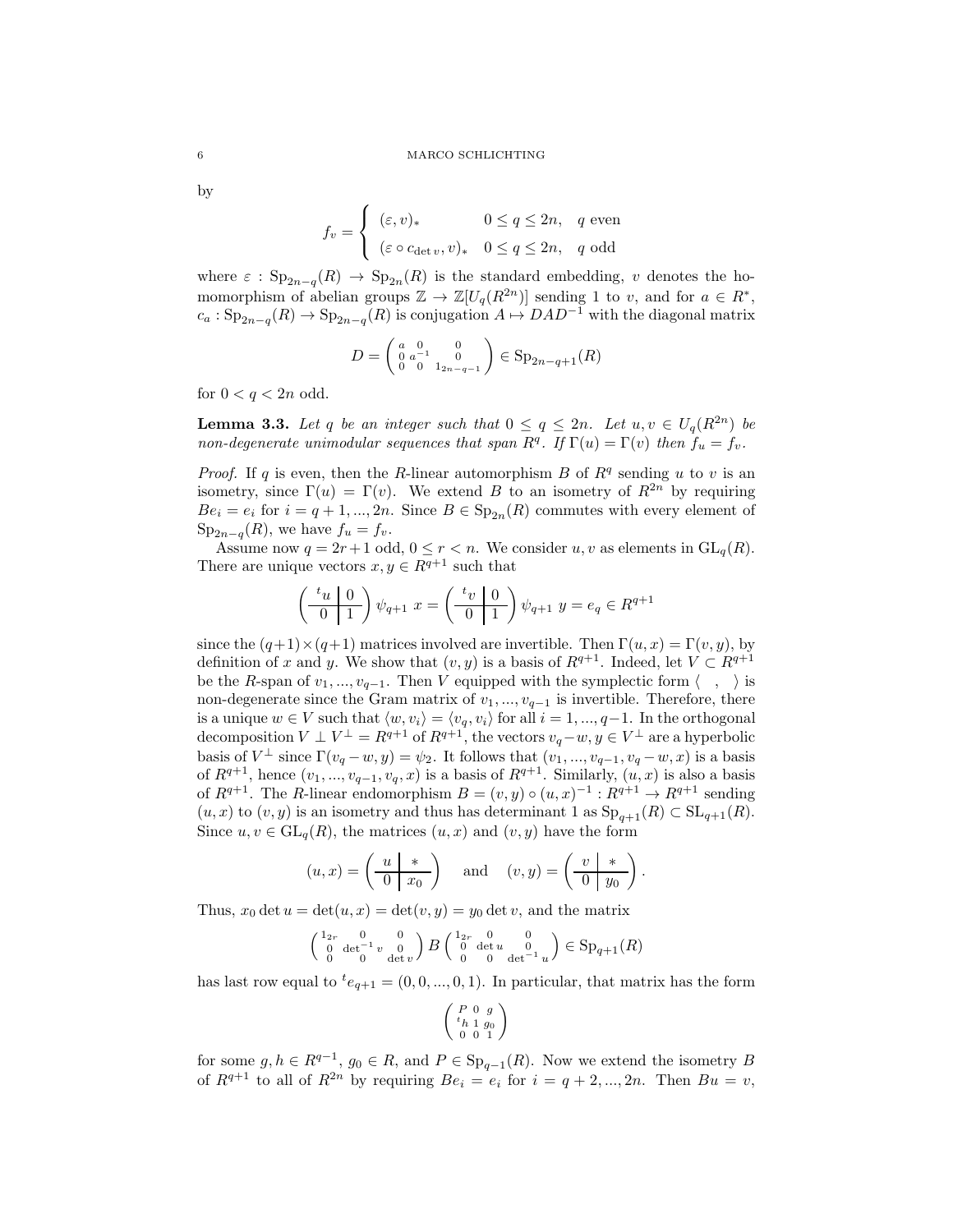$B \in \mathrm{Sp}_{2n}(R)$ , and for all  $M \in \mathrm{Sp}_{2n-q}(R)$  we have  $c_{\det v}(M) = B \circ c_{\det u}(M) \circ B^{-1}$ since

$$
\left(\begin{smallmatrix}1_{2r}&0&0&0\\0&\det^{-1}v&0&0\\0&0&\det v&0\\0&0&0&1_{2n-q-1}\end{smallmatrix}\right) B \left(\begin{smallmatrix}1_{2r}&0&0&0\\0&\det u&0&0\\0&0&\det^{-1}u&0\\0&0&0&1_{2n-q-1}\end{smallmatrix}\right)= \left(\begin{smallmatrix}P&0&g&0\\t_h&1&g_0&0\\0&0&1&0\\0&0&1_{2n-q-1}\end{smallmatrix}\right).
$$

Any such matrix commutes with every matrix in  $\text{Sp}_{2n-q}(R)$  because

$$
\begin{pmatrix}\nP & 0 & g & 0 \\
{}^{t}h & 1 & g_0 & 0 \\
0 & 0 & 1 & 0 \\
0 & 0 & 0 & 1\n\end{pmatrix}\n\begin{pmatrix}\n1 & 0 & 0 & 0 \\
0 & 1 & b_0 & {}^{t}b \\
0 & 0 & 1 & 0 \\
0 & 0 & 0 & 1\n\end{pmatrix} = \begin{pmatrix}\nP & 0 & g & 0 \\
{}^{t}h & 1 & g_0 + b_0 & {}^{t}b \\
0 & 0 & 1 & 0 \\
0 & 0 & 0 & 1\n\end{pmatrix} = \begin{pmatrix}\n1 & 0 & 0 & 0 \\
0 & 1 & b_0 & {}^{t}b \\
0 & 0 & 1 & 0 \\
0 & 0 & 1 & 0\n\end{pmatrix}\n\begin{pmatrix}\nP & 0 & g & 0 \\
{}^{t}h & 1 & g_0 & 0 \\
0 & 0 & 1 & 0 \\
0 & 0 & 0 & 1\n\end{pmatrix}
$$

for all  $a, b \in R^{2n-q-1}$ ,  $b_0 \in R$ ,  $N \in M_{2n-q-1}(R)$ . This finishes the proof.  $\Box$ 

<span id="page-6-1"></span>**Corollary 3.4.** For  $0 \le q \le 2n$ , the following map, sending  $\alpha \otimes A$  to  $f_v(\alpha)$ , does not depend on the choice of  $v$  and is an isomorphism

<span id="page-6-0"></span>(3.2) 
$$
H_p(\mathrm{Sp}_{2n-q}(R)) \otimes_{\mathbb{Z}} \mathbb{Z}[\operatorname{Skew}_q^+(R)] \stackrel{\cong}{\longrightarrow} H_p(\mathrm{Sp}_{2n}(R);\mathbb{Z}[U_q(R^{2n})])
$$

provided  $v \in U_q(R^{2n})$  with  $\Gamma(v) = A$  and v generates  $R^q$ .

*Proof.* The map does not depend on the choice of v, by Lemma [3.3.](#page-5-0) It is an isomorphism, by Shapiro's isomorphism in view of Lemma [2.1.](#page-2-1)

The following lemma identifies the  $E^1$ -page of the spectral sequence [\(3.1\)](#page-4-1) and its  $d^1$  differential.

<span id="page-6-2"></span>**Lemma 3.5.** For  $0 \leq q < 2n$  the following diagram commutes

$$
H_*(\operatorname{Sp}_{2n-q-1};\mathbb{Z}) \otimes_{\mathbb{Z}} \mathbb{Z}[\operatorname{Skew}_{q+1}^+] \xrightarrow{\qquad (3.2)} H_*(\operatorname{Sp}_{2n};\mathbb{Z}[U_{q+1}(R^{2n})])
$$
  

$$
\xrightarrow{\varepsilon_* \otimes d} \downarrow \qquad \qquad \downarrow (1,d)_*
$$
  

$$
H_*(\operatorname{Sp}_{2n-q};\mathbb{Z}) \otimes_{\mathbb{Z}} \mathbb{Z}[\operatorname{Skew}_q^+] \xrightarrow{\qquad (3.2)} H_*(\operatorname{Sp}_{2n};\mathbb{Z}[U_q(R^{2n})]).
$$

*Proof.* Recall that  $d = \sum_{i=1}^{q+1} (-1)^{i+1} d_i$  where  $d_i$  omits the *i*-th entry. We will show that the diagram commutes with  $d_i$  in place of d for  $i = 1, ..., q + 1$ . On the component of the upper left corner corresponding to  $A \in \text{Skew}^+_{q+1}(R)$  choose  $u \in U_{q+1}(R^{2n})$  generating  $R^{q+1}$  such that  $\Gamma(u) = A$  and  $d_i u$  generates  $R^q$ , for instance,  $(d_iu, u_i)$  in normal form will do; see Lemma [2.3.](#page-3-0) Then  $\Gamma(d_iu) = d_iA$ . In view of Lemma [3.3](#page-5-0) we can use  $f_u$  and  $f_{d_i u}$  for the horizontal maps.

If q is even then  $q + 1$  is odd and going first right then down gives the map

$$
\begin{aligned} (\varepsilon_{2n-q-1}^{2n} \circ c_a, d_i u)_* \\ = \quad & (\varepsilon_{2n-q}^{2n}, d_i u)_* \circ (c_a \circ \varepsilon_{2n-q-1}^{2n-q}) = (\varepsilon, d_i u)_* \end{aligned}
$$

where  $c_a$  is conjugation with the diagonal matrix D in  $\text{Sp}_{2n-q}(R)$  whose diagonal entries are  $(a, a^{-1}, 1_{2n-q-2})$  and  $a = \det u$ . Conjugation with any  $D \in \mathrm{Sp}_{2n-q}(R)$ is the identity on  $H_*(\mathrm{Sp}_{2n-q}(R); \mathbb{Z})$ . Thus, this map equals the map obtained by going down then right.

If q is odd, then  $q + 1$  is even and going right then down is  $(\varepsilon, d_i u)$  whereas going down then right is  $(\varepsilon_{2n-q}^{2n} \circ c_a \circ \varepsilon_{2n-q-1}^{2n-q}, d_i u) = (\varepsilon_{2n-q-1}^{2n}, d_i u)$  since  $c_a \varepsilon_{2n-q-1}^{2n-q} =$  $\varepsilon_{2n-q-1}^{2n-q}$  where  $c_a$  is conjugation with the diagonal matrix  $(a, a^{-1}, 1_{2n-q-1})$  of  $\text{Sp}_{2n-q+1}(R)$  and  $a = \det d_i u$ .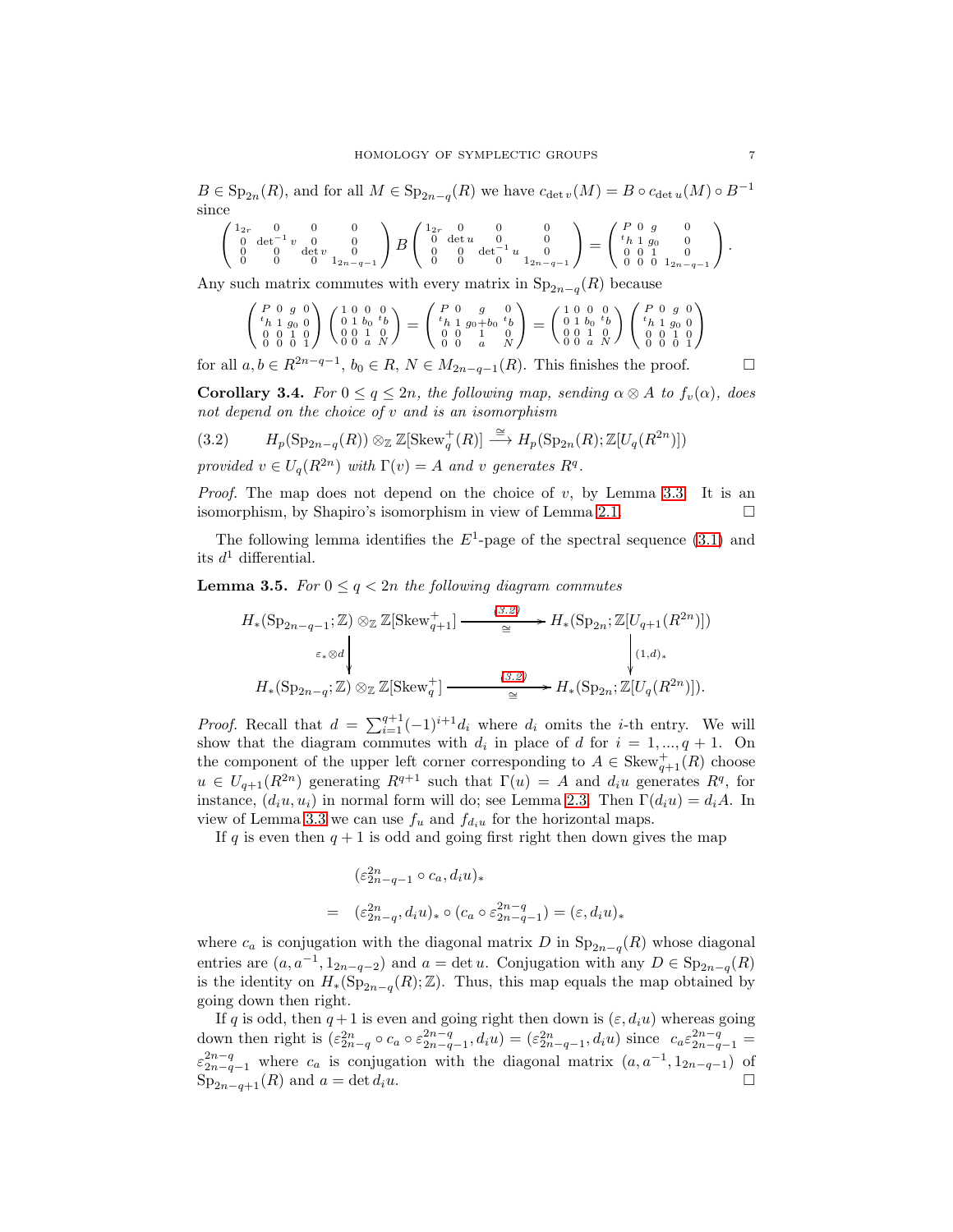#### <span id="page-7-0"></span>8 MARCO SCHLICHTING

#### 4. The Limit Theorem

The goal of this section is to prove the Limit Theorem [4.9](#page-10-0) which is fundamental in our proof of degeneration of the spectral sequence [\(3.1\)](#page-4-1) in Section [6.](#page-16-0)

Let  $R$  be a commutative ring (which, for now, need not be local). An  $R$ -module M carries a left action  $R \times M \to M : (a, x) \mapsto ax$  of the multiplicative monoid  $(R, \cdot, 1)$  of R which is linear in M. In particular, it is a module over the associated integral monoid ring  $\mathbb{Z}[R] = \mathbb{Z}[R,\cdot,1]$ . We denote by  $\langle a \rangle$  the element of  $\mathbb{Z}[R]$ corresponding to  $a \in R$  and note that  $\mathbb{Z}\langle 0 \rangle \subset \mathbb{Z}[R]$  is an ideal. Since  $0 \cdot M = 0$ , the  $R$ -module  $M$  is naturally a module over the quotient ring

$$
\mathbb{Z}_0[R] = \mathbb{Z}[R]/\mathbb{Z}\langle 0 \rangle = \mathbb{Z}[R,\cdot,1]/\mathbb{Z}\langle 0 \rangle.
$$

By functoriality, the multiplicative action of  $R$  on  $M$  induces a multiplicative action on  $H_q(M)$ ,  $M^{\otimes_{\mathbb{Z}}q}$ ,  $\Lambda^q_{\mathbb{Z}}M$ , and  $M(q)$  where the latter is M with action through the q-th power of its natural action. For  $q \geq 1$ , all those modules are therefore  $\mathbb{Z}_0[R]$ modules. For instance, for  $q \geq 1$ , the  $\mathbb{Z}_0[R]$ -module structure on

<span id="page-7-3"></span>(4.1) 
$$
M(q) \qquad \text{is} \qquad \left(\sum_{i=1}^r n_i \langle a_i \rangle\right) \cdot x = \sum_{i=1}^r n_i a_i^q x.
$$

 $A \mathbb{Z}_0[R]$ -module M is an R-module if and only if the multiplicative left action of R on M is also linear in R, that is, if for all  $a, b \in R$ , the element  $\langle a \rangle + \langle b \rangle - \langle a+b \rangle$  acts as zero on M. We may call such  $\mathbb{Z}_0[R]$ -modules *linear*. The criterion for linearity is the  $m = 2$ -case of the following generalisation. For a sequence  $x = (x_1, \ldots, x_m)$ of m elements in R, and subset  $J \subset \{1, ..., m\}$  we denote by  $x_J$  the partial sum

$$
x_J = \sum_{j \in J} x_j \in R.
$$

Then a  $\mathbb{Z}_0[R]$ -module M is linear if and only if the element

$$
- \sum_{\emptyset \neq J \subset \{1, \dots, m\}} (-1)^{|J|} \langle x_J \rangle \quad \in \quad \mathbb{Z}_0[R]
$$

acts as zero on M for all  $m \geq 2$  and all sequences  $x = (x_1, \ldots, x_m)$  of m elements in R. More generally, we have the following. Our convention is that  $x^0 = 1$  for  $x \in R$ even if  $x = 0$ .

<span id="page-7-2"></span>**Lemma 4.1.** Let R be a ring, M an abelian group and let  $t \geq 1$  be an integer. Let  $[$  ]:  $R^{\times t} \to M : (a_1, ..., a_t) \mapsto [a_1, ..., a_t]$ 

be a Z-multilinear map. Let  $x = (x_1, ..., x_m)$  be a sequence of  $m \ge 1$  elements in R. Let  $p_1(X),...,p_t(X) \in R[X]$  be polynomials of degrees  $\gamma_1,...,\gamma_t \geq 0$  with  $\gamma_1 + \cdots + \gamma_t < m$ . Then

<span id="page-7-1"></span>(4.2) 
$$
- \sum_{\emptyset \neq J \subset \{1,\ldots,m\}} (-1)^{|J|} [p_1(x_J), \cdots, p_t(x_J)] = [p_1(0), \ldots, p_t(0)].
$$

*Proof.* We first prove the lemma for  $p_i(X) = a_i X^{\gamma_i}$ ,  $a_i \in R$ . If  $\gamma_1 = \cdots = \gamma_t = 0$ then the left term in [\(4.2\)](#page-7-1) is  $[a_1, ..., a_t] = [p_1(0), ..., p_t(0)]$  because

$$
1 + \sum_{\emptyset \neq J \subset \{1, \dots, m\}} (-1)^{|J|} = \sum_{J \subset \{1, \dots, m\}} (-1)^{|J|} = (1 - 1)^m = 0
$$

for  $m \geq 1$ .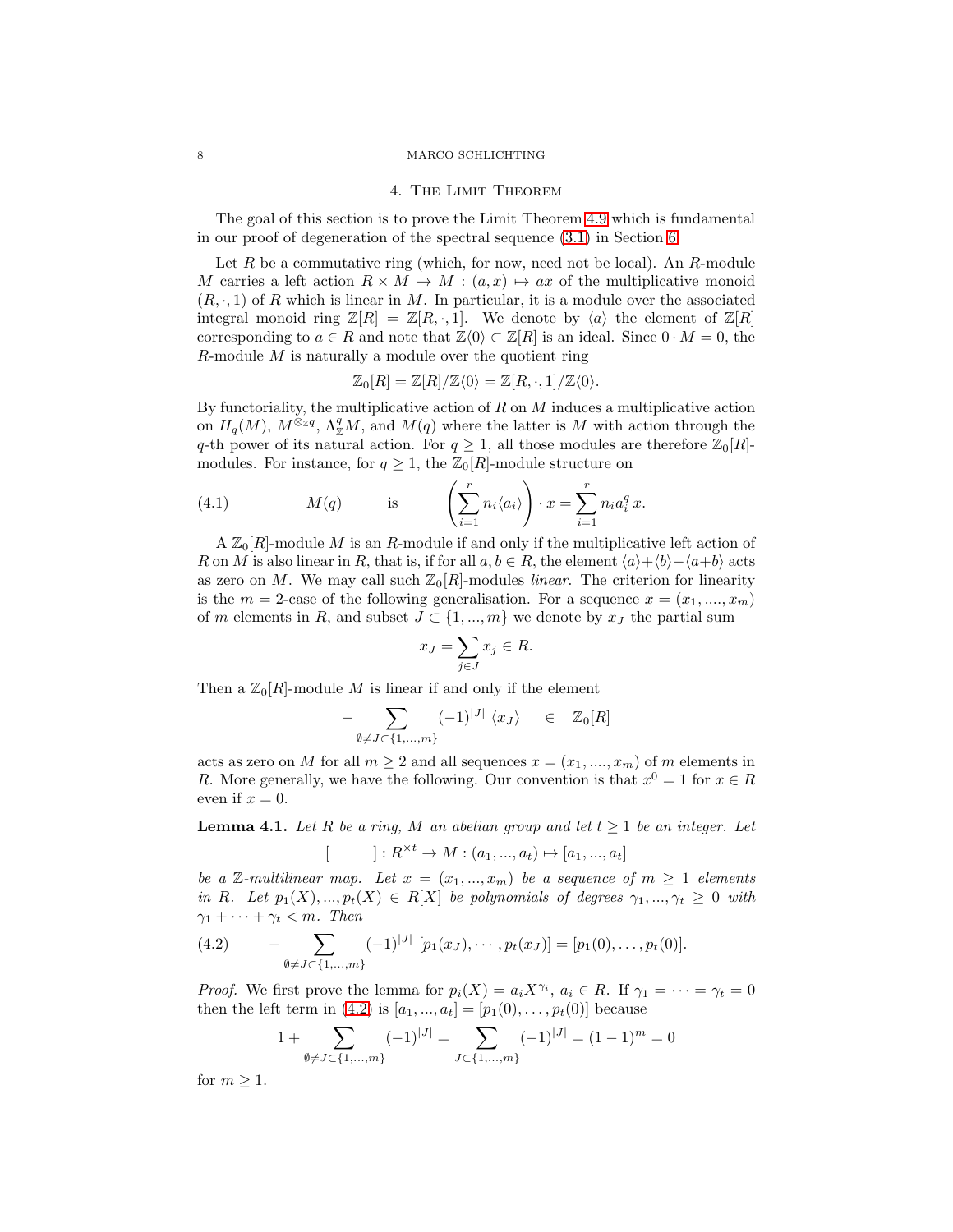If  $\gamma_1 + \cdots + \gamma_t \ge 1$  we write  $[n]$  for the set  $\{1, ..., n\}$ . Then the left term in  $(4.2)$ is

$$
\sum_{\emptyset \neq J \subset \{1, \dots, m\}} (-1)^{|J|} [a_1(x_J)^{\gamma_1}, \dots, a_t(x_J)^{\gamma_t}]
$$
\n
$$
= \sum_{\emptyset \neq J \subset [m], \sigma_i : [\gamma_i] \to J, 1 \leq i \leq t} (-1)^{|J|} [a_1 x_{\sigma_1(1)} \cdots x_{\sigma_1(\gamma_1)}, \dots, a_t x_{\sigma_t(1)} \cdots x_{\sigma_t(\gamma_t)}]
$$
\n
$$
= \sum_{\sigma_i : [\gamma_i] \to [m], 1 \leq i \leq t} [a_1 x_{\sigma_1(1)} \cdots x_{\sigma_1(\gamma_1)}, \dots, a_t x_{\sigma_t(1)} \cdots x_{\sigma_t(\gamma_t)}] \sum_{\bigcup_{i=1}^t \text{Im}(\gamma_i) \subset J \subset [m]} (-1)^{|J|}
$$
\n
$$
= 0
$$

since  $\emptyset \neq \bigcup_{i=1}^t \text{Im}(\gamma_i) \subsetneq [m]$  as  $1 \leq \gamma_1 + \cdots + \gamma_t < m$ , and for  $S \subsetneq [m]$  we have

$$
\sum_{S \subset J \subset [m]} (-1)^{|J|} = (-1)^{|S|} \sum_{J \subset [m] - S} (-1)^{|J|} = (-1)^{|S|} (1 - 1)^{m - |S|} = 0.
$$

Now we assume that  $p_1(X), ..., p_t(X) \in R[X]$  are arbitrary polynomials of degrees  $\gamma_1, ..., \gamma_t \geq 0$  with  $\gamma_1 + ... + \gamma_t < m$ . Each polynomial  $p(X)$  is the sum of  $p(0)$ and a Z-linear combination of polyomials  $a_{\gamma}X^{\gamma}$  with  $\gamma \geq 1$  and  $a_{\gamma} \in R$ . It follows that the left term of  $(4.2)$  is the sum of

<span id="page-8-1"></span>(4.3) 
$$
- \sum_{\emptyset \neq J \subset \{1,\dots,m\}} (-1)^{|J|} [p_1(0), \dots, p_t(0)]
$$

and a Z-linear combination of terms

<span id="page-8-0"></span>(4.4) 
$$
- \sum_{\emptyset \neq J \subset \{1, ..., m\}} (-1)^{|J|} [a_1(x_J)^{\delta_1}, \cdots, a_t(x_J)^{\delta_t}]
$$

for some  $a_i \in R$  and where  $0 \leq \delta_i$  and  $1 \leq \delta_1 + \cdots + \delta_t < m$ . By the first part of the proof, the terms  $(4.4)$  are zero and therefore, the left term of  $(4.2)$  equals  $(4.3)$ which is  $[p_1(0), \ldots, p_t(0)]$ , again by the first part of the proof.

For a sequence  $a = (a_1, ..., a_m)$  of m elements in R and a polynomial  $p(X) \in R[X]$ with coefficients in R, we write  $s_p(a) \in \mathbb{Z}[R]$  for the element

$$
s_p(a) = - \sum_{\emptyset \neq J \subset \{1, ..., m\}} (-1)^{|J|} \langle p(x_J) \rangle \quad \in \quad \mathbb{Z}[R].
$$

**Remark 4.2.** For  $p(X) = X$ , the element  $s_p(a)$  was first considered in [\[Sch17\]](#page-29-7) to prove optimal homology stability for special linear groups. Note that for  $m \geq 1$ 

$$
s_1 = -\sum_{\emptyset \neq J \subset \{1, \dots, m\}} (-1)^{|J|} = 1.
$$

<span id="page-8-2"></span>**Definition 4.3.** Let R be a commutative ring. A  $\mathbb{Z}_0[R]$ -module M is called *quasilinear* if for every polynomial  $p \in R[X]$  there is an integer  $m_0 \geq 0$  such that for all integers  $m \geq m_0$  and all sequences  $a = (a_1, ..., a_m)$  of m elements in R, we have  $\sigma^{-1}M = 0$  where  $\sigma = s_p(a) - \langle p(0) \rangle \in \mathbb{Z}_0[R].$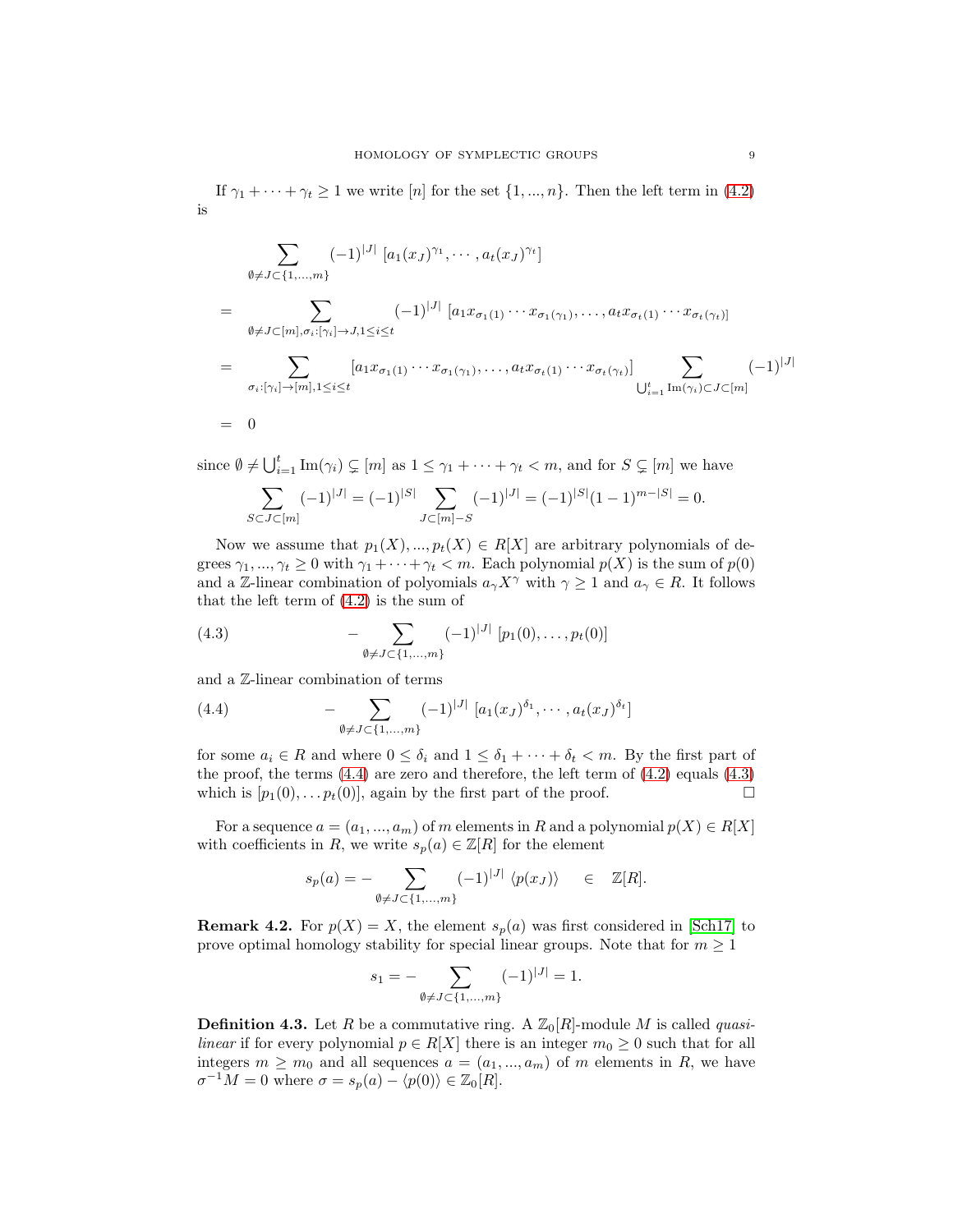### 10 MARCO SCHLICHTING

Note that the category of quasi-linear  $\mathbb{Z}_0[R]$ -modules is a Serre abelian subcategory of the abelian category of all  $\mathbb{Z}_0[R]$ -modules, that is, subobjects, quotients and extensions of quasi-linear  $\mathbb{Z}_0[R]$ -modules in the category of  $\mathbb{Z}_0[R]$ -modules are quasi-linear.

**Example 4.4.** By Lemma [4.1,](#page-7-2) for all R-modules M the  $\mathbb{Z}_0[R]$ -modules  $M^{\otimes_{\mathbb{Z}}q}$ ,  $\Lambda_{\mathbb{Z}}^q M$ , and  $M(q)$  are quasi-linear for all  $q \geq 1$ . We will see in Proposition [5.3](#page-13-0) below that  $H_s(M(q))$ ,  $s \geq 1$ , and the relative integral homology groups  $H_s(M(q) \rtimes G, G)$ are quasi-linear as well if  $G$  acts on  $M$  by means of  $R$ -module homomorphisms; see Example [5.4.](#page-14-0)

**Remark 4.5.** Let  $(R,\mathcal{M})$  be a local ring with infinite residue field  $R/\mathcal{M}$ , and consider the ring homomorphism  $\mathbb{Z}_0[R] \to \mathbb{Z}$  sending  $R^*$  to 1 and  $\mathscr{M}$  to 0. This makes  $M = \mathbb{Z}$  into a  $\mathbb{Z}_0[R]$ -module which is not quasi-linear, in particular,  $\mathbb{Z}_0[R]$ is not quasi-linear. Indeed, if  $p(X) = X$  then  $s_p(a)$  acts as 1 on Z for all sequences  $a = (a_1, ..., a_m)$  of units  $a_i \in R^*$  such that  $a_j \in R^*$  for all  $\emptyset \neq J \subset \{1, ..., m\}$ , and  $\langle p(0) \rangle = 0$  acts as 0. In particular  $\sigma^{-1}M = M$  for all  $\sigma = s_p(a) - \langle p(0) \rangle$  and all sequences  $a = (a_1, ..., a_m)$  of units in R as above. Since R has infinite residue field, m can be chosen as large as we want.

In order to state our Limit Theorem [4.9](#page-10-0) we need to introduce some terminology.

**Definition 4.6.** Let R be a local ring with infinite residue field  $k$  and denote by  $\pi: R \to k$  the quotient map. A subset  $\mathcal{D} \subset R$  of elements in R is called region if  $\mathcal{D} = \pi^{-1}\pi(\mathcal{D})$ . A region  $\mathcal{D} \subset R$  is called *dense* if  $k - \pi(\mathcal{D})$  is finite.

**Definition 4.7.** Let R be a local ring, and  $\mathcal{D} \subset R$  a dense region of R. A function  $f: \mathcal{D} \to \mathbb{Z}_0[R]$  is called *admissible* if there are polynomials  $P \in \mathbb{Z}[X_1, ..., X_n],$  $P_i, Q_i \in R[X], i = 1, ..., n$ , such that  $Q_i(t) \in R^*$  for all  $t \in \mathcal{D}$  and

<span id="page-9-0"></span>(4.5) 
$$
f(t) = P\left(\left\langle \frac{P_1(t)}{Q_1(t)} \right\rangle, \dots, \left\langle \frac{P_n(t)}{Q_n(t)} \right\rangle\right) \in \mathbb{Z}_0[R]
$$

for all  $t \in \mathcal{D}$ . The polynomials  $P, P_i, Q_i$  are called presentation of f.

For  $a \in R$ , we say that f is defined at a (relative to the presentation  $(P, P_i, Q_i)$ ) if the elements  $Q_i(a) \in R$  are units in R. Clearly, f is defined at all elements of D. Note that if f is defined at  $a \in R$  then  $f(a)$  is a well-defined element in  $\mathbb{Z}_0[R]$ , given by [\(4.5\)](#page-9-0), though the value  $f(a)$  may depend on the presentation of f.

<span id="page-9-1"></span>**Definition 4.8.** Let  $\mathcal{D} \subset R$  be a region of a local ring R, and let  $f : \mathcal{D} \to \mathbb{Z}_0[R]$ be an adimissible function represented by  $(P, P_i, Q_i)$  as in [\(4.5\)](#page-9-0). For  $a \in R \cup \{\infty\}$ we say that the *limit*  $\lim_{t\to a} f(t)$  of f when t tends to a exists and write

$$
\lim_{t \to a} f(t) = L \quad \in \quad \mathbb{Z}_0[R]
$$

<span id="page-9-2"></span>if either of the following holds.

- (1) If  $a \in R$ , then we require f to be defined at a and set  $L = f(a)$ .
- (2) If  $a = \infty$ , then we require deg  $P_i \leq \deg Q_i$  and the coefficients of the highest degree monomials of  $Q_i(X)$  to be units,  $i = 1, ..., n$ . Then

$$
\overline{Q}_i(X) = X^{\deg Q_i} Q_i(1/X), \quad \overline{P}_i(X) = X^{\deg Q_i} P_i(1/X)
$$

are polynomials with  $\overline{Q}_i(0) \in R^*, i = 1, ..., n$ . We note that

$$
f(1/t) = \bar{f}(t) = P\left(\left\langle \frac{\bar{P}_1(t)}{\bar{Q}_1(t)} \right\rangle, \dots, \left\langle \frac{\bar{P}_n(t)}{\bar{Q}_n(t)} \right\rangle\right) \in \mathbb{Z}_0[R]
$$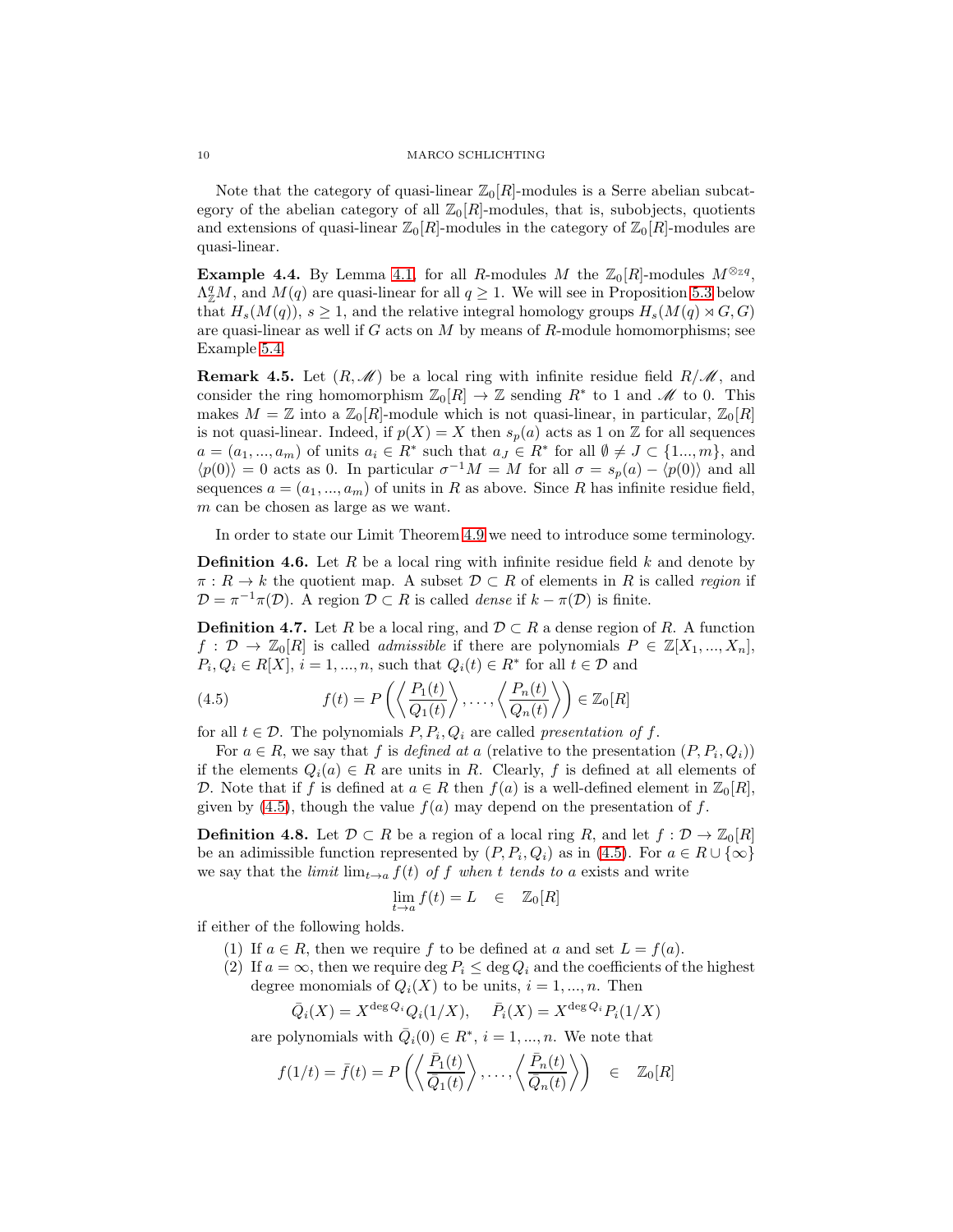for  $1/t \in \mathcal{D}$ , and that  $\bar{f}$  is defined at 0 relative to the presentation  $(P, \bar{P}_i, \bar{Q}_i)$ . We set

$$
L = \lim_{t \to \infty} f(t) = \lim_{t \to 0} f(1/t) = \lim_{t \to 0} \bar{f}(t) = \bar{f}(0).
$$

We do not know if  $\lim_{t} f(t)$  does or does not depend on the presentation of f. For the purpose of this paper, the limit will always be calculated relative to a given presentation of f.

<span id="page-10-0"></span>**Theorem 4.9** (Limit Theorem). Let  $R$  be a local ring with infinite residue field. Let M be a quasi-linear  $\mathbb{Z}_0[R]$ -module, and let  $x \in M$ . Let  $\mathcal{D} \subset R$  be a dense region of R, and let  $f : \mathcal{D} \to \mathbb{Z}_0[R]$  be an admissible function with given presentation. Assume that  $f(t) \in \sqrt{\text{Ann}(x)} \subset \mathbb{Z}_0[R]$  for all  $t \in \mathcal{D}$ . Then for all  $a \in R \cup \{\infty\}$ , if  $\lim_{t\to a} f(t)$  exists in  $\mathbb{Z}_0[R]$  in the given presentation then that limit satisfies

$$
\lim_{t \to a} f(t) \in \sqrt{\operatorname{Ann}(x)}.
$$

**Remark 4.10.** The Limit Theorem does not hold for all  $\mathbb{Z}_0[R]$ -modules M. For instance, let K be an infinite field, and consider the ring homomorphism  $\mathbb{Z}_0[K] \to \mathbb{Z}$ sending the elements of  $K^*$  to 1 (and  $\langle 0 \rangle$  to 0). This makes the target  $M = \mathbb{Z}$  into a  $\mathbb{Z}_0[K]$ -module. For  $f(t) = -\langle t \rangle + 1$ , presented by  $P(X) = -X + 1$  and  $P_1(X) = X$ ,  $Q_1(X) = 1$ , we have  $f(t)M = 0$  for all  $t \in \mathcal{D} = K^*$ , but  $f(0) = 1$  is not in the radical of the annihilator of a generator of  $M$ . Therefore, some condition such as "quasi-linear" is required for the theorem to hold.

*Proof of Theorem [4.9.](#page-10-0)* Let  $(P, P_i, Q_i)$  be the given presentation of f as in [\(4.5\)](#page-9-0). We first consider the case  $a = 0$ . Since  $\lim_{t\to 0} f(t)$  exists, we have  $Q_i(0) \in R^*$  for all  $i = 1, ..., n$ . Let  $d_i$  be the highest power of  $X_i$  occurring in  $P(X_1, ..., X_n)$ . Then  $g(t) = \langle Q_1(t)^{d_1} \cdots Q_n(t)^{d_n} \rangle f(t)$  is an integer linear combination of expressions  $\langle p_j(t) \rangle$  with  $p_j(X) \in R[X]$  polynomials,  $j = 1, ..., \ell$ , for some  $\ell \in \mathbb{N}$ :

$$
g(t) = \langle Q_i(t)^{d_i} \cdots Q_i(t)^{d_i} \rangle f(t) = \sum_{j=1}^{\ell} n_j \langle p_j(t) \rangle.
$$

Since M is a quasi-linear  $\mathbb{Z}_0[R]$ -module, we can choose an integer  $m_0$  such that  $\sigma_j(a) = s_{p_j}(a) - \langle p_j(0) \rangle$  satisfies  $\sigma_j(a)^{-1}M = 0$  for all  $j = 1, ..., \ell$  and all sequences  $a = (a_1, ..., a_m)$  of m elements in R with  $m \geq m_0$ . In particular,  $\sigma_j(a) \in \sqrt{\text{Ann}(x)}$ and hence

(4.6) 
$$
s_g(a) - g(0) = \sum_{j=1}^{\ell} n_j \sigma_j(a) \in \sqrt{\text{Ann}(x)}
$$

where (abusing notation slightly)

<span id="page-10-1"></span>
$$
s_g(a) := - \sum_{\emptyset \neq J \subset \{1, ..., m\}} (-1)^{|J|} g(a_J) = \sum_{j=1}^{\ell} n_j s_{p_j}(a).
$$

Fix  $m \geq m_0$  and choose a sequence  $a = (a_1, ..., a_m)$  of m elements in R such that  $a_J \in \mathcal{D}$  for all  $\emptyset \neq J \subset \{1, ..., m\}$ . This is possible for if we denote by  $\pi : R \to k$ the quotient map to the residue field of R, and if we have chosen  $(a_1, ..., a_t)$  such that  $a_J \in \mathcal{D}$  for all  $\emptyset \neq J \subset \{1, ..., t\}$ , then  $a_{t+1} \in R$  can be any element such that  $\pi(a_{t+1})$  is not the solution  $x \in k$  to one of the finitely many non-trivial linear equations  $x + \pi(a_j) = y$ ,  $y \in k - \pi(\mathcal{D})$ ,  $J \subset \{1, ..., t\}$ . Such  $x \in k$  exists since k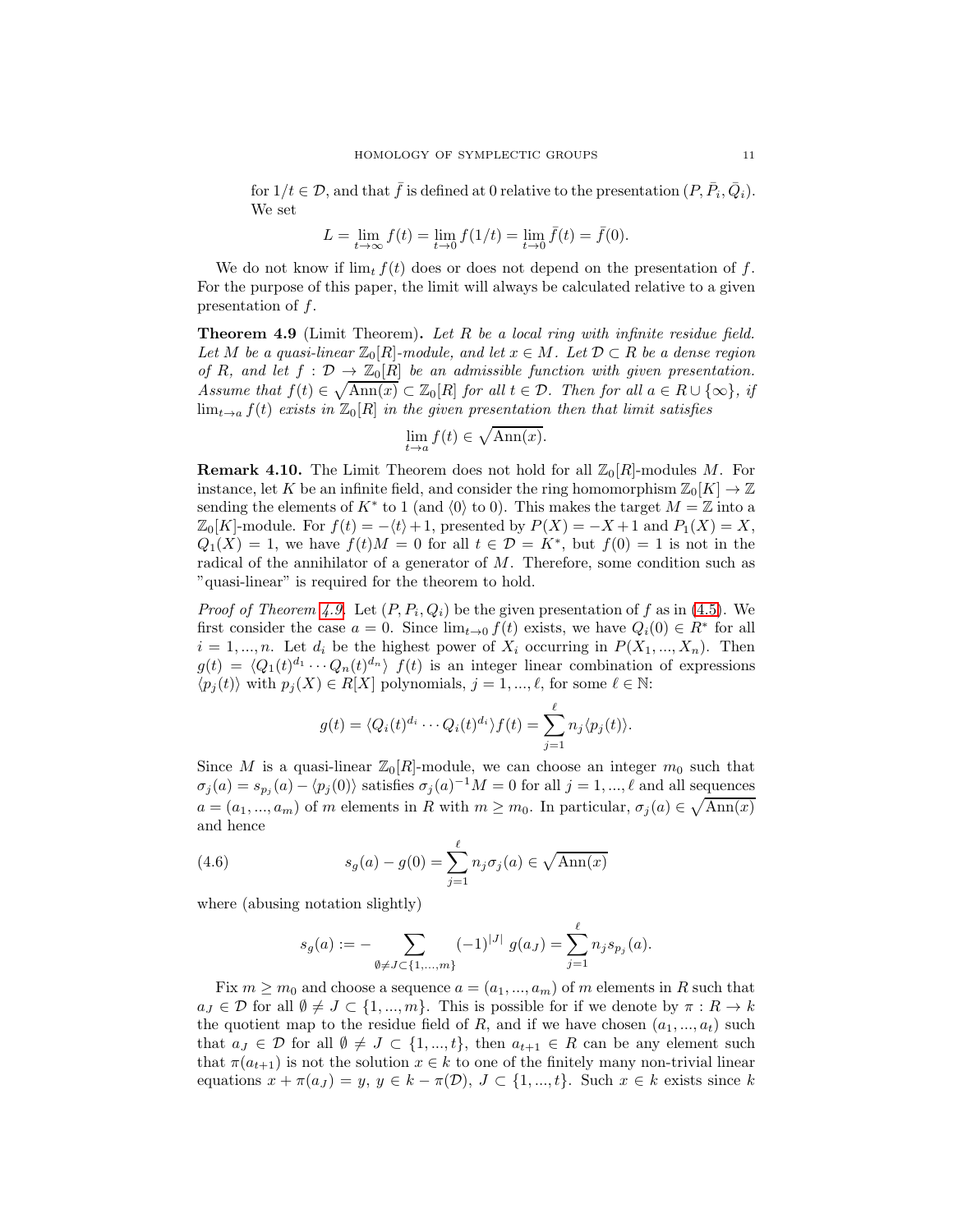is infinite. Since  $a_J \in \mathcal{D}$ , we have  $f(a_J) \in \sqrt{\text{Ann}(x)}$  for all  $\emptyset \neq J \subset \{1, ..., m\}$ , by assumption. Then  $g(a_J) \in \sqrt{\text{Ann}(x)}$  for all  $\emptyset \neq J \subset \{1, ..., m\}$ . As a Z-linear combination of the  $g(a_j)$ 's we then have  $s_g(a) \in \sqrt{\text{Ann}(x)}$ . By [\(4.6\)](#page-10-1), we have  $g(0) \in \sqrt{\text{Ann}(x)}$  and thus,

$$
\lim_{t \to 0} f(t) = f(0) = \langle Q_1(0)^{-d_1} \cdots Q_n(0)^{-d_n} \rangle \ g(0) \in \sqrt{\text{Ann}(x)}
$$

since  $Q_i(0) \in R^*, i = 1, ..., n$ .

Now assume  $a \in R$  arbitrary. Define  $\overline{P}_i(X) = P_i(X + a), \overline{Q}_i(X) = Q_i(X + a),$  $\bar{f}(t) = f(t+a), \ \bar{P} = P, \ \bar{D} = \mathcal{D} - a.$  Then  $\bar{f}(t) \in \sqrt{\text{Ann}(x)}$  for all  $t \in \bar{\mathcal{D}}$ , and the case of  $t \to 0$  treated above shows that  $\lim_{t \to a} f(t) = \lim_{t \to 0} \bar{f}(t) \in \sqrt{\text{Ann}(x)}$ .

Finally assume  $a = \infty$ . Set  $\bar{P}_i(X)$ ,  $\bar{Q}_i(X)$ ,  $\bar{f}(t) = f(1/t)$  as in Definition [4.8](#page-9-1) [\(2\)](#page-9-2). Note that  $\overline{\mathcal{D}} = \{t \in R^* | t^{-1} \in \mathcal{D}\}\$ is a dense region of R since  $\mathcal D$  is. Then  $\bar{f}(t) = f(1/t) \in \sqrt{\text{Ann}(x)}$  for  $t \in \bar{\mathcal{D}}$ . By the case  $a = 0$  treated above, we have

$$
\lim_{t \to \infty} f(t) = \lim_{t \to 0} \bar{f}(t) \in \sqrt{\text{Ann}(x)}.
$$

 $\Box$ 

<span id="page-11-3"></span>**Remark 4.11.** Let  $R$  be a local ring with infinite residue field. If the induced action of  $R^*$  on a quasi-linear  $\mathbb{Z}_0[R]$ -module M is trivial then  $M = 0$ . Indeed, the admissible function  $f : \mathcal{D} = R^* \to \mathbb{Z}_0[R]$  defined by  $f(t) = -\langle t \rangle + 1$  has  $f(t)M = 0$ for all  $t \in \mathcal{D}$  but  $\lim_{t \to 0} f(t) = 1$  is in  $\sqrt{\text{Ann}(x)}$  for  $x \in M$  if and only if  $x = 0$ . By the Limit Theorem [4.9](#page-10-0) we must have  $M = 0$ .

## 5. Quasi-linear modules and group homology

<span id="page-11-0"></span>The goal of this section is to prove in Proposition [5.3](#page-13-0) below that the relative homology groups  $H_s(G, K)$  are quasi-linear for certain  $(R, \cdot, 1)$ -equivariant inclusions of groups  $K \subset G$ . This will be applied to show that the relative homology groups  $H_s(\mathrm{Sp}_{2r+1}(R), \mathrm{Sp}_{2r}(R))$  are quasi-linear  $\mathbb{Z}_0[R]$ -modules. At the end of the section we will give a few first applications of the Limit Theorem [4.9.](#page-10-0)

For an integer  $t \geq 1$ , we consider the ring homomorphism

$$
\varphi_t : \mathbb{Z}[R, \cdot, 1] \to R^{\otimes t} : [a] \mapsto a^{\otimes t} = a \otimes \cdots \otimes a
$$

where  $a \in R$ . Assume the multiplicative monoid  $(R, \cdot, 1)$  of R acts on a group G from the left through group homomorphisms. By functoriality,  $(R, \cdot, 1)$  acts on the homology group  $H_q(G)$  from the left through abelian group homomorphisms, that is,  $H_q(G)$  is a left  $\mathbb{Z}[R]$ -module. Recall from [\(4.1\)](#page-7-3) the  $\mathbb{Z}_0[R]$ -module  $M(q)$ associated with an R-module M and an integer  $q \geq 0$ .

<span id="page-11-1"></span>**Lemma 5.1.** Let R be a commutative ring whose underlying abelian group  $(R, +, 0)$ is torsion free. Let A, B be R-modules, and let  $r, \alpha, \beta \geq 1$  be integers. Let

<span id="page-11-2"></span>(5.1) 
$$
1 \to B(\beta) \to N \to A(\alpha) \to 1
$$

be a  $(R, \cdot, 1)$ -equivariant central extension of groups. Let  $\sigma \in \mathbb{Z}[R]$  be such that  $\varphi_t(\sigma) = 0$  for  $1 \le t \le r$ . Then  $\sigma^{-1}H_s(N) = 0$  whenever  $1 \le s \cdot \max(\alpha, \beta) \le r$ .

Note that the group  $N$  in the lemma need not be abelian.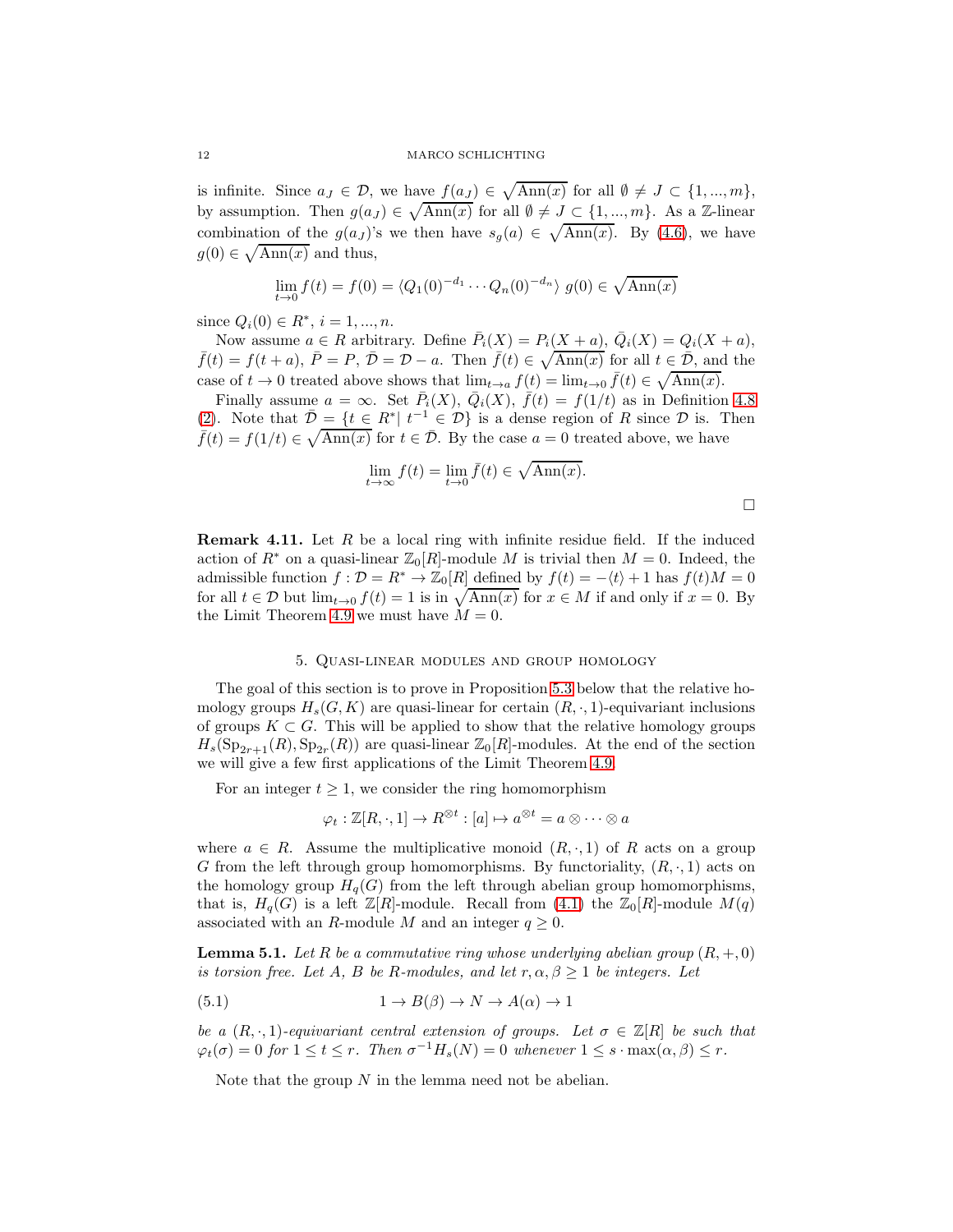*Proof of Lemma [5.1.](#page-11-1)* We will first prove the lemma when  $\tilde{A}$  is torsion-free as abelian group. To do so we show that in this case

<span id="page-12-0"></span>(5.2) 
$$
\sigma^{-1}(H_p(A_\alpha) \otimes H_q(B_\beta)) = 0 \quad \text{for} \quad 1 \le \alpha p + \beta q \le r,
$$

and then apply the Hochschild-Serre spectral sequence to [\(5.1\)](#page-11-2). To prove [\(5.2\)](#page-12-0) we first also assume that B is torsion-free as abelian group. Then  $H_p(A) \otimes H_q(B) =$  $\Lambda^p_{\mathbb{Z}}(A) \otimes \Lambda^q_{\mathbb{Z}}(B)$ , functorial in A and B. In particular, the result of the action of  $a \in R \subset \mathbb{Z}[R]$  on  $(x_1 \wedge \cdots \wedge x_p) \otimes (y_1 \wedge \cdots \wedge y_q) \in H_p(A(\alpha)) \otimes H_q(B(\beta))$  is  $(a^{\alpha}x_1\wedge\cdots\wedge a^{\alpha}x_p)\otimes(a^{\beta}y_1\wedge\cdots\wedge a^{\beta}y_q)$ . This is the image of  $\varphi_{\alpha p+\beta q}(a)$  under the Z-linear map

(5.3) 
$$
R^{\otimes \alpha p} \otimes R^{\otimes \beta q} \longrightarrow \Lambda^p_{\mathbb{Z}}(A) \otimes \Lambda^q_{\mathbb{Z}}(B)
$$

<span id="page-12-1"></span> $R^c$ 

which uniquely extends the  $\mathbb{Z}$ -multilinear map

$$
^{\alpha p}\times R^{\beta q}\longrightarrow \Lambda_\mathbb{Z}^p(A)\otimes \Lambda_\mathbb{Z}^q(B)
$$

sending  $(M, N) \in R^{\alpha p} \times R^{\beta q} = M_{\alpha, p}(R) \times M_{\beta, q}(R)$  to

$$
\left( (\prod_{i=1}^{\alpha} M_{i,1}) x_1 \wedge \cdots \wedge (\prod_{i=1}^{\alpha} M_{i,p}) x_p \right) \otimes \left( (\prod_{i=1}^{\beta} N_{i,1}) y_1 \wedge \cdots \wedge (\prod_{i=1}^{\beta} N_{i,q}) y_q \right).
$$

In particular, the result of the action of  $\sigma \in \mathbb{Z}[R]$  on  $(x_1 \wedge \cdots \wedge x_p) \otimes (y_1 \wedge \cdots \wedge y_q)$  is the image of  $\varphi_{\alpha p+\beta q}(\sigma)$  under the Z-linear map [\(5.3\)](#page-12-1). But  $\varphi_t(\sigma) = 0$  for  $1 \le t \le r$ . Hence,  $\sigma(\Lambda_Z^p(A) \otimes \Lambda_Z^q(B)) = 0$  for  $1 \leq \alpha p + \beta q \leq r$ . In particular, [\(5.2\)](#page-12-0) holds when A and B are torsion-free.

Now we prove  $(5.2)$  when A is torsion-free as abelian group and B is an arbitrary R-module. Choose a surjective weak equivalence of simplicial R-modules  $B_* \to B$  with  $B_i$  a projective R-module for all  $i \in \mathbb{N}$ . For instance, the simplicial R-module corresponding to an R-projective resolution of B under the Dold-Kan correspondence will do. Each  $B_i$  is a torsion free abelian group since R is. The classifying space functor B induces an  $(R, \cdot, 1)$ -equivariant weak equivalence of simplicial sets  $\mathcal{B}(B_*(\beta)) \to \mathcal{B}(\beta)$ . Tensoring the spectral sequence of the simplicial space  $n \mapsto \mathcal{B}B_n$ ,

$$
E_{s,t}^1 = H_t(\mathcal{B}B_s) \Rightarrow H_{s+t}(\mathcal{B}B_*) = H_{s+t}(\mathcal{B}B) = H_{s+t}(B),
$$

with the flat Z-module  $H_p(A) = \Lambda_Z^p A$  yields the spectral sequence of  $\mathbb{Z}[R]$ -modules

$$
H_p(A(\alpha)) \otimes E_{s,t}^1 = H_p(A(\alpha)) \otimes H_t(B_s(\beta)) \Rightarrow H_p(A(\alpha)) \otimes H_{s+t}(B(\beta)).
$$

Localising at  $\sigma$ , this yields a spectral sequence with trivial  $E_{s,t}^1$ -term for  $1 \leq \alpha p +$  $\beta t \leq r$ . Since  $t \leq s+t$  for  $0 \leq s,t$ , the  $E^1_{s,t}$ -term of the localised spectral sequence is trivial for  $1 \le \alpha p + \beta(s+t) \le r$  (and  $p, s, t \ge 0$ ). This proves [\(5.2\)](#page-12-0) when A is torsion-free as abelian group.

Now we prove the lemma when  $A$  is torsion-free as abelian group. In this case, the integral homology groups  $H_*(A) = \Lambda_{\mathbb{Z}}^*(A)$  are torsion free and the natural map  $H_p(A) \otimes F \to H_p(A; F)$  is an isomorphism for any abelian group F, by the Universal Coefficient Theorem. Since the extension  $(5.1)$  is central, the group A acts trivially on  $H_*(B)$  and the Hochschild-Serre spectral sequence of the group extension has the form

$$
E_{p,q}^2 = H_p(A; H_q(B)) \cong H_p(A) \otimes H_q(B) \Rightarrow H_{p+q}(N).
$$

The spectral sequence is functorial in the exact sequence [\(5.1\)](#page-11-2). In particular, it is equivariant for the  $(R, \cdot, 1)$ -action and thus a spectral sequence of  $\mathbb{Z}[R]$ -modules.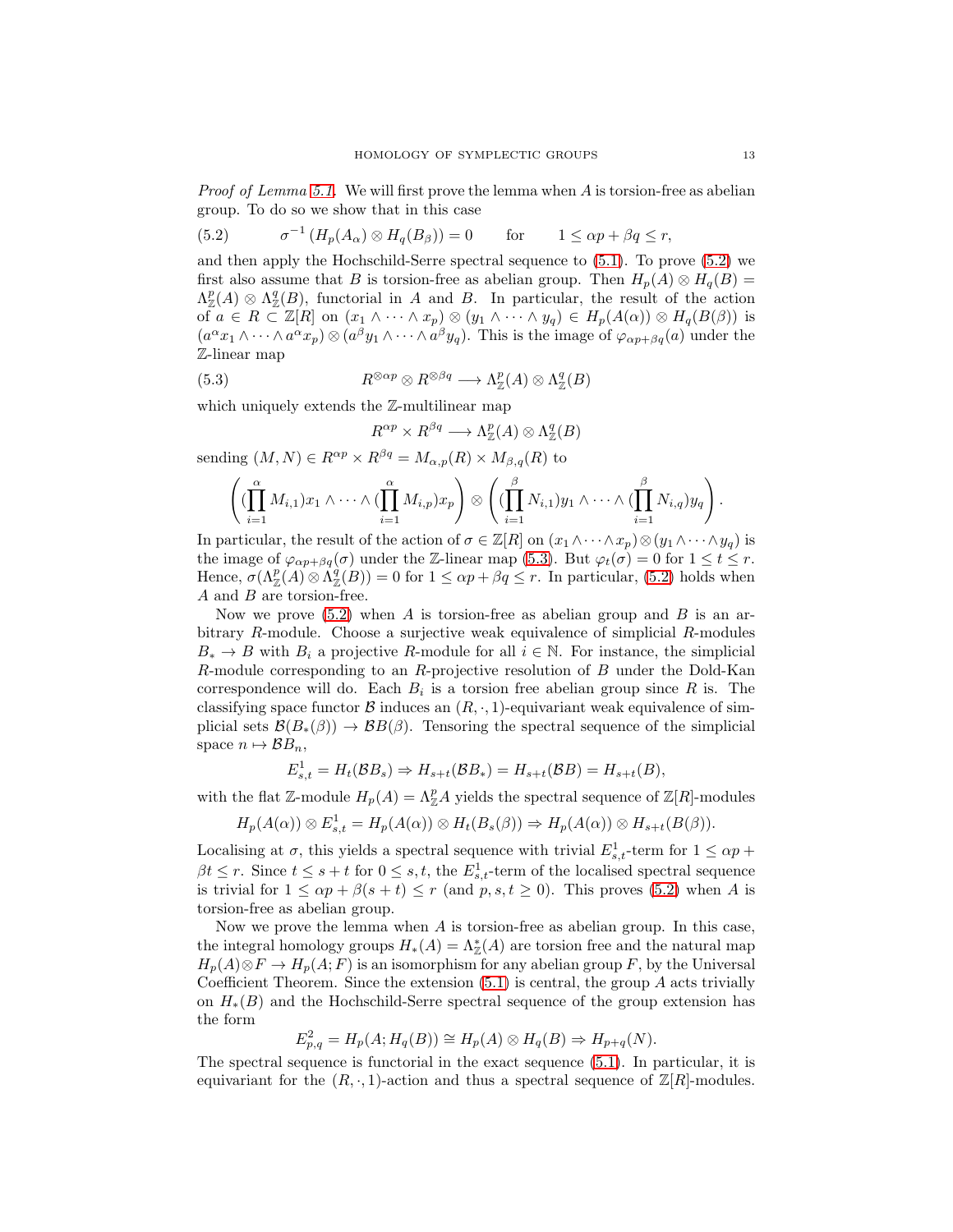#### 14 MARCO SCHLICHTING

Localising the spectral sequence at  $\sigma$  yields a spectral sequence with  $E^2$ -term  $\sigma^{-1} E_{p,q}^2 = 0$  for  $1 \le \alpha p + \beta q \le r$ , by [\(5.2\)](#page-12-0). This implies the lemma in case A is torsion-free.

Finally, we prove the lemma for arbitrary  $R$ -modules  $A$  and  $B$ . As above, we choose a surjective weak equivalence  $A_* \to A$  of simplicial R-modules with  $A_n$  a projective R-module for all n. Then each  $A_n$  is flat as abelian group since R is. Let  $N_n = N \times_{A(\alpha)} A_n(\alpha)$ . The action of  $(R, \cdot, 1)$  on N,  $A(\alpha)$ , and  $A_n(\alpha)$  defines an action of  $(R, \cdot, 1)$  on  $N_n$ . We obtain a simplicial  $(R, \cdot, 1)$ -equivariant central extension

$$
1 \to B(\beta) \to N_* \to A_*(\alpha) \to 1
$$

with degree-wise torsion-free base  $A_n$ . The surjection  $N_* \to N$  of simplicial groups has contractible kernel as it equals the kernel of the surjective weak equivalence  $A_* \to A$ . In particular, the map on classifying spaces  $\mathcal{B}|s \mapsto N_s| = |s \mapsto \mathcal{B} N_s| \to$  $BN$  is an  $(R, \cdot, 1)$ -equivariant weak equivalence. By the torsion free case treated above, we have  $\sigma^{-1}H_q(\mathcal{B}N_s) = 0$  for  $1 \leq q \cdot \max(\alpha, \beta) \leq r$  and for all  $s \geq 0$ . Therefore, the spectral sequence of the simplicial space  $s \mapsto \mathcal{B}N_s$ ,

$$
E_{p,q}^2 = \pi_p |s \mapsto H_q(\mathcal{B}N_s)| \Rightarrow H_{p+q}(\mathcal{B}N_*) = H_{p+q}(\mathcal{B}N),
$$

localised at  $\sigma$  has trivial  $E_{p,q}^2$ -term for  $1 \leq q \cdot \max(\alpha,\beta) \leq r$  and for all p. In particular,  $\sigma^{-1} E_{p,q}^2 = 0$  whenever  $1 \leq (p+q) \cdot \max(\alpha, \beta) \leq r$  (and  $0 \leq p, q$ ). This proves the lemma.  $\square$ 

<span id="page-13-1"></span>**Lemma 5.2.** Let  $a = (a_1, ..., a_m)$  be a sequence of m elements in R, and let  $p(X) \in$  $R[X]$  be a polynomial of degree d with coefficients in R. Then  $s_p(a) - \langle p(0) \rangle \in \mathbb{Z}[R]$ is sent to zero under the map  $\varphi_t$  for  $1 \leq td < m$ :

$$
\varphi_t \left( s_p(a) - \langle p(0) \rangle \right) = 0 \in R^{\otimes t}.
$$

*Proof.* The image of  $s_p(a)$  in  $R^{\otimes t}$  is

$$
-\sum_{\emptyset \neq J \subset \{1,\dots,m\}} (-1)^{|J|} P(x_J)^{\otimes t}.
$$

We apply Lemma [4.1](#page-7-2) to the canonical Z-multilinear map  $R^{\times t} \to R^{\otimes t} : (x_1, ..., x_t) \mapsto$  $[x_1, ..., x_t] = x_1 \otimes \cdots \otimes x_t$  and find that

$$
\varphi_t(s_p(a)) = -\sum_{\emptyset \neq J \subset \{1, ..., m\}} (-1)^{|J|} [p(a_J), ..., p(a_J)]
$$
  
= 
$$
[p(0), ..., p(0)] = p(0)^{\otimes t} = \varphi_t(\langle p(0) \rangle).
$$

<span id="page-13-0"></span>**Proposition 5.3.** Let  $R$  be a commutative ring, let  $A$ ,  $B$  be  $R$ -modules, and let  $\alpha, \beta \geq 1$  be integers. Let G, K, N be groups with left  $(R, \cdot, 1)$ -actions which are part of  $(R, \cdot, 1)$ -equivariant exact sequences of groups

$$
1 \to B(\beta) \to N \to A(\alpha) \to 1, \qquad 1 \to N \to G \stackrel{\rho}{\to} K \to 1
$$

in which the first sequence is a central extension, the second sequence has an  $(R, \cdot, 1)$ -equivariant splitting  $i : K \to G$  such that  $\langle 0 \rangle : G \to G$  is  $i \circ \rho$ , and the action of  $(R, \cdot, 1)$  on K is trivial. Then for all  $s \in \mathbb{Z}$  the relative homology groups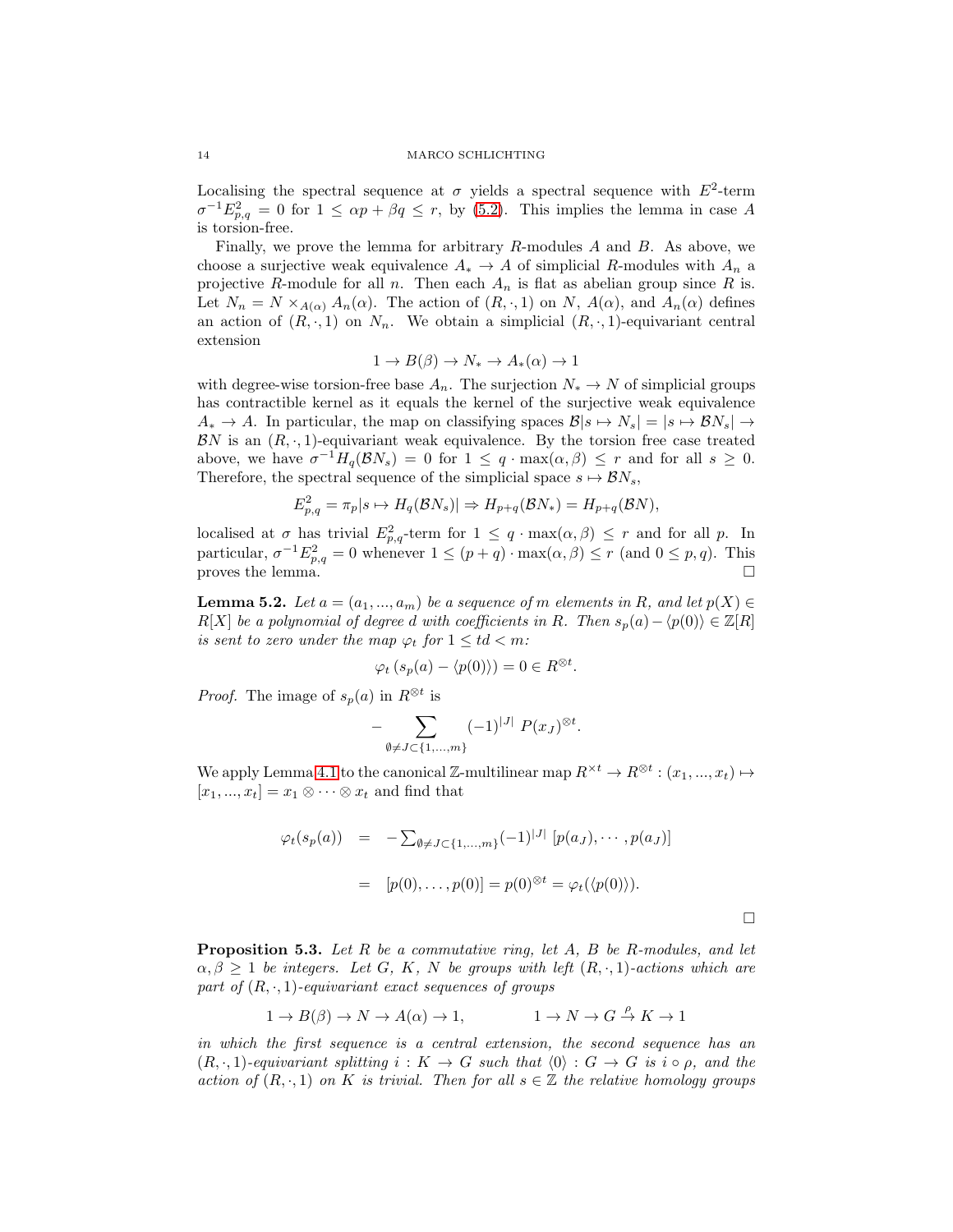$H_s(G, K)$  are quasi-linear  $\mathbb{Z}_0[R]$ -modules where K is considered a subgroup of G by means of the inclusion i.

*Proof.* The action of  $\langle 0 \rangle$  on  $H_s(G, K)$  factors through  $H_s(K, K) = 0$ . Hence, the  $\mathbb{Z}[R]$ -module  $H_s(G, K)$  is a  $\mathbb{Z}_0[R]$ -module. We will prove that for every sequence  $a = (a_1, ..., a_m)$  of m elements in R and every polynomial  $p(X) \in R[X]$  of degree d with coefficients in R, the element  $\sigma = s_p(a) - \langle p(0) \rangle \in \mathbb{Z}[R]$  satisfies

<span id="page-14-1"></span>(5.4) 
$$
\sigma^{-1}H_s(G,K) = 0, \text{ provided } sd\max(\alpha,\beta) < m.
$$

This establishes that  $H_s(G, K)$  is quasi-linear with  $m_0 = sd \max(\alpha, \beta)$  in Definition [4.3.](#page-8-2)

To prove [\(5.4\)](#page-14-1), assume first that the underlying abelian group  $(R, +, 0)$  of R is torsion-free. By functoriality, the Hochschild-Serre spectral sequence

(5.5) 
$$
E_{p,q}^2 = H_p(K; H_q(N)) \Rightarrow H_{p+q}(G)
$$

of the extension  $1 \to N \to G \to K \to 1$  carries an action of the monoid  $(R, \cdot, 1)$ induced from the action of that monoid on the extension. Section  $i: K \to G$ and projection  $\rho: G \to K$  make the extension  $1 \to 1 \to K \to K \to 1$  of groups with (trivial)  $(R, \cdot, 1)$ -action a direct factor of  $1 \to N \to G \to K \to 1$ , hence its Hochschild-Serre spectral sequence of (trivial)  $\mathbb{Z}[R]$ -modules (which degenerates at  $E<sup>2</sup>$ ) is a direct factor of that of [\(5.5\)](#page-14-2). Its complement yields the strongly convergent spectral sequence

<span id="page-14-2"></span>
$$
\tilde{E}_{p,q}^2 = H_p(K; \tilde{H}_q(N)) \Rightarrow H_{p+q}(G, K)
$$

where  $\widetilde{H}_q(N) = H_q(N)$  for  $q \ge 1$  and 0 otherwise. The action of  $g \in K$  on  $H_q(N)$ is induced by conjugation with  $i(g)$  on N. Since  $(R, \cdot, 1)$  acts trivially on K and i is equivariant, the action of  $(R, \cdot, 1)$  on N and the action of K on N commute. It follows that  $\sigma^{-1} \tilde{E}^2_{p,q} = \sigma^{-1} H_p(K; \tilde{H}_q(N)) = H_p(K; \sigma^{-1} \tilde{H}_q(N)) = 0$  for  $0 \leq$  $q \max(\alpha, \beta) \leq r$  and any p, by Lemmas [5.1](#page-11-1) and [5.2.](#page-13-1) Hence,  $\sigma^{-1} H_s(G, K) = 0$  for  $0 \leq s \cdot \max(\alpha, \beta) \leq r.$ 

Now we prove [\(5.4\)](#page-14-1) when  $(R, +, 0)$  is not assumed torsion-free. Choose a surjection of commutative rings  $\pi : R \to R$  such that the abelian group  $(R, +, 0)$  of R is torsion free, for instance,  $\mathbb{Z}[R] \twoheadrightarrow R : \langle a \rangle \mapsto a$ . Choose a sequence  $\bar{a} = (\bar{a}_1, ..., \bar{a}_m)$ in R and a polynomial  $\bar{p}(X) \in \bar{R}[X]$  such that  $\pi(\bar{a}) = a$  and  $\pi(\bar{p}(X)) = p(X)$ . The ring homomorphism  $\pi$  makes A and B into R-modules, and the action of  $(R, \cdot, 1)$ on  $H_s(G, K)$  is induced from the  $(R, \cdot, 1)$ -action via the map  $\pi$ . Therefore, multiplication by the element  $\bar{\sigma} = s_{\bar{p}}(\bar{a}) - \bar{p}(0)$  on  $H_s(G, K)$  equals multiplication by the element  $\sigma = s_p(a) - p(0)$ . In particular,  $\bar{\sigma}^{-1} H_s(G, K) = \sigma^{-1} H_s(G, K)$ . By the torsion-free case above, we have  $\bar{\sigma}^{-1}H_s(G,K) = 0$  for  $sd \max(\alpha, \beta) < m$ . This finishes the proof of  $(5.4)$  and hence that of the proposition.

<span id="page-14-0"></span>Example 5.4. Let G be a group that acts from the left on an R-module M through R-module homomorphisms. Then for all  $q \geq 0$ , the semi-direct product  $M(q) \rtimes$ G carries an action of  $(R, \cdot, 1)$  defined by  $a(x, g) = (a^q x, g)$  such that the exact sequence

$$
1 \to M(q) \to M(q) \rtimes G \to G \to 1
$$

is  $(R, \cdot, 1)$ -equivariant with trivial action on the base G and equivariant section  $G \to M(q) \rtimes G : g \mapsto (0, g)$ . By Proposition [5.3](#page-13-0) with  $B = 0, \alpha = q, A = M$ ,  $N = M(q)$ , the relative homology groups  $H_s(M(q) \rtimes G, G)$  are quasi-linear  $\mathbb{Z}_0[R]$ modules whenever  $q \geq 1$ .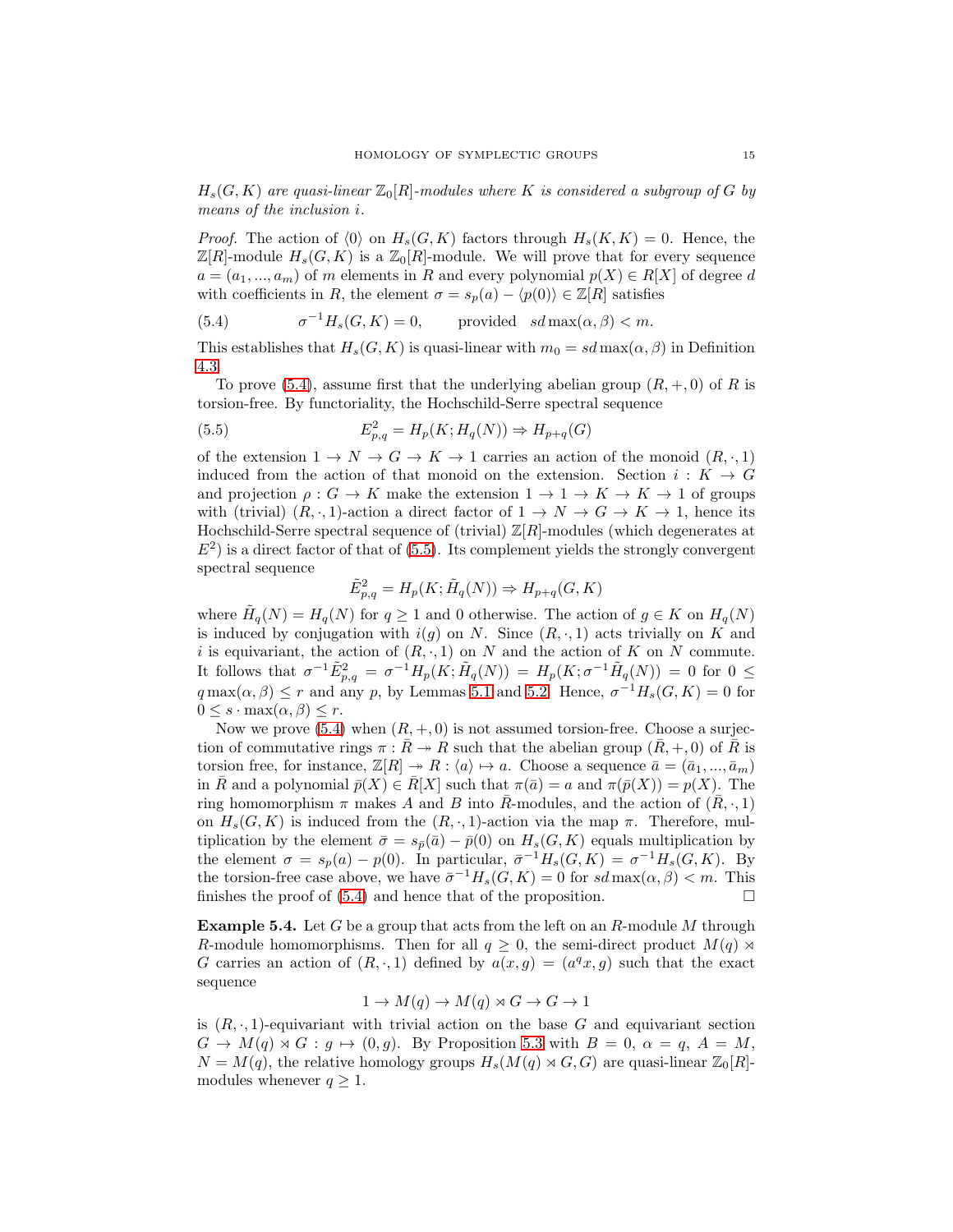Example 5.5. Continuing example [5.4,](#page-14-0) assume moreover that there is an integer  $q \geq 1$  and a group homomorphism  $\rho : R^* \to Z(G)$  into the center  $Z(G)$  of G such that  $\rho(a)x = a^q x$ . Then the  $(R, \cdot, 1)$  action of  $a \in R^*$  on  $M(q) \rtimes G$  equals the conjugation action on  $M(q) \rtimes G$  by  $(0, \rho(a))$ . In particular, the quasi-linear  $\mathbb{Z}_0[R]$ -module  $H_s(M(q) \rtimes G, G)$  yields the trivial action when restricted to  $R^* \subset$  $\mathbb{Z}_0[R]$ . By Remark [4.11,](#page-11-3) if R is local with infinite residue field, we must have  $H_s(M(q) \rtimes G, G) = 0$ . This has been used many times, for instance for  $G =$  $GL_n(R)$  acting diagonally on  $M = R^n \times \cdots \times R^n$  via its natural action on  $R^n$  and  $\rho: R^* \to GL_n(R): a \mapsto a \cdot I_n$ , we obtain [\[NS89,](#page-29-10) Theorem 1.11] for local rings with infinite residue fields.

**Example 5.6.** Continuing example [5.4,](#page-14-0) we have  $s_{\langle X^r \rangle}(a)^{-1}H_s(M(q) \rtimes G, G) = 0$ for all sequences  $a = (a_1, ..., a_m)$  in R with  $m \geq m_0$ . This was used in [\[Sch17\]](#page-29-7) for  $G = SL_n(R)$ ,  $M = R^n \times \cdots \times R^n$ , and r and q powers of n.

Now comes the most relevant example for this paper.

<span id="page-15-0"></span>**Example 5.7.** Let  $n \geq 0$  be an integer. For  $a \in \mathbb{R}^*$ , the conjugation action  $c_a$ of the  $(2n + 2) \times (2n + 2)$  diagonal matrix  $D_a \in \text{Sp}_{2n+2}(R)$  with diagonal entries  $(a, a^{-1}, 1, 1, ..., 1)$  on the group  $Sp_{2n+2}(R)$  induces an action

$$
\left(\begin{smallmatrix} 1 & c & ^t u\psi M \\ 0 & 1 & & 0 \\ 0 & u & & M \end{smallmatrix}\right) \stackrel{c_a}{\mapsto} \left(\begin{smallmatrix} a & 0 & 0 \\ 0 & a^{-1} & 0 \\ 0 & 0 & 1 \end{smallmatrix}\right) \left(\begin{smallmatrix} 1 & c & ^t u\psi M \\ 0 & 1 & & 0 \\ 0 & u & & M \end{smallmatrix}\right) \left(\begin{smallmatrix} a^{-1} & 0 & 0 \\ 0 & a & 0 \\ 0 & 0 & 1 \end{smallmatrix}\right) = \left(\begin{smallmatrix} 1 & a^2c & ^t (au)\psi M \\ 0 & 1 & & 0 \\ 0 & au & & M \end{smallmatrix}\right)
$$

on the subgroup  $Sp_{2n+1}(R)$  which extends to an action

$$
\left(\begin{smallmatrix} 1 & c & ^t u\psi M \\ 0 & 1 & 0 \\ 0 & u & M \end{smallmatrix}\right) \overset{\langle a \rangle}{\mapsto} \left(\begin{smallmatrix} 1 & a^2c & ^t (au)\psi M \\ 0 & 1 & 0 \\ 0 & au & M \end{smallmatrix}\right)
$$

of the monoid  $(R, \cdot, 1)$  on  $Sp_{2n+1}(R)$ ,  $a \in R$ . Denote by  $N \subset Sp_{2n+1}(R)$  the subgroup of matrices with  $M = 1$ , by  $A \subset Sp_{2n+1}(R)$  the subgroup of matrices with  $M = 1$  and  $c = 0$ , and by  $B \subset \text{Sp}_{2n+1}(R)$  the subgroup with  $M = 1$ ,  $u = 0$ , then  $(A, \cdot, 1) = (R^{2n}, +, 0), (B, \cdot, 1) = (R, +, 0),$  and we have  $(R, \cdot, 1)$  equivariant exact sequences

$$
1 \to B(2) \to N \to A(1) \to 1, \qquad 1 \to N \to \mathrm{Sp}_{2n+1}(R) \to \mathrm{Sp}_{2n}(R) \to 1
$$

with left sequence central and  $\langle 0 \rangle : Sp_{2n+1}(R) \to Sp_{2n+1}(R)$  the projection  $\rho$ :  $\text{Sp}_{2n+1}(R) \to \text{Sp}_{2n}(R)$  followed by the inclusion  $\varepsilon : \text{Sp}_{2n}(R) \to \text{Sp}_{2n+1}(R)$ . By Proposition [5.3,](#page-13-0) the image of the projector  $1-(\epsilon \rho)_*$  of  $H_p(\mathrm{Sp}_{2n+1}(R))$  which is the relative homology group

$$
\tilde{H}_p(\operatorname{Sp}_{2n+1}(R)):=H_p(\operatorname{Sp}_{2n+1}(R),\operatorname{Sp}_{2n}(R))=\operatorname{Im}(1-(\varepsilon\rho)_*)
$$

is a quasi-linear  $\mathbb{Z}_0[R]$ -module for all  $p \in \mathbb{Z}$ . We have a canonical decomposition

$$
H_p(\operatorname{Sp}_{2n+1}(R)) = \operatorname{Im}((\varepsilon \rho)_*) \oplus \operatorname{Im}(1 - (\varepsilon \rho)_*) = H_p(\operatorname{Sp}_{2n}(R)) \oplus \widetilde{H}_p(\operatorname{Sp}_{2n+1}(R)).
$$

<span id="page-15-1"></span>**Lemma 5.8.** Let R be a local ring with infinite residue field. Then the  $\mathbb{Z}_0[R]$ -module  $\widetilde{H}_p(\mathrm{Sp}_{2n+1}(R)) = H_p(\mathrm{Sp}_{2n+1}(R), \mathrm{Sp}_{2n}(R))$  is quasi-linear, and the composition

$$
\tilde{H}_p(\operatorname{Sp}_{2n+1}(R)) \subset H_p(\operatorname{Sp}_{2n+1}(R)) \to H_p(\operatorname{Sp}_{2n+2}(R))
$$

is zero. Moreover, the map  $H_p(\mathrm{Sp}_{2n+1}(R)) \to H_p(\mathrm{Sp}_{2n+2}(R))$  is surjective if and only if the map  $H_p(\mathrm{Sp}_{2n}(R)) \to H_p(\mathrm{Sp}_{2n+2}(R))$  is surjective.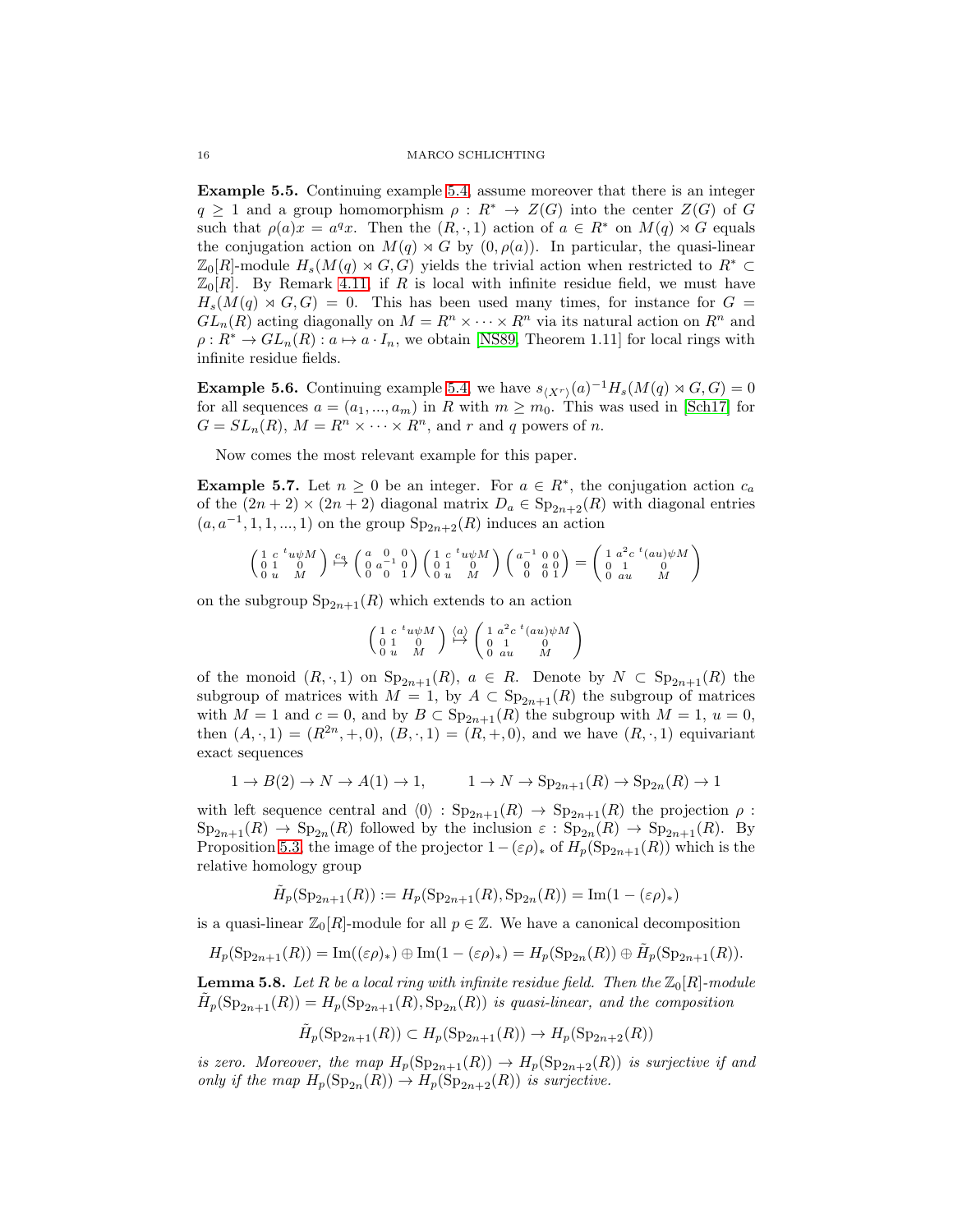Proof. Quasi-linearity is Example [5.7.](#page-15-0)

Note that the composition  $\tilde{H}_p(\text{Sp}_{2n+1}(R)) \to H_p(\text{Sp}_{2n+2}(R))$  is  $R^*$ -equivariant where  $R^*$  acts through conjugation with  $D_a \in \text{Sp}_{2n+2}$  and thus acts trivially on the target. Since the source is quasi-linear, there is an integer  $m_0 \geq 1$  such that for all sequences  $a = (a_1, ..., a_m)$  of  $m \ge m_0$  elements in R we have  $s_X^{-1}(a) \tilde{H}_p(\text{Sp}_{2n+1} R) =$ 0. If R is local with infinite residue field, we can find a sequence  $a = (a_1, ..., a_m)$ such that  $a_J \in R^*$  for all  $\emptyset \neq J \subset \{1, ..., m\}$ . Since  $R^*$  acts on  $H_p(\mathrm{Sp}_{2n+2}(R))$ trivially, for such an a,  $s_X(a)$  acts as the identity on  $H_p(\mathrm{Sp}_{2n+2}(R))$  and thus  $s_X^{-1}(a)H_p(\mathrm{Sp}_{2n+2} R) = H_p(\mathrm{Sp}_{2n+2}(R)).$  In particular, the  $R^*$ -equvariant map  $\tilde{H}_p(\mathrm{Sp}_{2n+1}(R)) \to H_p(\mathrm{Sp}_{2n+2}(R))$  factors through  $s_X^{-1}(a)\tilde{H}_p(\mathrm{Sp}_{2n+1} R) = 0$ , hence that map is zero. For the last statement we note that  $H_p(\mathrm{Sp}_{2n}(R)) \to H_p(\mathrm{Sp}_{2n+2}(R))$ is the localisation of  $H_p(\text{Sp}_{2n+1}(R)) \to H_p(\text{Sp}_{2n+2}(R))$  at  $s_X(a)$ . In particular, surjectivity of the second map implies surjectivity of the first. The converse is obvious.

<span id="page-16-1"></span>**Corollary 5.9.** Let  $R$  be a local ring with infinite residue field. Under the decomposition  $H_p(\mathrm{Sp}_{2n+1}) = H_p(\mathrm{Sp}_{2n}) \oplus \tilde{H}_p(\mathrm{Sp}_{2n+1})$  of Example [5.7,](#page-15-0) the maps  $H_p(\mathrm{Sp}_{2n}(R)) \to H_p(\mathrm{Sp}_{2n+1}(R)) \to H_p(\mathrm{Sp}_{2n+2}(R))$  become

$$
H_p(\mathrm{Sp}_{2n}(R)) \xrightarrow{\left(\begin{smallmatrix}1\\0\end{smallmatrix}\right)} H_p(\mathrm{Sp}_{2n}(R)) \oplus \tilde{H}_p(\mathrm{Sp}_{2n+1}(R)) \xrightarrow{(\varepsilon_*,0)} H_p(\mathrm{Sp}_{2n+2}(R)).
$$

<span id="page-16-0"></span>*Proof.* This follows from Lemma [5.8.](#page-15-1)  $\Box$ 

# 6. DEGENERATION AT  $E^2$

In this section we will prove that the spectral sequence [\(3.1\)](#page-4-1) degenerates at  $E<sup>2</sup>$ . Our strategy for degeneration is to construct a map of spectral sequences  $\tilde{E} \to E$  from a spectral sequence  $\tilde{E}$  to [\(3.1\)](#page-4-1). The spectral sequence  $\tilde{E}$  will trivially degenerate at  $E^2$ , and the main point will be to show that  $\tilde{E}^2 \to E^2$  is surjective in all bidegrees. That will ensure that  $(3.1)$  degenerates at  $E<sup>2</sup>$  as well. The spectral sequence  $\tilde{E}$  will be a direct sum of spectral sequences  $E(r)$ ,  $r = 0, ..., n$ , which we will introduce now.

For  $0 \le r < n$  and  $i = 1, ..., 2r + 2$ , consider the  $Sp_{2n-2r}(R)$ -set

$$
U_{2r+2}^{(i)}(R^{2n}) = \{ (w) \in M_{2n,2r+2}(R) | u \in U_{2r+2}(R^{2r}), w_i \in U_1(R^{2n-2r}), d_i w = 0 \}
$$
  
where  $N \in \text{Sp}_{2n-2r}(R)$  acts by  $N \cdot {u \choose w} = {u \choose Nw}$ , that is, via its natural inclusion

 $\text{Sp}_{2n-2r}(R) \subset \text{Sp}_{2n}(R)$ . Note that  $d_i w = (w_1, ..., \hat{w}_i, ..., w_{2r+2}) = 0$  means that  $w = (0,..0, w_i, 0, ., 0)$  only has potentially non-zero entry in the *i*-th column. We have the bijection

$$
\mathrm{Sp}_{2n-2r}(R)\backslash U_{2r+2}^{(i)}(R^{2n})\stackrel{\cong}{\longrightarrow} U_{2r+2}(R^{2r}):(\begin{smallmatrix}u\\w\end{smallmatrix})\mapsto u.
$$

The stabiliser of the action on  $U_{2r+2}^{(i)}(R)$  at  $(u_{(e_1)_i}^u)$  is  $Sp_{2n-2r-1}(R)$  where  $(e_1)_i =$  $(0, ..., 0, e_1, 0, ..., 0)$  with  $e_1 \in R^{2n-2r}$  in the *i*-th column. Note that if  $v = \binom{u}{w} \in$  $U_{2r+2}^{(i)}$  then  $d_jv \in U_{2r+1}(R^{2n})$  for all  $1 \leq j \leq 2r+2$  with  $j \neq i$ , and  $d_iv \in$  $U_{2r+1}(R^{2r})$ . We define the complex  $C_*(R^{2n};r)$  as

$$
0 \longrightarrow \bigoplus_{i=1}^{2r+2} \mathbb{Z}[U_{2r+2}^{(i)}(R^{2n})] \longrightarrow \longrightarrow \longrightarrow \mathbb{Z}[U_{2r+1}(R^{2r})] \longrightarrow 0
$$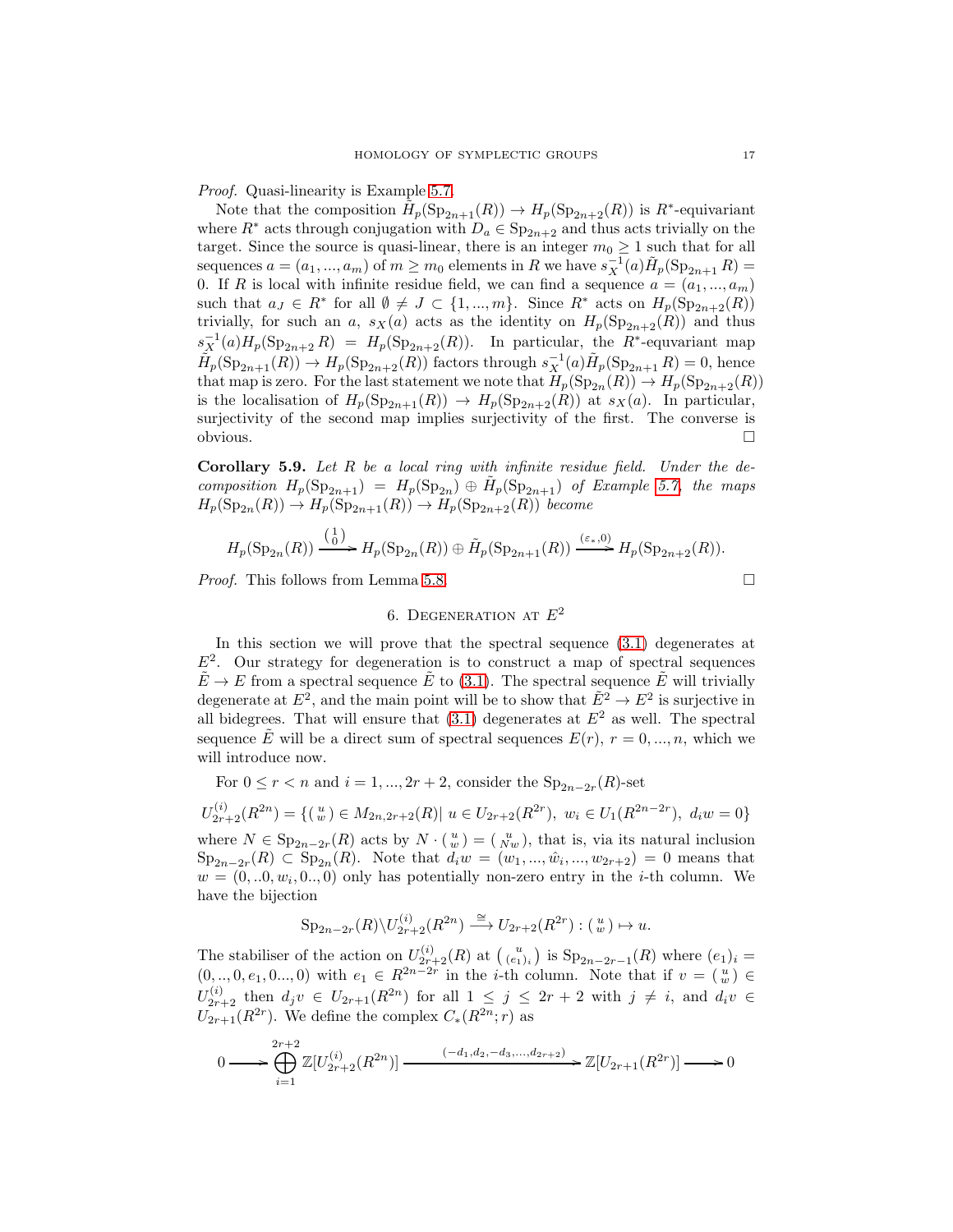with  $\mathbb{Z}[U_{2r+1}(R^{2r})]$  placed in degree  $2r$ , and the *i*-th component of the differential is  $(-1)^{i}d_{i}$ . This is a complex of  $\text{Sp}_{2n-2r}(R)$ -modules where  $\text{Sp}_{2n-2r}(R)$  acts trivially on the degree  $2r$  piece  $\mathbb{Z}[U_{2r+1}(R^{2r})]$ . Since  $d \circ d = 0$ , the diagram

$$
\begin{aligned}\n0 &\longrightarrow \mathbb{Z}[U_{2r+2}^{(i)}(R^{2n})] \xrightarrow{\qquad (-1)^{i}d_{i}} \mathbb{Z}[U_{2r+1}(R^{2r})] \xrightarrow{\qquad \qquad } 0 \\
&\downarrow d_{i}^{\wedge} \qquad \qquad d_{i}^{\wedge} \qquad \qquad d \\
\mathbb{Z}[U_{2r+2}(R^{2n})] \xrightarrow{\qquad \qquad } \mathbb{Z}[U_{2r+1}(R^{2n})] \xrightarrow{\qquad \qquad } \mathbb{Z}[U_{2r}(R^{2n})] \xrightarrow{\qquad \qquad } \mathbb{Z}[U_{2r-1}(R^{2n})] \n\end{aligned}
$$

commutes where the second to left vertical map  $d_i^{\wedge} : \mathbb{Z}[U_{2r+2}^{(i)}(R^{2n})] \to \mathbb{Z}[U_{2r+2}(R^{2n})]$ is defined on basis elements  $w \in \mathbb{Z}[U_{2r+2}^{(i)}(R^{2n})]$  by

$$
d_i^{\wedge}(w) = \sum_{j=1, j \neq i}^{2r+2} (-1)^{j+1} d_j w
$$

and can informally be thought of as  $d_i^{\wedge} = d + (-1)^i d_i$ . This defines the map of complexes  $\varphi: C_*(R^{2n}; r) \to C_*(R^{2n})$  of  $Sp_{2n-2r}(R)$ -modules (where we have suppressed some of the entries  $R^{2n}$ )

$$
\begin{array}{ccc}\n0 & \xrightarrow{\begin{array}{c}\n2r+2 \\
\longleftarrow\\
\end{array}} \mathbb{Z}[U_{2r+2}^{(i)}] \xrightarrow{\begin{array}{c}\n((-1)^i d_i)_i \\
\longleftarrow\\
\end{array}} \mathbb{Z}[U_{2r+1}(R^{2r})] \xrightarrow{\begin{array}{c}\n\longleftarrow\\
\end{array}} 0 \\
\downarrow^{(d_i')_i} & \downarrow^{(d_i')_i} \\
\downarrow^{(d_i')_i} & \downarrow^{(d_i')_i} \\
\downarrow^{(d_i')_i} & \downarrow^{(d_i')_i} \\
\downarrow^{(d_i')_i} & \downarrow^{(d_i')_i} \\
\downarrow^{(d_i')_i} & \downarrow^{(d_i')_i} \\
\downarrow^{(d_i')_i} & \downarrow^{(d_i')_i} \\
\downarrow^{(d_i')_i} & \downarrow^{(d_i')_i} \\
\downarrow^{(d_i')_i} & \downarrow^{(d_i')_i} \\
\downarrow^{(d_i')_i} & \downarrow^{(d_i')_i} \\
\downarrow^{(d_i')_i} & \downarrow^{(d_i')_i} \\
\downarrow^{(d_i')_i} & \downarrow^{(d_i')_i} \\
\downarrow^{(d_i')_i} & \downarrow^{(d_i')_i} \\
\downarrow^{(d_i')_i} & \downarrow^{(d_i')_i} \\
\downarrow^{(d_i')_i} & \downarrow^{(d_i')_i} \\
\downarrow^{(d_i')_i} & \downarrow^{(d_i')_i} \\
\downarrow^{(d_i')_i} & \downarrow^{(d_i')_i} \\
\downarrow^{(d_i')_i} & \downarrow^{(d_i')_i} \\
\downarrow^{(d_i')_i} & \downarrow^{(d_i')_i} \\
\downarrow^{(d_i')_i} & \downarrow^{(d_i')_i} \\
\downarrow^{(d_i')_i} & \downarrow^{(d_i')_i} \\
\downarrow^{(d_i')_i} & \downarrow^{(d_i')_i} \\
\downarrow^{(d_i')_i} & \downarrow^{(d_i')_i} \\
\downarrow^{(d_i')_i} & \downarrow^{(d_i')_i} \\
\downarrow^{(d_i')_i} & \downarrow^{(d_i')_i} \\
\downarrow^{
$$

For  $r = n$ , we let  $C_*(R^{2n}, n)$  be the complex  $\mathbb{Z}[U_{2n+1}(R^{2n})][2n]$  concentrated in degree 2n and define the map of complexes  $\varphi: C_*(R^{2n}, n) \to C_*(R^{2n})$  in degree n as the map  $d : \mathbb{Z}[U_{2n+1}(R^{2n})] \to \mathbb{Z}[U_{2n}(R^{2n})]$ . For  $0 \leq r \leq n$ , the pair

$$
(\varepsilon, \varphi) : (\operatorname{Sp}_{2n-2r}(R), C_*(R^{2n}; r)) \longrightarrow (\operatorname{Sp}_{2n}(R), C_*(R^{2n}))
$$

defines a map of associated group homology spectral sequences

(6.1) 
$$
E_{p,q}^s(R^{2n};r) \longrightarrow E_{p,q}^s(R^{2n})
$$

resulting from the filtrations by degree  $C_{\leq q}(R^{2n}; r)$  and  $C_{\leq q}(R^{2n})$  of the coefficient complexes  $C_*(R^{2n}; r)$  and  $C_*(R^{2n})$ . By definition, we have

<span id="page-17-0"></span>
$$
E_{p,q}^{s}(R^{2n};r) = 0, \quad q \neq 2r, 2r + 1.
$$

In particular, the spectral sequences  $E(R^{2n}; r)$  degenerate at the  $E^2$ -page.

The following result shows that the spectral sequence  $(3.1)$  degenerates at  $E^2$ .

<span id="page-17-1"></span>**Proposition 6.1.** Let  $R$  be a local ring with infinite residue field. For all integers  $0 \le r \le n$ ,  $s = 2$ ,  $q = 2r, 2r + 1$  and all  $p \in \mathbb{Z}$ , the map [\(6.1\)](#page-17-0) is surjective:

$$
E_{p,q}^2(R^{2n};r) \twoheadrightarrow E_{p,q}^2(R^{2n}), \quad q = 2r, 2r+1.
$$

In particular, the spectral sequence [\(3.1\)](#page-4-1) degenerates at  $E^2$ .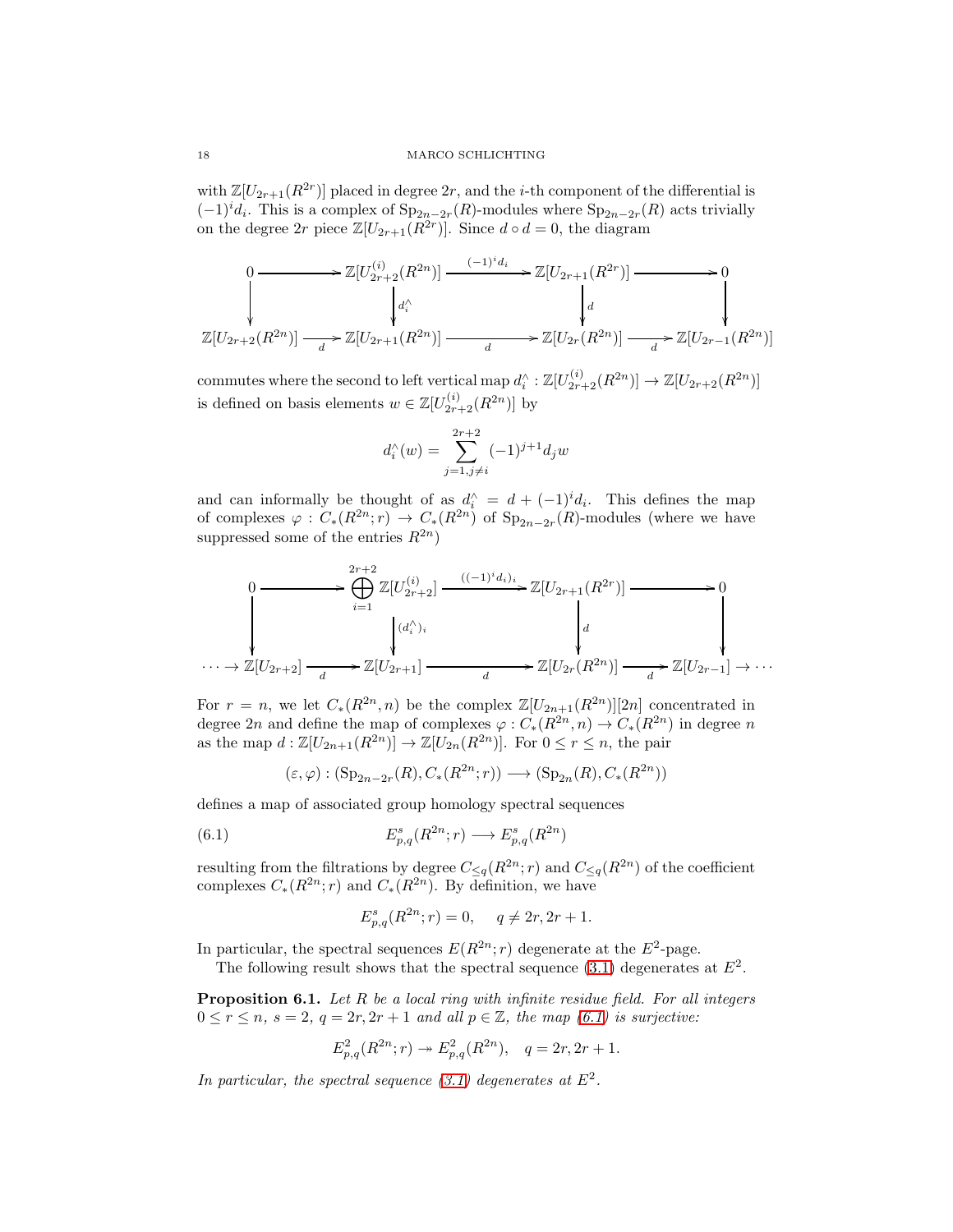*Proof of Proposition [6.1](#page-17-1) for*  $q = 2r$ *.* The map  $E_{p,2r}^1(R^{2n}; r) \rightarrow E_{p,2r}^1(R^{2n})$  is the first map in the complex

$$
H_p(\text{Sp}_{2n-2r}) \otimes \mathbb{Z}[U_{2r+1}(R^{2r})] \xrightarrow{1 \otimes d \circ \Gamma} H_p(\text{Sp}_{2n-2r}) \otimes \mathbb{Z}[\text{Skew}_{2r}^+]
$$
  

$$
\downarrow_{\varepsilon_* \otimes d}
$$
  

$$
H_p(\text{Sp}_{2n-2r+1}) \otimes \mathbb{Z}[\text{Skew}_{2r-1}^+];
$$

see Corollary [3.4.](#page-6-1) In view of Lemma [3.5,](#page-6-2) the second map in that complex is  $d_{p,2r}^1 : E_{p,2r}^1(R^{2n}) \to E_{p,2r-1}^1(R^{2n})$ . Since  $\varepsilon_* : H_p(\text{Sp}_{2n-2r}) \to H_p(\text{Sp}_{2n-2r+1})$ is (split) injective, Lemmas [2.1](#page-2-1) and [2.5](#page-4-2) imply that this complex is exact. It follows that  $E_{p,2r}^1(R^{2n};r)$  surjects onto the kernel of the right vertical map which which surjects onto  $E_{p,2r}^2(R^{2n})$ . In particular, its quotient  $E_{p,2r}^2(R^{2n};r)$  surjects onto  $E^2_{p,2r}$  $(R^{2n}).$ 

The case  $q = 2r + 1$  of Proposition [6.1](#page-17-1) is somewhat more involved except when  $r = n$  in which case the map  $0 = E_{p,2n+1}^1(R^{2n}; n) \to E_{p,2n+1}^1(R^{2n}) = 0$  is clearly surjective. So assume  $0 \le r < n$ . For  $i = 1, ..., 2r + 2$ , consider the map

<span id="page-18-1"></span>(6.2) 
$$
\gamma_i: H_p(\mathrm{Sp}_{2n-2r-1}) \otimes \mathbb{Z}[U_{2r+2}(R^{2r})] \longrightarrow H_p(\mathrm{Sp}_{2n-2r-1}) \otimes \mathbb{Z}[\mathrm{Skew}_{2r+1}^+]
$$

which for  $u \in U_{2r+2}(R^{2r})$  and  $\alpha \in H_p(\mathrm{Sp}_{2n-2r-1})$  is defined by

$$
\gamma_i(\alpha \otimes u) = \sum_{1 \leq j \neq i \leq 2r+2} (-1)^{j+1} \left( c_{\delta_{ij} \det(u_{ij}^{\wedge})}^{-1} \right)_*(\alpha) \otimes d_j \Gamma(u)
$$

where  $u_{ij}^{\wedge}$  is obtained from u by omitting the i-th and j-th columns,  $c_a$  is conjugation with the diagonal matrix  $(a, a^{-1}, 1, ..., 1) \in \text{Sp}_{2n-2r}(R)$  for  $a \in R^*$ , and  $\delta_{ij}$  is defined by

$$
\delta_{ij} = \left\{ \begin{array}{ccc} (-1)^{i+1} & , & i < j \\ 0 & , & i = j \\ (-1)^{i} & , & i > j \end{array} \right. ; \qquad (\delta_{ij}) = \left( \begin{array}{ccc} 0 & + + + + & \cdots & + \\ + & 0 & - - & \cdots & - \\ + & - & 0 & + + & \cdots & + \\ + & + & 0 & - & \cdots & - \\ & & & & \ddots & \end{array} \right).
$$

<span id="page-18-0"></span>Lemma 6.2. The commutative diagram

$$
E_{p,2r+1}^{1}(R^{2n};r) \xrightarrow{d^{1}} E_{p,2r}^{1}(R^{2n};r)
$$
  
\n(6.1)  
\n
$$
E_{p,2r+1}^{1}(R^{2n}) \xrightarrow{d^{1}} E_{p,2r}^{1}(R^{2n})
$$

is isomorphic to the commutative diagram

$$
\bigoplus_{i=1}^{2r+2} H_p(\text{Sp}_{2n-2r-1}) \otimes \mathbb{Z}[U_{2r+2}(R^{2r})] \xrightarrow{((-1)^i \varepsilon_* \otimes d_i)_i} H_p(\text{Sp}_{2n-2r}) \otimes \mathbb{Z}[U_{2r+1}(R^{2r})]
$$
\n
$$
\longrightarrow H_p(\text{Sp}_{2n-2r-1}) \otimes \mathbb{Z}[\text{Skew}_{2r+1}^+] \xrightarrow{\varepsilon_* \otimes d} H_p(\text{Sp}_{2n-2r}) \otimes \mathbb{Z}[\text{Skew}_{2r}^+].
$$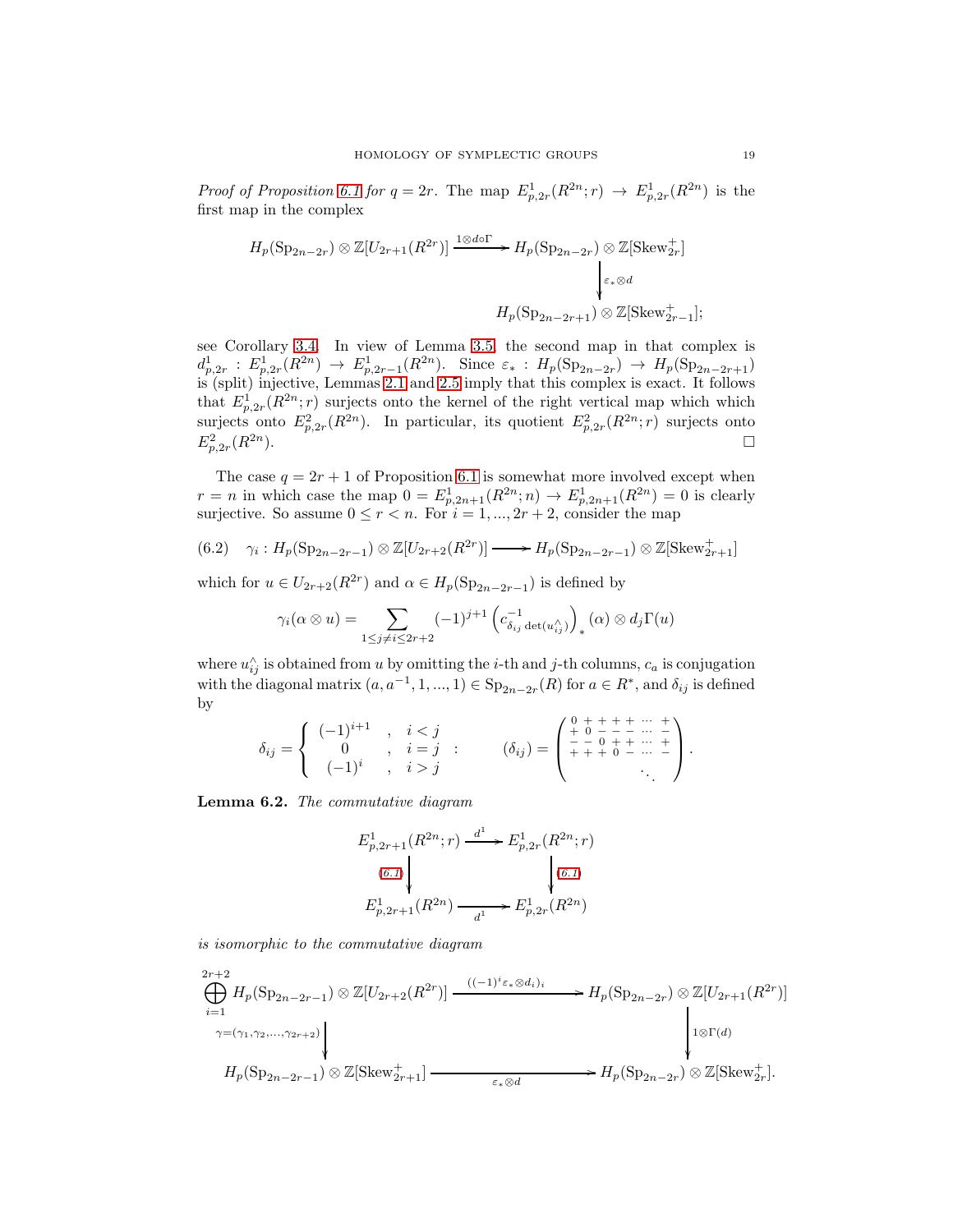Proof. The right vertical and the lower horizontal map have already been identified in Lemmas [3.4](#page-6-1) and [3.5.](#page-6-2) For the other two maps, we note that

$$
E_{p,2r+1}^1(R^{2n};r) = \bigoplus_{i=1}^{2r+2} H_p(\text{Sp}_{2n-2r}, \mathbb{Z}[U_{2r+2}^{(i)}(R^{2n})]).
$$

By Shapiro's Lemma, we obtain the isomorphism

$$
\sum_{u} \left( \varepsilon, \left( \begin{smallmatrix} u \\ (e_1)_i \end{smallmatrix} \right) \right)_* : \bigoplus_{u \in U_{2r+2}(R^{2r})} H_p(\mathrm{Sp}_{2n-2r-1}) \stackrel{\cong}{\longrightarrow} H_p(\mathrm{Sp}_{2n-2r}, \mathbb{Z}[U_{2r+2}^{(i)}(R^{2n})])
$$

This yields the identification of the top horizontal map. Composing with the map  $E_{p,2r+1}^1(R^{2n};r) \to E_{p,2r+1}^1(R^{2n})$  yields the map

(6.3) 
$$
\bigoplus_{u \in U_{2r+2}(R^{2r})} H_p(\mathrm{Sp}_{2n-2r-1}) \longrightarrow H_p(\mathrm{Sp}_{2n}, \mathbb{Z}[U_{2r+1}(R^{2n})])
$$

which is

$$
\sum_{1 \leq j \neq i \leq 2r+2} (-1)^{j+1} \left(\varepsilon, d_j\left(\begin{smallmatrix} u \\ (e_1)_i \end{smallmatrix}\right)\right)_*
$$

on the component corresponding to  $u \in U_{2r+2}(R^{2r})$ . We recall the isomorphism

(6.4) 
$$
\bigoplus_{A \in \text{Skew}_{2r+1}^+} H_p(\text{Sp}_{2n-2r-1}) \xrightarrow{\cong} H_p(\text{Sp}_{2n}, \mathbb{Z}[U_{2r+1}(R^{2n})])
$$

from Lemma [3.4](#page-6-1) which is  $(\varepsilon \circ c_{\det v}, v)_*$  on the component corresponding to  $A \in$ Skew<sup>+</sup><sub>2r+1</sub>(R) where  $v \in U_{2r+1}(R^{2n})$  satisfies  $\Gamma(v) = A$  and generates  $R^{2r+1}$ . For  $u \in U_{2r+2}(R^{2r})$  and  $j \neq i$ , the unimodular sequence  $w = d_j {u \choose (e_1)_i}$  generates  $R^{2r+1}$ . Since

$$
\det w = \det (d_j\left(\begin{smallmatrix} u \\ (e_1)_i \end{smallmatrix}\right)) = \delta_{ij} \det u_{ij}^{\wedge},
$$

the diagram

$$
\begin{array}{c} \displaystyle H_p(\operatorname{Sp}_{2n-2r-1})\xrightarrow{\qquad \ \ (\varepsilon,\left(\frac{u}{(e_1)_i}\right))_*} H_p(\operatorname{Sp}_{2n-2r},\mathbb{Z}[U_{2r+2}^{(i)}])\\ \stackrel{(c_{\delta_{ij}\det u'_{ij}}^{\cdot})_*}{=} \left\downarrow\right. \\ \displaystyle\qquad \qquad H_p(\operatorname{Sp}_{2n-2r-1})\xrightarrow{\qquad \ \ (\varepsilon\circ c_{\det w},w)_*} H_p(\operatorname{Sp}_{2n},\mathbb{Z}[U_{2r+1}]) \end{array}
$$

commutes. Since

$$
\Gamma(w) = \Gamma\left(d_j\left(\begin{smallmatrix} u \\ (e_1)_i \end{smallmatrix}\right)\right) = \Gamma(d_j u)
$$

we apply Lemma [3.3](#page-5-0) to identifies the left vertical map in the lemma with  $\gamma$ .

*Proof of Proposition [6.1](#page-17-1) for*  $q = 2r + 1$ *.* We need to show that the map of horizontal complexes

$$
E_{p,2r+1}^1(R^{2n};r) \xrightarrow{d^1} E_{p,2r}^1(R^{2n};r)
$$
\n
$$
\downarrow
$$
\n
$$
E_{p,2r+2}^1(R^{2n}) \xrightarrow{d^1} E_{p,2r+1}^1(R^{2n}) \xrightarrow{d^1} E_{p,2r}^1(R^{2n})
$$
\n
$$
E_{p,2r+2}^1(R^{2n}) \xrightarrow{d^1} E_{p,2r+1}^1(R^{2n}) \xrightarrow{d^1} E_{p,2r}^1(R^{2n})
$$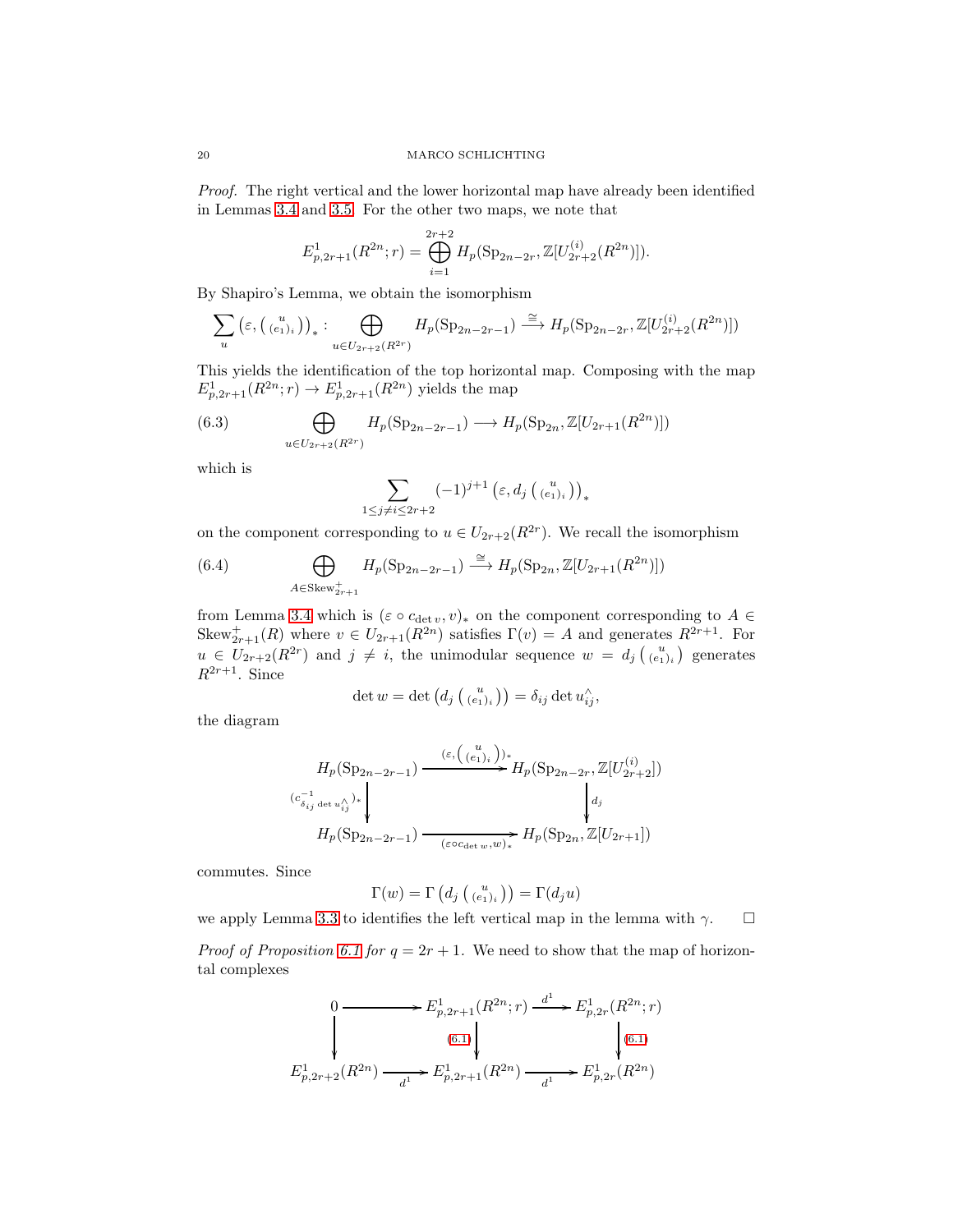is surjective on homology (at the middle term). By Corollary [5.9](#page-16-1) and Lemma [6.2,](#page-18-0) this map of complexes is isomorphic to the direct sum of

<span id="page-20-4"></span>(6.5) 0 / 2 Mr+2 i=1 Hep(Sp2n−2r−<sup>1</sup> ) ⊗ Z[U2r+2(R 2r )] γ /0 <sup>0</sup> /Hep(Sp2n−2r−<sup>1</sup> ) ⊗ Z[Skew<sup>+</sup> <sup>2</sup>r+1] /0 and

(6.6)

<span id="page-20-1"></span>
$$
0 \longrightarrow \bigoplus_{i=1}^{2r+2} A \otimes \mathbb{Z}[U_{2r+2}(R^{2r})] \xrightarrow{(-1)^i \varepsilon_* \otimes d_i} B \otimes \mathbb{Z}[U_{2r+1}(R^{2r})]
$$
  

$$
A \otimes \mathbb{Z}[\text{Skew}_{2r+2}^+] \xrightarrow[1 \otimes d]{} A \otimes \mathbb{Z}[\text{Skew}_{2r+1}^+] \xrightarrow[\varepsilon_* \otimes d]{} B \otimes \mathbb{Z}[\text{Skew}_{2r}^+]
$$

where  $A = H_p(\mathrm{Sp}_{2n-2r-2})$  and  $B = H_p(\mathrm{Sp}_{2n-2r})$ . For the latter, we use that  $c_a$  is the identity on A. Proposition [6.1](#page-17-1) now follows from Lemmas [6.3](#page-20-0) and [6.4](#page-21-0) below.  $\Box$ 

## <span id="page-20-0"></span>**Lemma 6.3.** The map of complexes  $(6.6)$  is surjective in homology.

*Proof.* Let F be the image of the map  $\Gamma(d) : \mathbb{Z}[U_{2r+1}(R^{2r})] \to \mathbb{Z}[\text{Skew}_{2r}^+]$ . This is a free Z-module, and it is also the image of  $d : \mathbb{Z}[\text{Skew}^+_{2r+1}] \to \mathbb{Z}[\text{Skew}^+_{2r}]$ . In the diagram [\(6.6\)](#page-20-1), we can replace  $\mathbb{Z}[\text{Skew}^+_{2r}]$  with F and the lower left horizontal arrow  $1 \otimes d$  with its cokernel  $0 \rightarrow \text{coker}(1 \otimes d)$  without changing homology since that cokernel is  $A \otimes F$ , by Lemma [2.5.](#page-4-2) Thus, we can replace the diagram [\(6.6\)](#page-20-1) with the diagram

<span id="page-20-3"></span>
$$
(6.7) \qquad 0 \longrightarrow \bigoplus_{i=1}^{2r+2} A \otimes \mathbb{Z}[U_{2r+2}(R^{2r})] \xrightarrow{(-1)^i \varepsilon_* \otimes d_i} B \otimes \mathbb{Z}[U_{2r+1}(R^{2r})] \qquad \downarrow
$$
  

$$
\downarrow 1 \otimes (\Gamma(d) + (-1)^i \Gamma(d_i))_i \qquad \downarrow 1 \otimes \Gamma(d)
$$
  

$$
0 \longrightarrow A \otimes F \xrightarrow{\varepsilon_* \otimes 1} B \otimes F
$$

without changing homology. The right hand square is obtained by tensoring the diagram of free abelian groups

<span id="page-20-2"></span>(6.8) 
$$
\bigoplus_{i=1}^{2r+2} \mathbb{Z}[U_{2r+2}(R^{2r})] \xrightarrow{(-1)^i d_i} \mathbb{Z}[U_{2r+1}(R^{2r})] \longrightarrow \mathbb{Z}[U_{2r+1}(R^{2r})] \longrightarrow \mathbb{Z}[U_{2r+1}(R^{2r})] \longrightarrow \mathbb{Z}[U_{2r+1}(R^{2r})] \longrightarrow \mathbb{Z}[U_{2r+1}(R^{2r})] \longrightarrow \mathbb{Z}[U_{2r+1}(R^{2r})] \longrightarrow \mathbb{Z}[U_{2r+1}(R^{2r})] \longrightarrow \mathbb{Z}[U_{2r+1}(R^{2r})] \longrightarrow \mathbb{Z}[U_{2r+1}(R^{2r})] \longrightarrow \mathbb{Z}[U_{2r+1}(R^{2r})] \longrightarrow \mathbb{Z}[U_{2r+1}(R^{2r})] \longrightarrow \mathbb{Z}[U_{2r+1}(R^{2r})] \longrightarrow \mathbb{Z}[U_{2r+1}(R^{2r})] \longrightarrow \mathbb{Z}[U_{2r+1}(R^{2r})] \longrightarrow \mathbb{Z}[U_{2r+1}(R^{2r})] \longrightarrow \mathbb{Z}[U_{2r+1}(R^{2r})] \longrightarrow \mathbb{Z}[U_{2r+1}(R^{2r})] \longrightarrow \mathbb{Z}[U_{2r+1}(R^{2r})] \longrightarrow \mathbb{Z}[U_{2r+1}(R^{2r})] \longrightarrow \mathbb{Z}[U_{2r+1}(R^{2r})] \longrightarrow \mathbb{Z}[U_{2r+1}(R^{2r})] \longrightarrow \mathbb{Z}[U_{2r+1}(R^{2r})] \longrightarrow \mathbb{Z}[U_{2r+1}(R^{2r})] \longrightarrow \mathbb{Z}[U_{2r+1}(R^{2r})] \longrightarrow \mathbb{Z}[U_{2r+1}(R^{2r})] \longrightarrow \mathbb{Z}[U_{2r+1}(R^{2r})] \longrightarrow \mathbb{Z}[U_{2r+1}(R^{2r})] \longrightarrow \mathbb{Z}[U_{2r+1}(R^{2r})] \longrightarrow \mathbb{Z}[U_{2r+1}(R^{2r})] \longrightarrow \mathbb{Z}[U_{2r+1}(R^{2r})] \longrightarrow \mathbb{Z}[U_{2r+1}(R^{2r})] \longrightarrow \mathbb{Z}[U_{2r+1}(R^{2r})] \longrightarrow \mathbb{Z}[U_{2r+1}(R^{2r})] \longrightarrow \mathbb{Z}[U_{2r+1}(R^{2r
$$

with the map  $\varepsilon_* : A \to B$ . The top horizontal arrow in [\(6.8\)](#page-20-2) is surjective because the maps  $d_i: U_{2r+2}(R^{2r}) \to U_{2r+1}(R^{2r})$  are surjective. Since all abelian groups in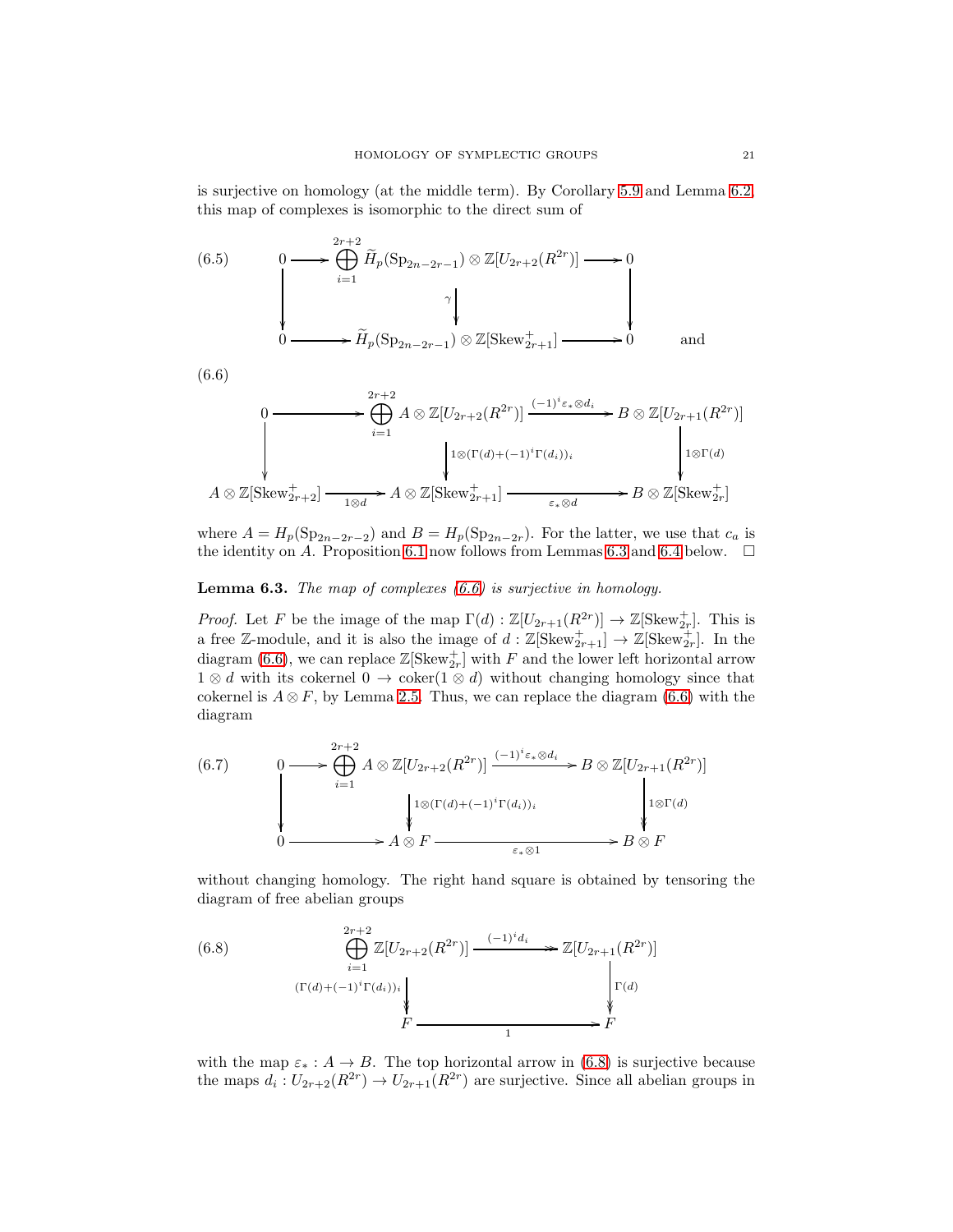diagram [\(6.8\)](#page-20-2) are free, that diagram is isomorphic to



where  $M = \mathbb{Z}[U_{2r+1}(R^{2r})]$  and N is the kernel of the top horizontal arrow. It follows that diagram [\(6.7\)](#page-20-3) is isomorphic to

$$
\begin{array}{ccc}\n0 & \longrightarrow A \otimes (M \oplus N) \xrightarrow{\varepsilon_* \otimes (1,0)} & B \otimes M \\
 & 1 \otimes (f,0) & & \downarrow 1 \otimes f \\
0 & \longrightarrow A \otimes F & \xrightarrow{\varepsilon_* \otimes 1} & B \otimes F.\n\end{array}
$$

Hence the map on homology (kernels of right horizontal maps) is

 $(1 \otimes f, 0) : (\ker(\varepsilon_*) \otimes M) \oplus (A \otimes N) \longrightarrow \ker(\varepsilon_*) \otimes F$ 

which is surjective since f is.  $\square$ 

<span id="page-21-1"></span>For a  $\mathbb{Z}_0[R]$ -module H, define the map of  $\mathbb{Z}_0[R]$ -modules, generalising [\(6.2\)](#page-18-1),

$$
(6.9) \quad \gamma = (\gamma_1, \gamma_2..., \gamma_{2r+2}) : \bigoplus_{i=1}^{2r+2} H \otimes_{\mathbb{Z}} \mathbb{Z}[U_{2r+2}(R^{2r})] \to H \otimes_{\mathbb{Z}} \mathbb{Z}[\text{Skew}_{2r+1}^+(R)]
$$

by

<span id="page-21-2"></span>(6.10) 
$$
\gamma_i(h \otimes u) = \sum_{1 \le j \ne i \le 2r+2} (-1)^{j+1} \langle \delta_{ij} \det^{-1} u_{ij}^{\wedge} \rangle \cdot h \otimes \Gamma(d_j u)
$$

for  $u \in U_{2r+2}(R^{2r})$  and  $h \in H$ . Recall from Lemma [5.8](#page-15-1) that the relative homology groups  $\widetilde{H}_p(\mathrm{Sp}_{2n+1}(R)) = H_p(\mathrm{Sp}_{2n+1}(R), \mathrm{Sp}_{2n}(R))$  are quasi-linear  $\mathbb{Z}_0[R]$ -modules.

<span id="page-21-0"></span>**Lemma 6.4.** Let R be a local ring with infinite residue field, and let  $r \geq 0$  be an integer. Then for all quasi-linear  $\mathbb{Z}_0[R]$ -modules H, the map [\(6.9\)](#page-21-1) is surjective. In particular, the map of complexes [\(6.5\)](#page-20-4) is surjective in homology.

*Proof.* We may write  $h[B]$  in place of  $h \otimes B$ . Denote by  $N = \text{coker}(\gamma)$  the cokernel of  $\gamma$ . We have to show that  $N = 0$ . As a cokernel of a  $\mathbb{Z}_0[R]$ -linear map of quasilinear modules,  $N$  is also quasi-linear. In  $N$ , the expressions on the right hand side of [\(6.10\)](#page-21-2) are zero. In matrix form, the system of equations, expressing the right hand side of [\(6.10\)](#page-21-2) as zero, can be written as  $M(U) \cdot X(U) = 0$  for  $U \in U_{2r+2}(R^{2r})$ and  $h \in H$  where

<span id="page-21-3"></span>
$$
M(U) = (\langle \delta_{ij} \det^{-1} U_{i,j}^{\wedge} \rangle)
$$

is the  $(2r+2) \times (2r+2)$  matrix with entries in  $\mathbb{Z}_0[R]$  which has 0's on the diagonal and  $\langle \delta_{ij} \det^{-1} U_{i,j} \rangle$  at the i, j-spot, and  $X(U) = ((-1)^{j+1}z \left[ \Gamma(U_j^{\wedge}) \right])$  is the column vector with  $(-1)^{j+1}z \left[ \Gamma(U_j^{\wedge}) \right]$  at its j-th entry. Multiplying with the adjugate of  $M(U)$  yields the equation (det  $M(U)$ ) h  $[\Gamma(U_j^{\wedge})] = 0 \in N$ . Thus, for  $h \in H$  and  $B \in \text{Skew}^+_{2r+1}(R)$  we have

(6.11) 
$$
(\det M(U, x)) \cdot h \cdot [B] = 0 \in N
$$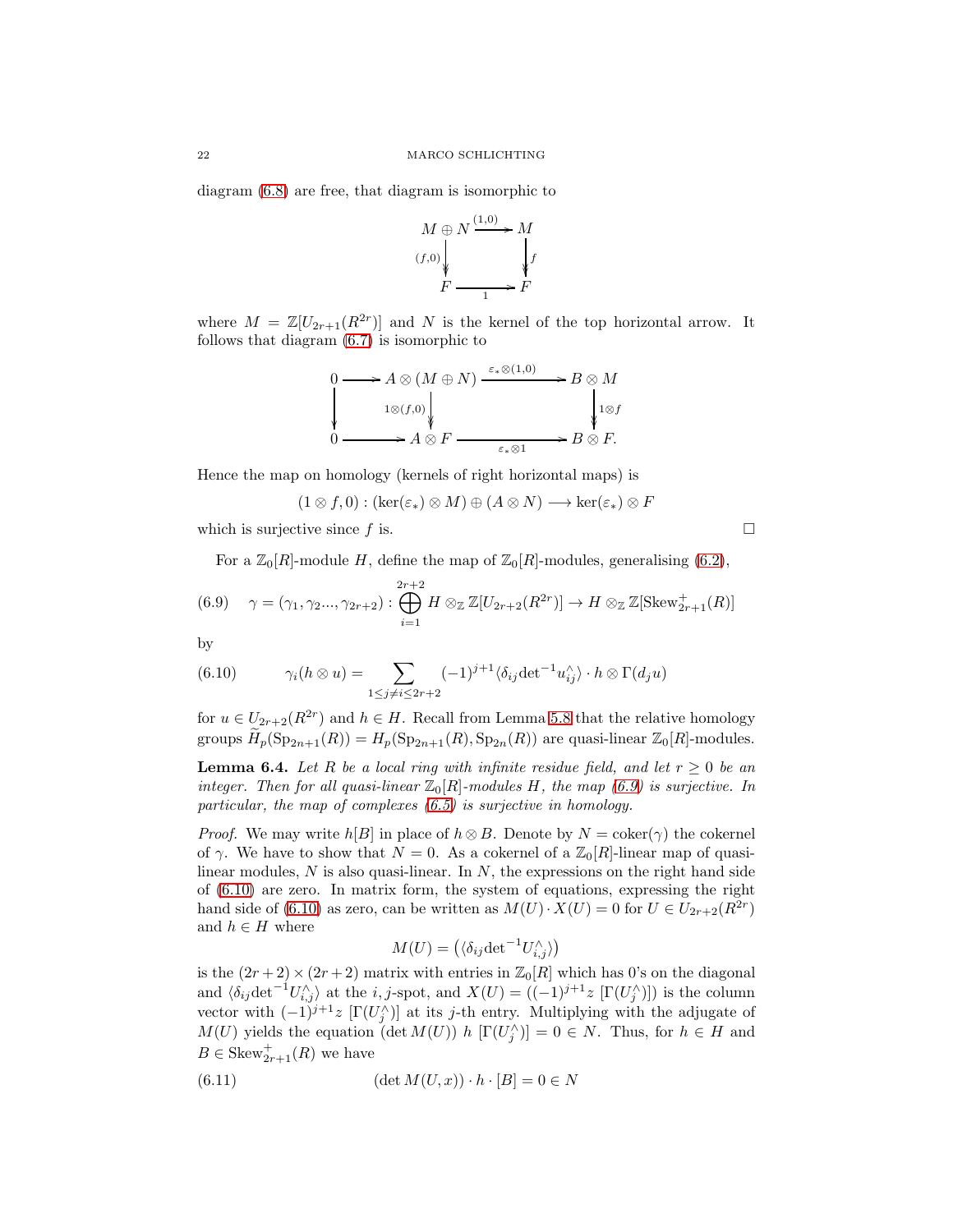for all  $U \in U_{2r+1}(R^{2r}), x \in R^{2r}$  such that  $\Gamma(U) = B$  and  $(U, x) \in U_{2r+2}(R^{2r}).$ The following Lemma [6.5](#page-22-0) therefore shows that  $h[B] = 0 \in N$  for all  $h \in H$  and  $B \in \text{Skew}_{2r+1}^+(R)$ , that is, the map  $\gamma$  in Lemma [6.4](#page-21-0) is surjective.

<span id="page-22-0"></span>**Lemma 6.5.** For all  $B \in \text{Skew}^+_{2r+1}(R)$  and  $h \in H$ , the radical of the annihilator ideal

$$
\sqrt{\mathrm{Ann}(h[B])} \subset \mathbb{Z}_0[R]
$$

of  $h[B] \in N = \text{coker}(\gamma)$  is the unit ideal.

*Proof.* Denote by F the residue field of R, and by  $\bar{x} \in F^s$  the reduction modulo the maximal ideal of the element  $x \in R^s$ .

For  $B \in \text{Skew}_{2r+1}^+(R)$ , choose a normal form  $U = (u_1, ..., u_{2r+1}) \in U_{2r+1}(R^{2r})$ of B, that is,  $\Gamma(U) = B$ ,  $(u_1, ..., u_{2r})$  is upper triangular,  $(u_{2i-1})_{2i-1} = 1$  and  $(u_{2i})_{2i-1} = 0$  for  $i = 1, ..., r$ ; see Lemma [2.3.](#page-3-0) For  $\ell = 1, ..., r$ , the matrix  $U(\ell)$  obtained from U by deleting the first  $2r - 2\ell$  rows and columns is in  $U_{2\ell+1}(R^{2\ell})$ . Indeed, the sequence  $U(\ell)$  is unimodular in  $R^{2\ell}$  because  $(u_1, ..., u_{2r})$  is upper triangular and  $(u_1, ..., u_{2r}, u_{2r+1})$  is unimodular. It is non-generate as for  $\overline{I} \subset$  ${2r-2\ell+1,...,2r+1}$  of even cardinality, the sequence  $U(\ell)_{I-2r+2\ell}$  generates the orthogonal complement of  $u_1, \ldots, u_{2\ell}$  in the non-degenerate space generated by  $(u_1, ..., u_{2\ell}, U_I)$  and is thus non-degenerate.

We will show by descending induction on  $\ell = 1, ..., r$  that

(6.12) 
$$
\det M(U(\ell), x) \in \sqrt{\text{Ann}(h[B])}
$$

for all  $x \in R^{2\ell}$  such that  $(U(\ell), x) \in U_{2\ell+2}(R^{2\ell})$ .

The case  $\ell = r$  is [\(6.11\)](#page-21-3). Let  $\ell \in \{1, ..., r-1\}$  and assume [\(6.12\)](#page-22-1) holds for  $\ell + 1$ in place of  $\ell$ . We want to show that [\(6.12\)](#page-22-1) holds for  $\ell$ . Fix  $x \in R^{2\ell}$  such that  $(U(\ell),x) \in U_{2\ell+2}(R^{2\ell}).$  For  $\xi = (s,t,x) \in R \times R \times R^{2\ell}$ , the matrix

<span id="page-22-1"></span>
$$
(U(\ell+1),\xi) = \begin{pmatrix} 1 & 0 & \cdots & * & \cdots & s \\ 0 & \alpha & \cdots & * & \cdots & t \\ 0 & 0 & & & & x_1 \\ \vdots & \vdots & & & & \\ 0 & 0 & & & & x_{2\ell} \end{pmatrix}
$$

is in  $U_{2\ell+4}(R^{2\ell+2})$  if and only if for all  $1 \leq i < j \leq 2\ell+3$ , the square matrix

 $(U(\ell+1)_{ij}^{\wedge},\xi)$ 

is invertible, and for all  $I \subset \{1, ..., 2\ell + 3\}$  of odd cardinality  $\langle 2\ell + 2, 2\rangle$  the subspace spanned by  $(U(\ell+1)_I,\xi)$  is non-degenerate. This happens if and only if  $\bar{s},\bar{t}\in F$  is not a solution to any of the equations in  $F$ 

<span id="page-22-2"></span>(6.13) 
$$
L_{ij}(s,t) := \det(U(\ell+1)_{ij}^{\wedge}, \xi) = 0 \text{ and } Pf(\Gamma(U(\ell+1)_I, \xi)) = 0
$$

where  $1 \leq i \leq j \leq 2\ell+3$  and  $I \subset \{1, ..., 2\ell+3\}$  of odd cardinality  $\leq 2\ell+2$ . Here,  $Pf(A)$  denotes the Pfaffian of a skew-symmetric matrix A. The equations in  $(6.13)$  are linear and homogeneous in  $\xi$ , hence, linear (possibly inhomogeneous) in  $(s, t) \in R^2$ .

We check that every equation in  $(6.13)$  is non-trivial in  $(s, t)$ , that is, that for each equation in [\(6.13\)](#page-22-2), there is  $(s,t) \in R^2$  for which the left-hand side of that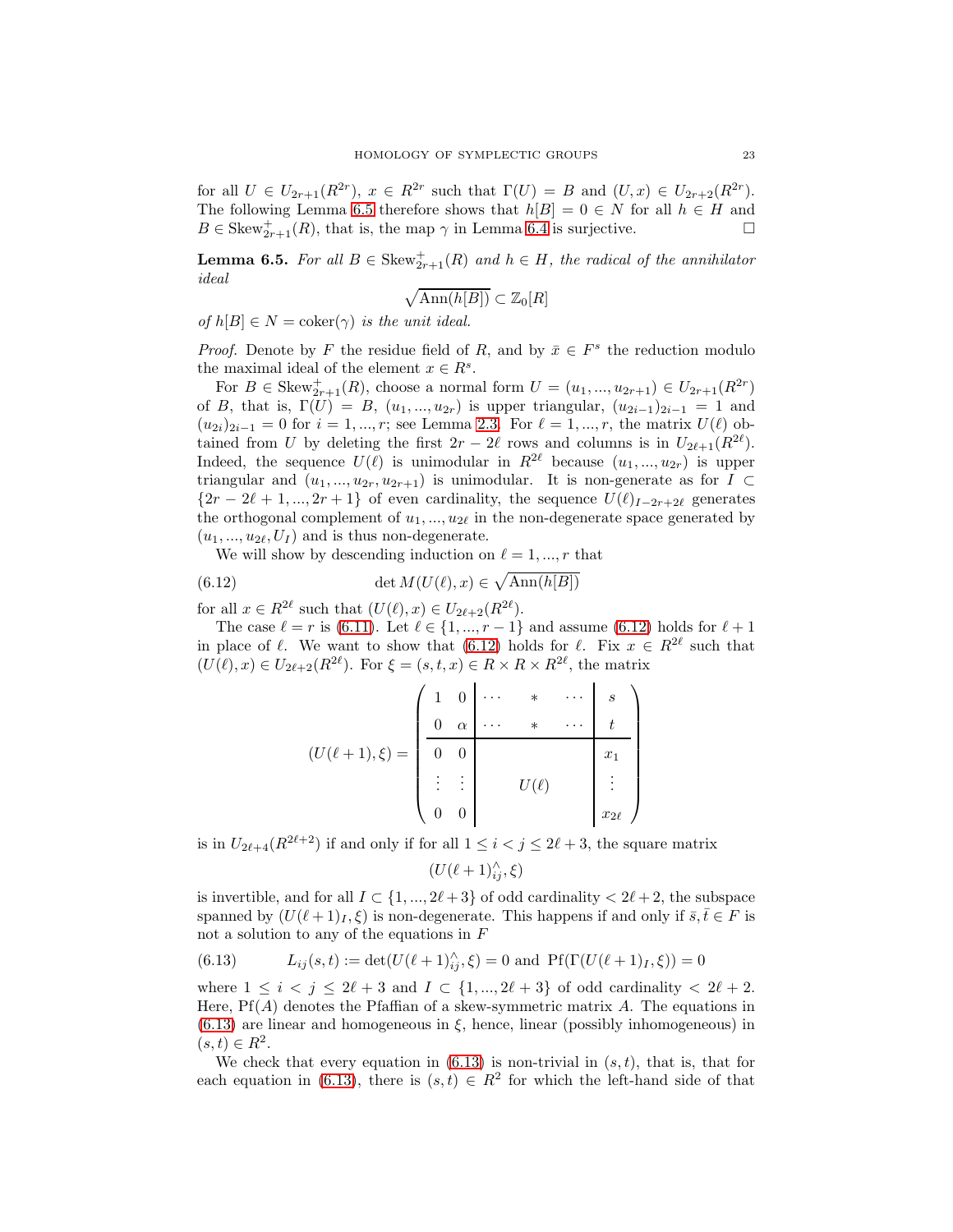equation does not vanish in  $F$ . We start by investigating the Pfaffian equations. Let  $I \subset \{1, ..., 2\ell + 3\}$  be a subset of odd cardinality  $\langle 2\ell + 2, B$  abuse of notation I will label the columns of  $U(\ell)$  by  $(U_3(\ell),...,U_{2r+3}(\ell))$  so that  $U(\ell)_J$  is obtained from  $U(\ell+1)_J$  by deleting the first two rows provided  $J \subset \{3, 4, ..., 2\ell+3\}$ . If  $1, 2 \in I$ , then the subspace spanned by  $(U(\ell+1)_I, \xi)$  is non-degenerate as it equals the subspace generated by

$$
\left(\begin{array}{cc|cc} 1 & 0 & & 0 & & 0 \\ 0 & \alpha & & 0 & & 0 \\ \hline 0 & 0 & & U(\ell)_{I-\{1,2\}} & x \end{array}\right)
$$

which is non-degenerate since  $(U(\ell),x) \in U_{2\ell+2}(R^{2\ell})$ . Hence,  $Pf(U(\ell+1)_I,\xi)$  is a unit in R for all  $s, t \in R$ . If  $1 \in I$  but  $2 \notin I$  then the subspace spanned by  $(U(\ell+1)_I, \xi)$  equals the subspace spanned by

|  |   | ∩                |                     |  |
|--|---|------------------|---------------------|--|
|  |   |                  |                     |  |
|  | 0 | $\boldsymbol{x}$ | $U(\ell)_{I-\{1\}}$ |  |

which has Gram matrix

$$
\left(\begin{array}{c|c} 0 & t & y \\ \hline -t & 0 & \langle x, U(\ell)_{I-\{1\}}\rangle \\ \hline -{}^t\!y & -{}^t\!\langle x, U(\ell)_{I-\{1\}}\rangle & \Gamma(U(\ell)_{I-\{1\}}) \end{array}\right)
$$

with Pfaffian  $tPf(\Gamma(U(\ell)_{I-\{1\}}))+c$  where c does not depend on t. Since  $Pf(\Gamma(U(\ell)_{I-\{1\}}))\neq$  $0 \in F$ , for all  $s \in R$  there is a  $t \in R$  such that  $Pf(U(\ell+1)_I, \xi)$  is a unit in R. If  $2 \in I$  but  $1 \notin I$  then the subspace spanned by  $(U(\ell+1)_I, \xi)$  equals the subspace spanned by

$$
\left(\begin{array}{c|c}\n0 & s & y \\
\hline\n\alpha & 0 & 0 \\
\hline\n0 & x & U(\ell)_{I-\{2\}}\n\end{array}\right)
$$

since  $\alpha \in R^*$ . This has Gram matrix

|               | $-\alpha s$                                                               | $-\alpha y$                           |
|---------------|---------------------------------------------------------------------------|---------------------------------------|
| $\alpha s$    |                                                                           | $\langle x, U(\ell)_{I-\{2\}}\rangle$ |
| $\alpha^t\!y$ | $-^{t}\langle x, U(\ell)_{I-\{2\}}\rangle \mid \Gamma(U(\ell)_{I-\{2\}})$ |                                       |

with Pfaffian  $-\alpha s \Pr(\Gamma(U(\ell)_{I-\{2\}})) + c$  where c does not depend on s. Since  $\alpha Pf(\Gamma(U(\ell)_{I-\{2\}})) \neq 0 \in F$ , for all t there is s such that  $Pf(U(\ell+1)_{I}, \xi)$  is a unit in R. If  $1, 2 \notin I$ , assume first that  $|I| \neq 2\ell + 1$ , hence  $1 \leq |I| \leq 2\ell - 1$ . Let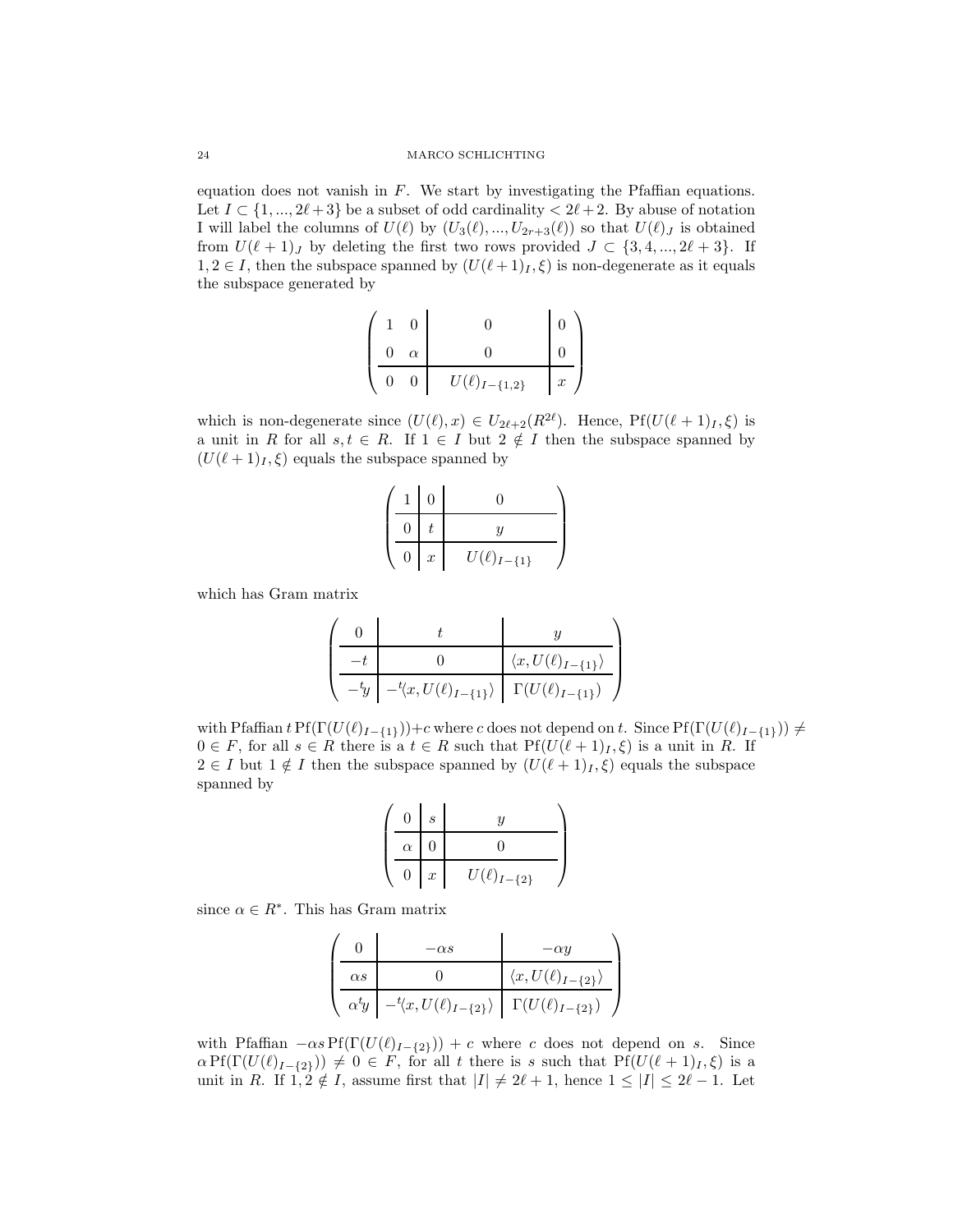$J \subset I$  be the subset obtained from I by deleting its maximal element. Then

<span id="page-24-0"></span>(6.14) 
$$
(U(\ell+1)_I, \xi) = \begin{pmatrix} v & a & s \\ w & b & t \\ \hline U(\ell)_J & y & x \end{pmatrix}
$$

We need to find  $s, t \in R$  such that the Pfaffian of [\(6.14\)](#page-24-0) is a unit in R, that is, such that the columns of [\(6.14\)](#page-24-0) span a non-degenerate subspace of  $R^{2\ell+2}$ . Since  $U(\ell)$ , spans a non-degenerate subspace of  $R^{2\ell}$ , there are unique  $a_j, b_j \in R$ ,  $j \in J$ , such that

$$
\langle U_i(\ell), x \rangle = \sum_{j \in J} a_j \langle U_i(\ell), U_j(\ell) \rangle, \quad \langle U_i(\ell), y \rangle = \sum_{j \in J} b_j \langle U_i(\ell), U_j(\ell) \rangle
$$

for all  $i \in J$ . Set

$$
x_0 = \sum_{j \in J} a_j U_j(\ell), \quad s_0 = \sum_{j \in J} a_j v_j, \quad t_0 = \sum_{j \in J} a_j w_j,
$$

$$
y_0 = \sum_{j \in J} b_j U_j(\ell), \quad a_0 = \sum_{j \in J} b_j v_j, \quad b_0 = \sum_{j \in J} b_j w_j.
$$

Then the columns of [\(6.14\)](#page-24-0) and those of

(6.15) 
$$
\begin{pmatrix} v & a - a_0 & s - s_0 \ w & b - b_0 & t - t_0 \ \hline U(\ell)J & y - y_0 & x - x_0 \end{pmatrix}
$$

span the same subspace of  $R^{2\ell+2}$ . Moreover,  $y - y_0$ ,  $x - x_0$  is a basis of the orthogonal complement of  $U(\ell)_J$  inside the non-degenerate subspace of  $R^{2\ell}$  generated by  $(U(\ell)_J, y, x) = (U(\ell)_I, x)$ . In particular,  $c := \langle y - y_0, x - x_0 \rangle \in R^*$ . For  $(s, t) = (s_0, t_0)$ , the Gram-matrix of  $(6.15)$  is

<span id="page-24-1"></span>
$$
\left(\begin{array}{c|c}\Gamma(U(\ell+1)_J) & * & 0 \\
\hline & * & 0 & c \\
\hline & 0 & -c & 0\n\end{array}\right)
$$

which has Pfaffian  $c \text{Pf}(U(\ell+1)_J) \in R^*$ . In particular, the Pfaffian of [\(6.14\)](#page-24-0) is a unit for  $(s, t) = (s_0, t_0)$ . If  $|I| = 2\ell + 1$  (and  $1, 2 \notin I$ ) then the space generated by  $(U(\ell +$  $1<sub>I</sub>, \xi$  is non-degenerate if and only if the determinant  $L_{12}(s, t)$  of  $(U(\ell + 1)<sub>I</sub>, \xi)$  is a unit. This is a special case of the linear equations  $L_{ij}(s,t)$ ,  $1 \leq i < j \leq 2\ell + 3$ , which we investigate now. We have

$$
L_{12}(s,t) = \det(U(\ell+1),\xi)_{12}^{\wedge} = as + bt + c
$$

for some  $c \in R$  where  $a = -\det(A)$ ,  $b = \det B$ , A is obtained from  $U(\ell+1)_{12}^{\wedge}$  by deleting the first row, and B is obtained from  $U(\ell+1)_{12}^{\wedge}$  by deleting the second row. The matrices A and B are invertible because  $U(\ell+1) \in U_{2\ell+3}(R^{2\ell+2}), U_1(\ell+1) = e_1$ and  $U_2(\ell+1) = \alpha e_2, \, \alpha \in R^*$ . In particular, a and b are units, and there is  $(s, t) \in R^2$ such that  $L_{12}(s,t) \in R^*$ . For  $i = 1,2$  and  $3 \le j \le 2\ell + 3$ , we have

$$
L_{1j}(s,t) = a_{1j}s + c_{1j}
$$
, and  $L_{2j}(s,t) = b_{2j}t + c_{2i}$ ,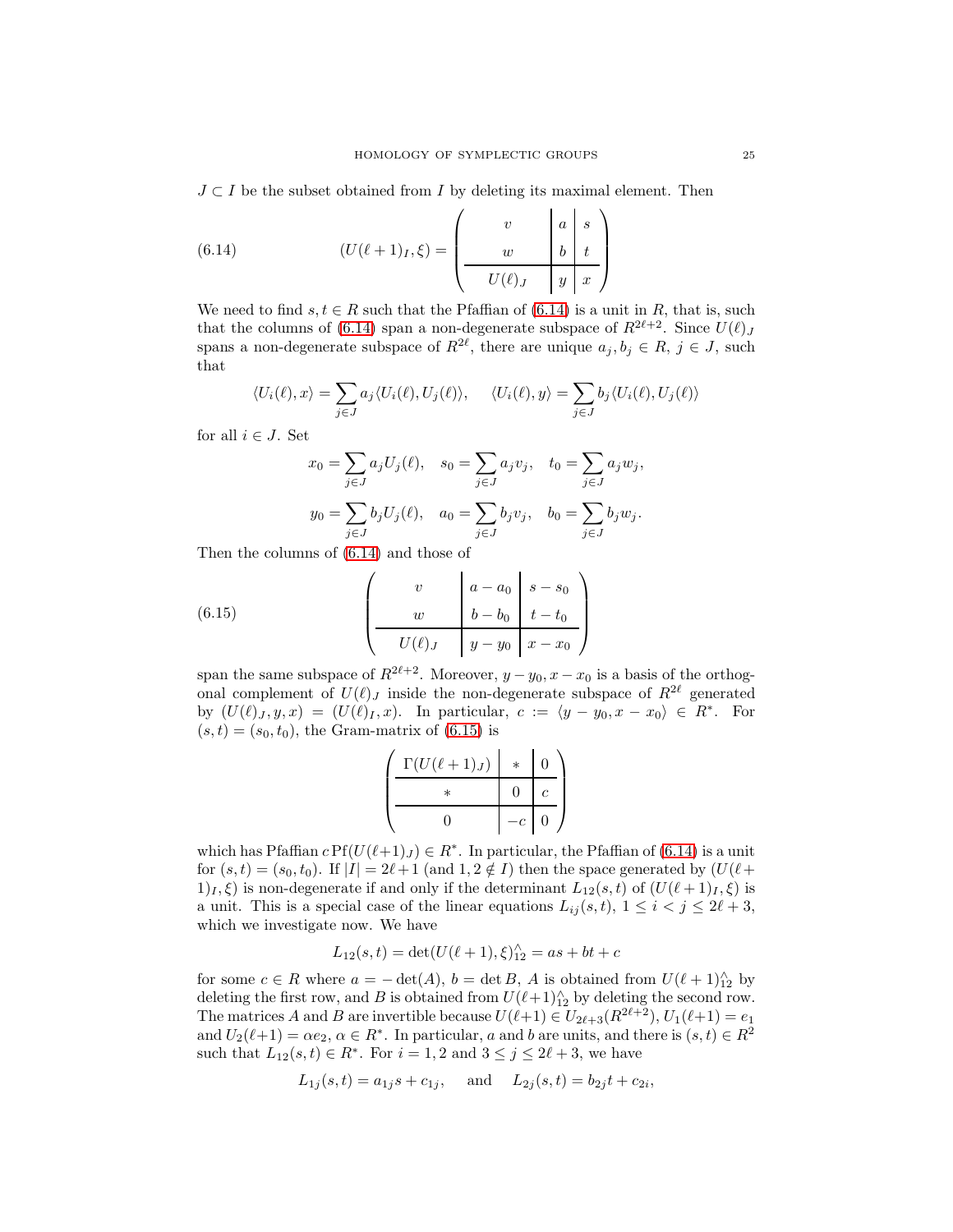where  $a_{1j} = -\alpha \det U(\ell)_{j}^{\wedge}$  and  $b_{2j} = \det U(\ell)_{j}^{\wedge}$  are units in R, and  $c_{1j}, c_{2j} \in R$ . In particular, for  $i = 1, 2$  and  $3 \leq j \leq 2\ell + 3$ , there is  $(s, t) \in R^2$  such that  $L_{ij}(s,t) \in R^*$ . For  $3 \le i < j \le 2r+1$ ,

$$
L_{ij}(s,t) = \alpha L_{i,j}(U(\ell),x).
$$

does not depend on  $s, t \in R$  and is a unit since  $(U(\ell), x) \in U_{2\ell+2}(R^{2\ell})$ . Summaris-ing, for every equation in [\(6.13\)](#page-22-2), there is  $(s,t) \in R^2$  for which the left-hand side of that equation does not vanish in F.

From the computation of  $L_{ij}(s,t)$  above, the matrix  $M(U(\ell+1),\xi)$  is

| $\Omega$                      |                                                                                                                                               | $\langle as+bt+c\rangle^{-1} \quad \Big  \, \cdots \quad \langle \delta_{1j}\rangle \langle a_{1j}s+c_{1j}\rangle^{-1} \cdots \quad \langle c_1\rangle^{-1}$ |  |
|-------------------------------|-----------------------------------------------------------------------------------------------------------------------------------------------|--------------------------------------------------------------------------------------------------------------------------------------------------------------|--|
| $\langle as+bt+c\rangle^{-1}$ |                                                                                                                                               | $\cdots \quad \langle \delta_{2j} \rangle \langle b_{2j} t + c_{2j} \rangle^{-1} \cdots \quad \langle -c_2 \rangle^{-1}$                                     |  |
|                               |                                                                                                                                               |                                                                                                                                                              |  |
|                               | $\langle \delta_{i1} \rangle \langle a_{1i} s + c_{1i} \rangle^{-1} \quad \langle \delta_{i2} \rangle \langle b_{2i} t + c_{2i} \rangle^{-1}$ |                                                                                                                                                              |  |
|                               |                                                                                                                                               | $\langle \alpha \rangle^{-1} \cdot M(U(\ell),x)$                                                                                                             |  |
| $\langle c_1\rangle^{-1}$     | $\langle c_2\rangle^{-1}$                                                                                                                     |                                                                                                                                                              |  |

By assumption, it has determinant  $g(s,t) = \det M(U(\ell+1), \xi)$  in  $\sqrt{\text{Ann}(h[B])}$  for all  $(\bar{s},\bar{t}) \in F^2 - S$  where S is a finite union of affine subspaces of dimension  $\leq 1$ defined by the equations [\(6.13\)](#page-22-2). For  $\gamma \in \mathbb{R}^*$ , consider the equation  $\gamma = as + bt + c$ and note that for all but finitely many  $\bar{\gamma} \in F^*$  the hyperplane  $\bar{\gamma} = \bar{a}\bar{s} + \bar{b}\bar{t} + \bar{c}$  in  $F^2$  is not entirely in S. Then  $s = a^{-1}(\gamma - c - bt)$  and  $M(U(\ell + 1), \xi)$  becomes

$$
\begin{pmatrix}\n0 & \langle \gamma \rangle^{-1} & \cdots & \langle \delta_{1j} \rangle \langle \tilde{a}_{1j} t + \tilde{c}_{1j} \rangle^{-1} \cdots & \langle c_1 \rangle^{-1} \\
\vdots & \vdots & \ddots & \vdots \\
\langle \delta_{i1} \rangle \langle \tilde{a}_{1i} t + \tilde{c}_{1i} \rangle^{-1} & \langle \delta_{i2} \rangle \langle b_{2i} t + c_{2i} \rangle^{-1} & \langle \delta_{i3} \rangle \langle b_{2j} t + c_{2j} \rangle^{-1} \cdots & \langle -c_2 \rangle^{-1} \\
\vdots & \vdots & \ddots & \vdots \\
\langle \delta_{i1} \rangle \langle \tilde{a}_{1i} t + \tilde{c}_{1i} \rangle^{-1} & \langle \delta_{i2} \rangle \langle b_{2i} t + c_{2i} \rangle^{-1} & \langle \alpha \rangle^{-1} \cdot M(U(\ell), x) \\
\langle c_1 \rangle^{-1} & \langle c_2 \rangle^{-1}\n\end{pmatrix}
$$

where  $\tilde{a}_{1j} = -a_{1j}b/a$  and  $\tilde{c}_{1j} = c_{1j} + a_{1j}(\gamma - c)/a$ . Its determinant  $f(t, \gamma) =$  $g(a^{-1}(\gamma - c - bt), t)$  is in  $\sqrt{\text{Ann}(z[B])}$  for all  $\bar{t} \in F - S'$  for a finite set  $S' \subset F$  (for fixed  $\gamma$ ). Since the coefficients  $\tilde{a}_{1j}$  and  $b_{2j}$  of t are units in R, we can apply the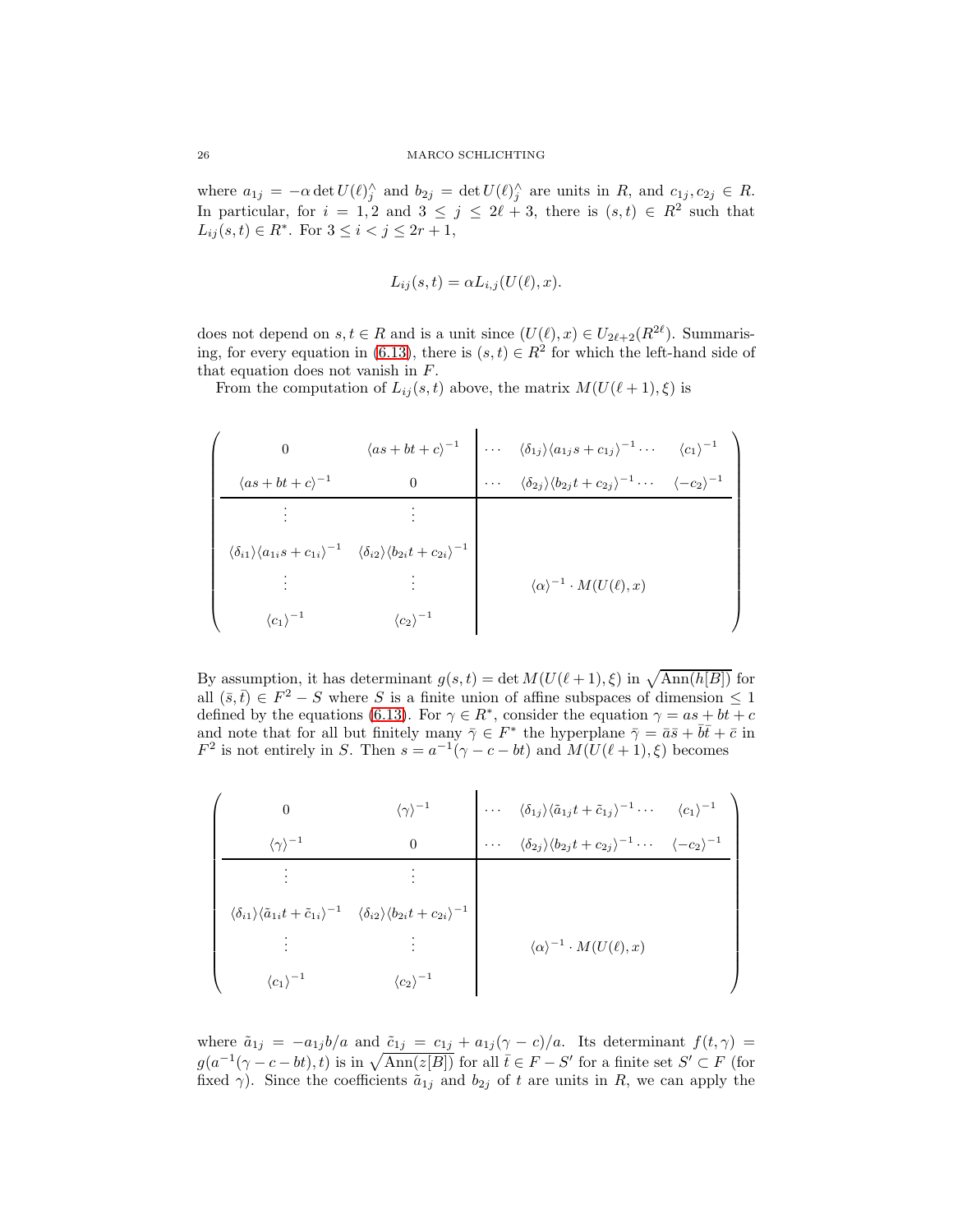Limit Theorem [4.9](#page-10-0) and find that  $\lim_{t\to\infty} f(t,\gamma) \in \sqrt{\text{Ann}(h[B])}$  where

$$
f(\gamma) = \lim_{t \to \infty} f(t, \gamma) = \det \begin{pmatrix} 0 & \langle \gamma \rangle^{-1} & 0 & \cdots & 0 \cdots 0 & \langle c_1 \rangle^{-1} \\ \frac{\langle \gamma \rangle^{-1} & 0 & 0 \cdots & 0 \cdots 0 & \langle -c_2 \rangle^{-1}}{0} \\ \vdots & \vdots & \vdots & \langle \alpha \rangle^{-1} \cdot M(U(\ell), x) \\ 0 & 0 & \langle c_1 \rangle^{-1} & \langle c_2 \rangle^{-1} \end{pmatrix}
$$

for all but finitely many  $\bar{\gamma} \in F$ . Then

$$
\langle \gamma \rangle^2 f(\gamma) = \det \begin{pmatrix} 0 & 1 & 0 & \cdots & 0 & \cdots & 0 & \langle c_1 \rangle^{-1} \langle \gamma \rangle \\ 1 & 0 & 0 & \cdots & 0 & \cdots & 0 & \langle -c_2 \rangle^{-1} \langle \gamma \rangle \\ 0 & 0 & & & & \\ \vdots & \vdots & & & \langle \alpha \rangle^{-1} \cdot M(U(\ell), x) \\ 0 & 0 & & & \\ \langle c_1 \rangle^{-1} & \langle c_1 \rangle^{-1} \end{pmatrix}
$$

is in  $\sqrt{\text{Ann}(h[B])}$  for all but finitely an  $\overline{\gamma} \in F$ . By the Limit Theorem [4.9,](#page-10-0) the element

$$
\lim_{\gamma \to 0} \langle \gamma \rangle^2 f(\gamma) = \det \begin{pmatrix} 0 & 1 & 0 & \cdots & 0 \cdots & 0 & 0 \\ & 1 & 0 & 0 & \cdots & 0 \cdots & 0 & 0 \\ & & & & & \\ 0 & 0 & & & & \\ & & & & & \\ 0 & 0 & & & & \\ & & & & & \\ \langle c_1 \rangle^{-1} & \langle c_1 \rangle^{-1} & & \\ \end{pmatrix}
$$

is also in  $\sqrt{\text{Ann}(h[B])}$ . Hence,  $-\langle \alpha \rangle^{-2\ell} \det M(U(\ell), x) \in \sqrt{\text{Ann}(z[B])}$  which implies det  $M(U(\ell),x) \in \sqrt{\text{Ann}(h[B])}$  since  $-\langle \alpha \rangle^{-2\ell}$  is a unit in  $\mathbb{Z}_0[R]$ . This finishes the proof of [\(6.12\)](#page-22-1) for  $\ell = 1, ..., r$ . In particular, it holds for  $\ell = 1$ .

Finally, we investigate what  $(6.12)$  means for  $\ell = 1$ . The given matrix

$$
U(1) = \begin{pmatrix} 1 & 0 & b \\ 0 & a & c \end{pmatrix}
$$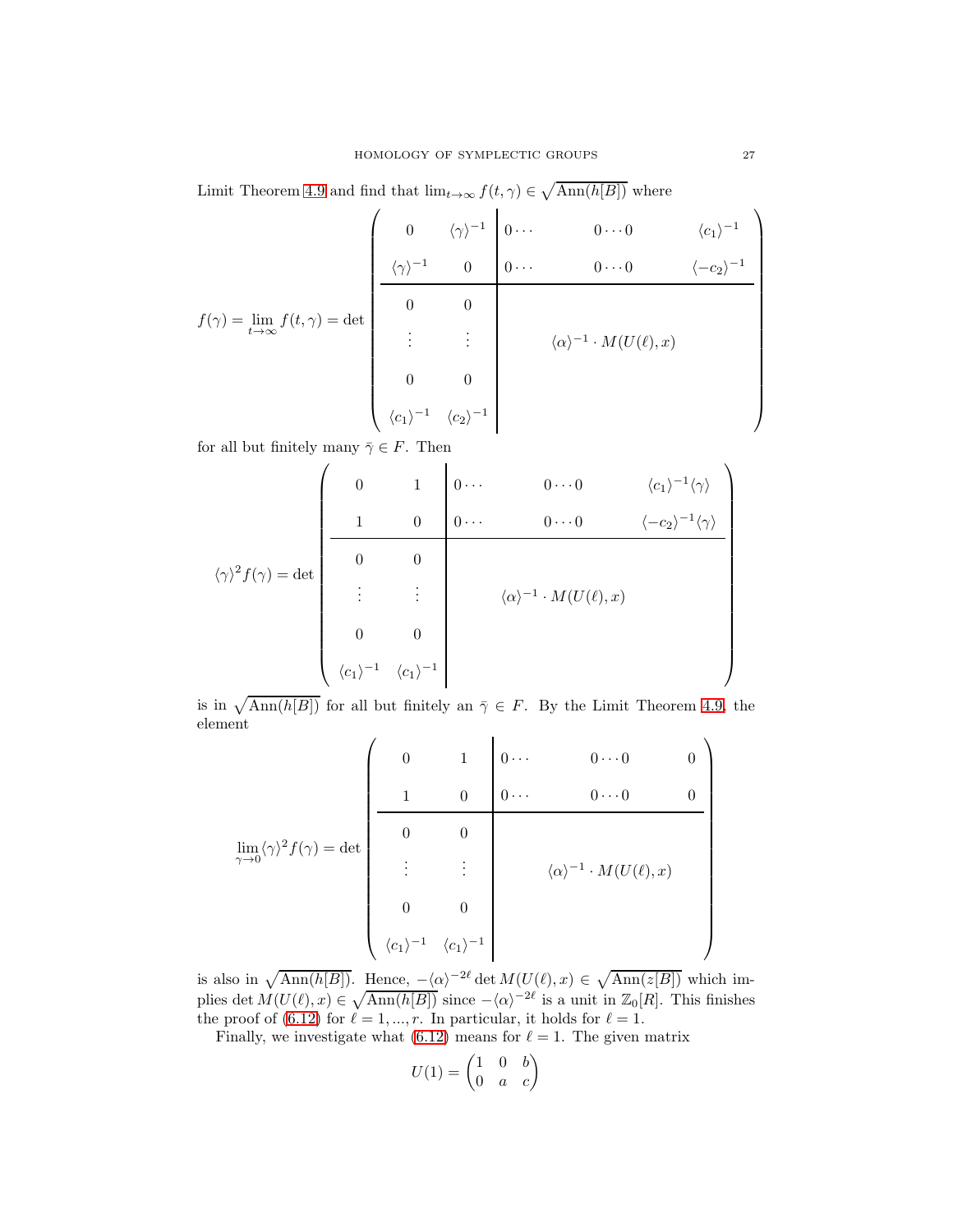has  $a, b, c \in \mathbb{R}^*$  since it is in  $U_3(\mathbb{R}^2)$ . For  $x = (s, t) \in \mathbb{R}^2$ , the matrix

$$
(U(1),x) = \begin{pmatrix} 1 & 0 & b & s \\ 0 & a & c & t \end{pmatrix}
$$

is in  $U_4(R^2)$  if and only if  $s, t, bt-cs \in R^*$ . Then  $M(U(1), x) = (\langle \delta_{ij} \det^{-1}(U(1), x)_{ij} \rangle)$ has determinant

$$
f(s,t) = \det M(U(1),x) = \det \begin{pmatrix} 0 & \langle bt-cs \rangle^{-1} & \langle -as \rangle^{-1} & \langle -ab \rangle^{-1} \\ \langle bt-cs \rangle^{-1} & 0 & \langle -t \rangle^{-1} & \langle -c \rangle^{-1} \\ \langle as \rangle^{-1} & \langle -t \rangle^{-1} & 0 & \langle a \rangle^{-1} \\ \langle -ab \rangle^{-1} & \langle c \rangle^{-1} & \langle a \rangle^{-1} & 0 \end{pmatrix}
$$

in  $\sqrt{\text{Ann}(h[B])}$  for all  $s, t \in \mathbb{R}^*$  such that  $bt - cs \in \mathbb{R}^*$ . Setting  $s = 1$  then every  $t \in \mathbb{R}$  such that  $\bar{t} \neq 0, \bar{c}/\bar{b} \in \mathbb{F}$  has

$$
f(1,t) = \det \begin{pmatrix} 0 & \langle bt-c \rangle^{-1} & \langle -a \rangle^{-1} & \langle -ab \rangle^{-1} \\ \langle bt-c \rangle^{-1} & 0 & \langle -t \rangle^{-1} & \langle -c \rangle^{-1} \\ \langle a \rangle^{-1} & \langle -t \rangle^{-1} & 0 & \langle a \rangle^{-1} \\ \langle -ab \rangle^{-1} & \langle c \rangle^{-1} & \langle a \rangle^{-1} & 0 \end{pmatrix}
$$

in  $\sqrt{\text{Ann}(h[B])}$ . Since the coefficients b an and -1 of t are units in R, we can apply the Limit Theorem [4.9](#page-10-0) and find that the element

$$
\lim_{t \to \infty} f(1, t) = \det \begin{pmatrix} 0 & 0 & \langle -a \rangle^{-1} & \langle -ab \rangle^{-1} \\ 0 & 0 & 0 & \langle -c \rangle^{-1} \\ \langle a \rangle^{-1} & 0 & 0 & \langle a \rangle^{-1} \\ \langle -ab \rangle^{-1} & \langle c \rangle^{-1} & \langle a \rangle^{-1} & 0 \end{pmatrix} = \langle ac \rangle^{-2}
$$

<span id="page-27-0"></span>is in  $\sqrt{\text{Ann}(h[B])}$ . Since  $\langle ac \rangle^{-2}$  is a unit in  $\mathbb{Z}_0[R]$ , the ideal  $\sqrt{\text{Ann}(h[B])}$  is the unit ideal.  $\Box$ 

## 7. Homology stability

In this section we prove the results announced in the Introduction. The following proves Theorem [1.1.](#page-0-4)

<span id="page-27-1"></span>**Theorem 7.1.** Let R be a commutative local ring with infinite residue field and  $n \geq 0$  an integer. Then in the following sequence of integral homology groups, all maps are isomorphisms

$$
H_{2n}(\mathrm{Sp}_{2n}R) \xrightarrow{\cong} H_{2n}(\mathrm{Sp}_{2n+1}R) \xrightarrow{\cong} H_{2n}(\mathrm{Sp}_{2n+2}R) \xrightarrow{\cong} \cdots
$$

and in the following sequence of integral homology groups, the first map is a surjection and all other maps are isomorphisms

 $H_{2n+1}(\mathrm{Sp}_{2n+1} R) \twoheadrightarrow H_{2n+1}(\mathrm{Sp}_{2n+2} R) \stackrel{\cong}{\longrightarrow} H_{2n+1}(\mathrm{Sp}_{2n+3} R) \stackrel{\cong}{\longrightarrow} \cdots$ 

Moreover, inclusion of groups induces a surjection

 $H_{2n+1}(\mathrm{Sp}_{2n}(R)) \to H_{2n+1}(\mathrm{Sp}_{2n+2}(R)).$ 

In particular,  $H_i(\mathrm{Sp}_{2n}(R), \mathrm{Sp}_{2n-2}(R)) = 0$  for all  $i < 2n$ .

*Proof.* The case  $n = 0$  is clear, so assume  $n \geq 1$ . The spectral sequence [\(3.1\)](#page-4-1) degenerates at the  $E^2$ -page (Proposition [6.1\)](#page-17-1). By Lemma [3.1,](#page-4-3) we have  $E_{p,q}^2(R^{2n}) =$ 0 for  $p+q < 2n$ . Moreover,  $0 = d : \mathbb{Z}[\text{Skew}_2^+(R)] \to \mathbb{Z}[\text{Skew}_1^+(R)]$  forcing  $d_{p,2}^1 = 0$  for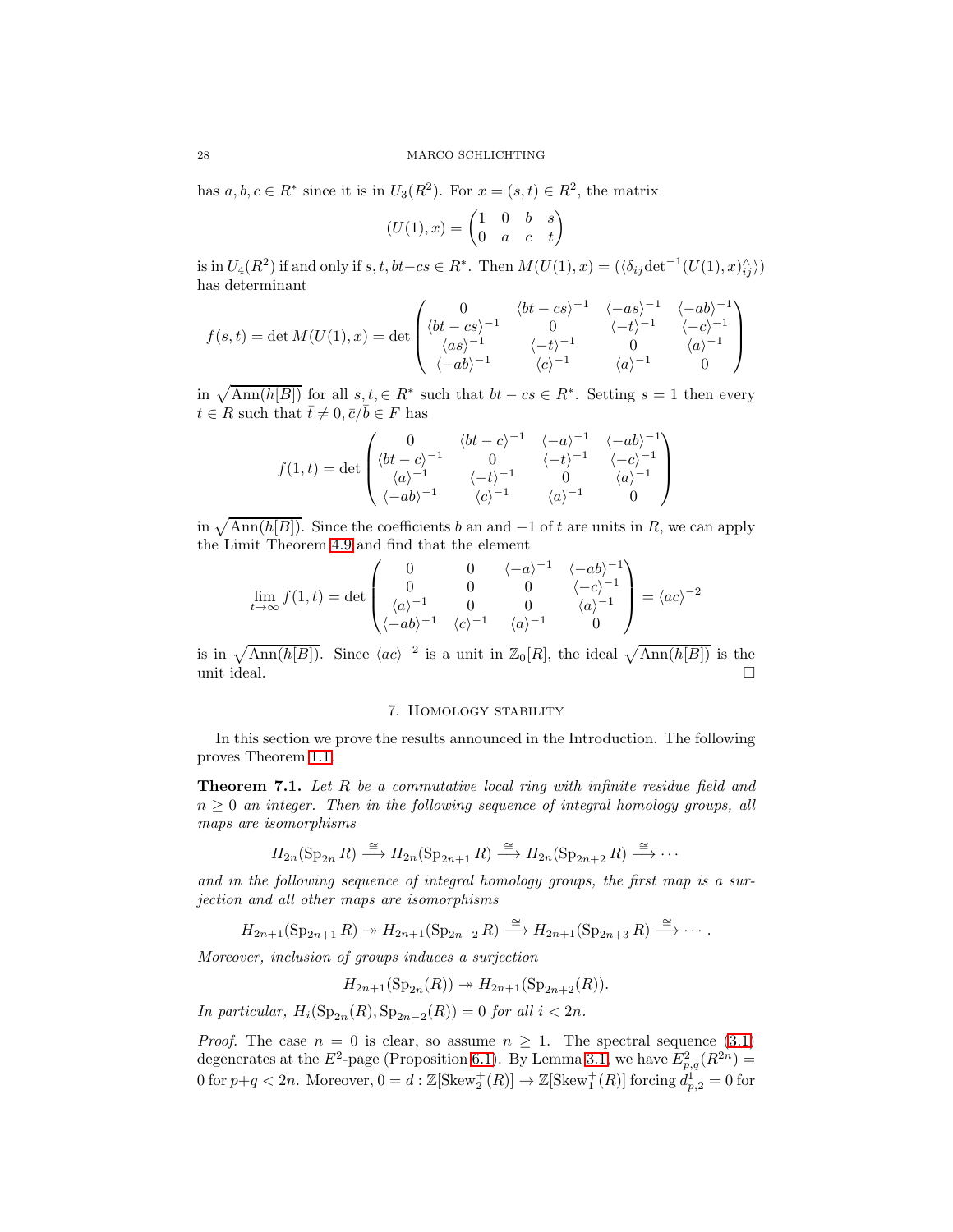all  $p \in \mathbb{Z}$  (Lemma [3.5\)](#page-6-2). Therefore,  $d_{p,1}^1 : E_{p,1}^1(R^{2n}) \to E_{p,0}^1(R^{2n})$  is an isomorphism for  $p \leq 2n - 2$  and a surjection for  $p = 2n - 1$ . Hence,

$$
H_p(\mathrm{Sp}_{2n-2}) \oplus H_p(\mathrm{Sp}_{2n-1}) = H_p(\mathrm{Sp}_{2n-1}) \longrightarrow H_p(\mathrm{Sp}_{2n})
$$

is an isomorphism for  $p \leq 2n-2$  and a surjection for  $p = 2n - 1$ . By Lemma [5.8,](#page-15-1) the map is zero on the second summand. In particular,

$$
H_p(\text{Sp}_{2n-1}) = 0 \quad \text{for} \quad p \le 2n - 2
$$

and

$$
H_p(\mathrm{Sp}_{2n-2}) \stackrel{\cong}{\longrightarrow} H_p(\mathrm{Sp}_{2n}) \quad \text{for} \quad p \le 2n-2.
$$

This proves the first string of isomorphisms and the second string of a surjection followed by isomorphisms in the theorem. Using Lemma [5.8,](#page-15-1) the surjectivity of  $H_{2n-1}(\mathrm{Sp}_{2n-1}) \longrightarrow H_{2n-1}(\mathrm{Sp}_{2n})$  implies surjectivity of  $H_{2n-1}(\mathrm{Sp}_{2n-2}) \longrightarrow$  $H_{2n-1}(Sp_{2n}).$ ).  $\Box$ 

Let  $K^{MW}_{*}(R)$  be the Milnor-Witt K-theory ring of R [\[Mor12,](#page-29-8) Definition 3.1], [\[Sch17,](#page-29-7) Definition 4.10]. The following proves Theorem [1.2](#page-1-2) from the Introduction.

<span id="page-28-0"></span>**Theorem 7.2.** Let R be a local ring with infinite residue field and  $n \geq 1$  an integer. Then the inclusions of groups  $\text{Sp}_{2r} \subset SL_{2r} \subset SL_{2r+1}$  induce a surjection

$$
H_{2n}(\mathrm{Sp}_{2n}(R), \mathrm{Sp}_{2n-2}(R)) \twoheadrightarrow H_{2n}(SL_{2n}(R), SL_{2n-1}(R)) = K_{2n}^{MW}(R).
$$

Proof. Consider the string of maps

 $H_2(\text{Sp}_2(R))^{\otimes n} \to H_{2n}(\text{Sp}_{2n}(R)) \to H_{2n}(\text{Sp}_{2n}(R), \text{Sp}_{2n-2}(R)) \to H_{2n}(SL_{2n}(R), SL_{2n-1}(R))$ 

in which the first map is induced by the block sum of matrices. By [\[Sch17,](#page-29-7) Theorem 5.37 and proof], the composition is the surjective multiplication map

$$
K_2^{MW}(R)^{\otimes n} \twoheadrightarrow K_{2n}^{MW}(R).
$$

It follows that the last map in the composition is surjective.  $\Box$ 

<span id="page-28-1"></span>**Remark 7.3.** Let k be an infinite perfect field of characteristic not 2 which is finitely generated over its prime field. Then neither of the two surjective maps

<span id="page-28-2"></span>(7.1) 
$$
H_3(Sp_2(k)) \to H_3(Sp_4(k))
$$
, and  $H_4(Sp_4(k), Sp_2(k)) \to K_4^{MW}(k)$ 

is injective. For the first map, this follows from [\[HW15,](#page-29-11) Theorem 7.4] since that map factors through  $H_3(B \text{ Sp}_2(k[\Delta^\bullet]))$  in view of the isomorphisms

$$
H_3(B\operatorname{Sp}_4(k))\cong H_3(B\operatorname{Sp}(k))\cong H_3(B\operatorname{Sp}(k[\Delta^\bullet]))
$$

resulting from Theorem [7.1](#page-27-1) and homotopy invariance of symplectic K-theory for regular rings containing 1/2.

If the second map in [\(7.1\)](#page-28-2) was an isomorphism, then the map

$$
H_4(\mathrm{Sp}_4(k)) \to H_4(\mathrm{Sp}_4(k), \mathrm{Sp}_2(k))
$$

would be surjective (see proof of Theorem [7.2\)](#page-28-0), and the long homology exact sequence for the pair  $(Sp_4(k), Sp_2(k))$  would force the first map in [\(7.1\)](#page-28-2) to be injective.